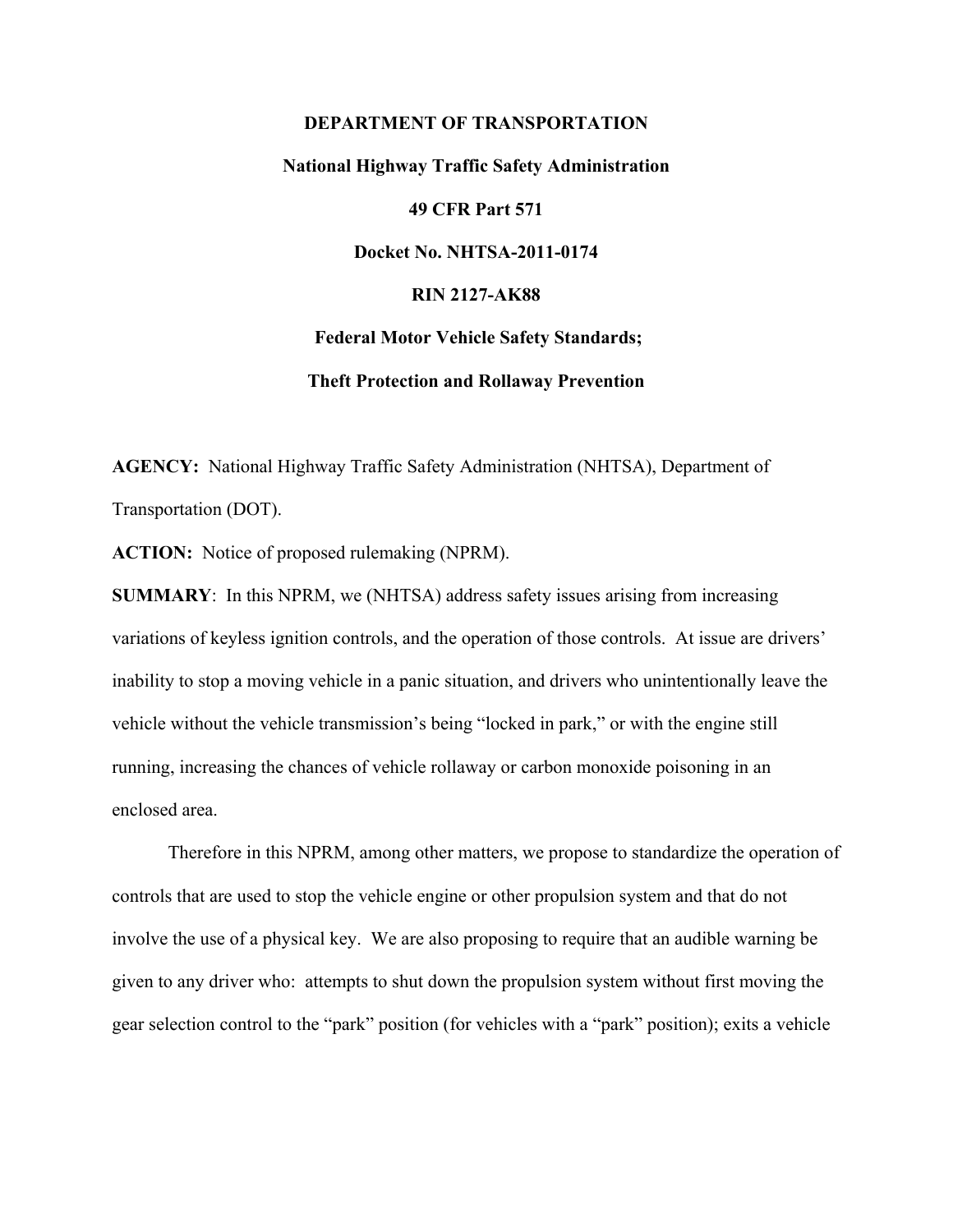without having first moved the gear selection control to "park" (for vehicles with a "park" position), or exits a vehicle without first turning off the propulsion system.

 **DATES:** Comments must be received on or before **[INSERT DATE 90 DAYS AFTER DATE OF PUBLICATION IN THE FEDERAL REGISTER]**.

**ADDRESSES:** You may submit comments to the docket number identified in the heading of this document by any of the following methods:

- Federal eRulemaking Portal: go to http://www.regulations.gov. Follow the online instructions for submitting comments.
- Mail: Docket Management Facility, M-30, U.S. Department of Transportation, West Building, Ground Floor, Rm. W12-140, 1200 New Jersey Avenue, S.E., Washington, D.C. 20590.
- Hand Delivery or Courier: West Building Ground Floor, Room W12-140, 1200 New Jersey Avenue, S.E., between 9 am and 5 pm Eastern Time, Monday through Friday, except Federal holidays.
- Fax:  $(202)$  493-2251.

Regardless of how you submit your comments, you should mention the docket number of this document.

You may call the Docket at 202-366-9324.

Instructions*:* For detailed instructions on submitting comments and additional information on the rulemaking process, see the Public Participation heading of the Supplementary Information section of this document. Note that all comments received will be posted without change to http://www.regulations.gov, including any personal information provided.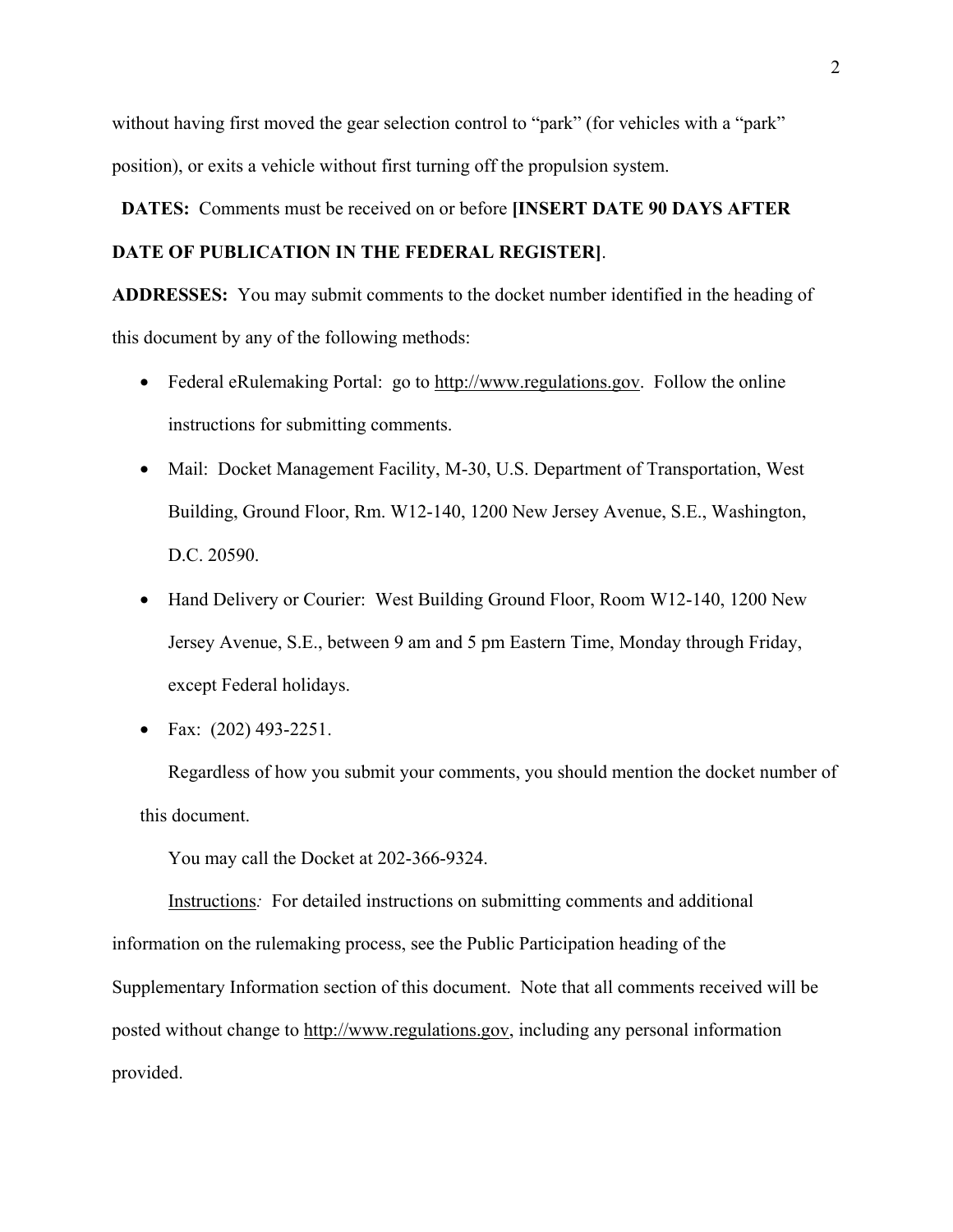Privacy Act*:* Please see the Privacy Act heading under Rulemaking Analyses and Notices.

## **FOR FURTHER INFORMATION CONTACT:**

For non-legal issues, Ms. Gayle Dalrymple, Office of Crash Avoidance Standards

(telephone: 202-366- 5559)(fax: 202-493-2990). Ms. Dalrymple's mailing address is

National Highway Traffic Safety Administration, NVS-112, 1200 New Jersey Avenue, S.E.,

Washington, DC 20590.

For legal issues, Ms. Dorothy Nakama, Office of the Chief Counsel

(telephone: 202-366-2992) (fax: 202-366-3820). Ms. Nakama's mailing address is

National Highway Traffic Safety Administration, NCC-112, 1200 New Jersey Avenue, S.E.,

Washington, DC 20590.

## **SUPPLEMENTARY INFORMATION:**

## **Table of Contents**

- I. Executive Summary
- II. Background
- III. Safety Need for Proposed Changes to FMVSS No. 114
	- A. Inability to Stop a Moving Vehicle in a Panic Situation
	- B. Rollaway Leaving a Vehicle Not in "Park"
	- C. Leaving the Vehicle with the Vehicle Propulsion System Unintentionally Left Active
- IV. Society of Automotive Engineers Effort in this Area
- V. NHTSA's Proposal
	- A. New Definitions
	- B. Standardizing Shutting Down a Moving Vehicle's Propulsion System
	- C. Audible Warning When Key is in the Starting System and the Driver Opens the Door
	- D. Audible Warning to Prevent Rollaways
	- E. Audible Warning to Reduce Chances of Drivers' Leaving a Vehicle with the Propulsion System Active
	- F. Owners' Manual Required Language
- VI. Other Issues Considered by NHTSA
	- A. Propulsion System Kill Switch in Plain View of the Driver
	- B. Stepping on Brake Before Starting the Propulsion System
	- C. Specified Actuation Time for the Propulsion System Start Control
	- D. Automatic Timed Shut-Off of Propulsion System for a Stationary Vehicle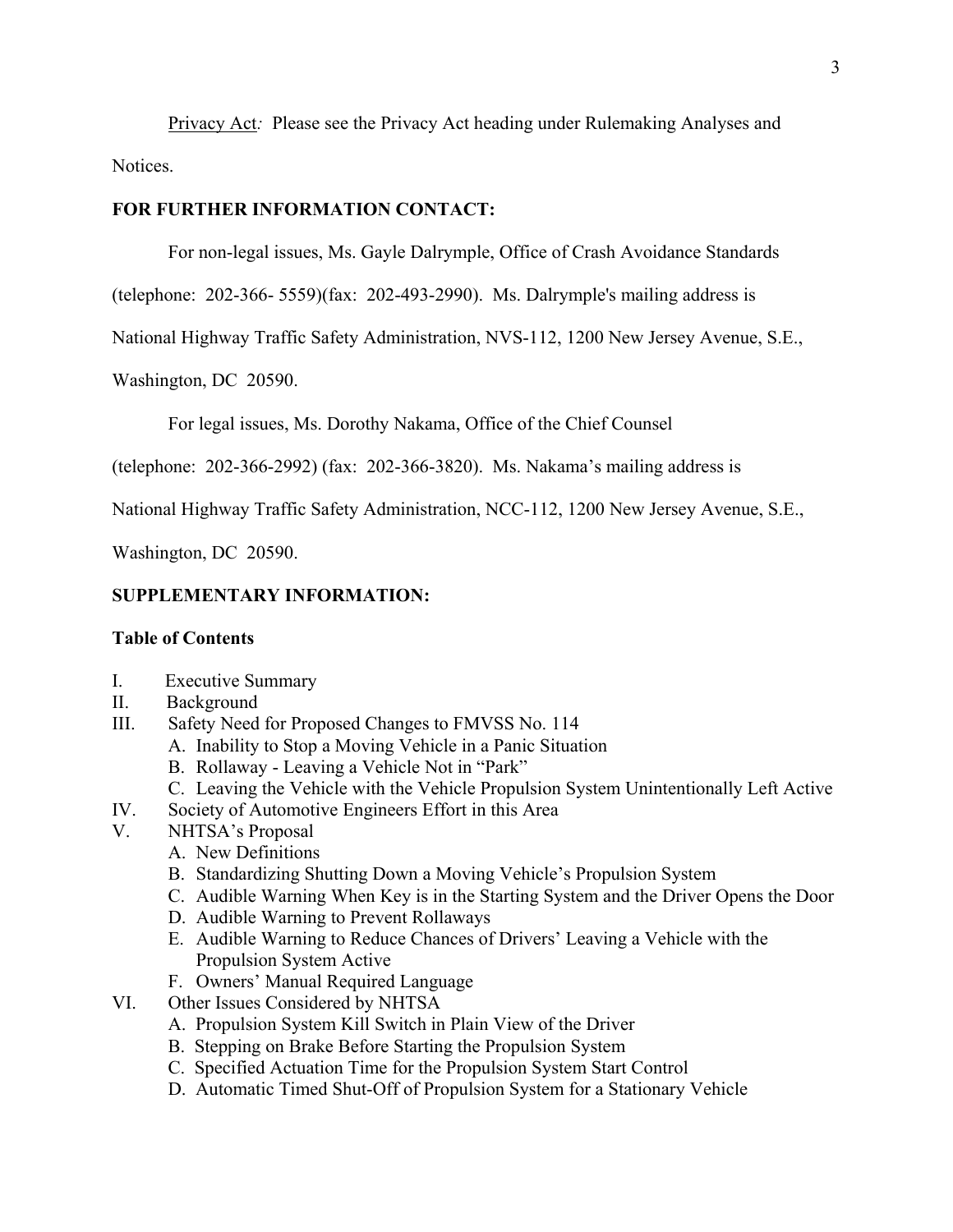E. Preventing Shut-Off of Propulsion System for a Stationary Vehicle not in "Park"

- VII. Additional Questions
- VIII. Benefits, Costs and Lead Time
- IX. Rulemaking Analyses and Notices
- X. Public Participation

## **I. Executive Summary**

 In this notice, the National Highway Traffic Safety Administration (NHTSA) addresses safety issues arising from increased availability of ignition systems that do not use physical keys to start and stop passenger motor vehicles' engines or other propulsion systems. At issue are drivers' inability to stop a moving vehicle in a panic situation, and drivers who unintentionally leave the vehicle without the vehicle transmission's being locked in "park," or with the engine still running, increasing the chances of vehicle rollaway or carbon monoxide poisoning in an enclosed area.

 Therefore in this NPRM, among other matters, we propose to standardize the length of time it is necessary to push a control to stop the vehicle engine or other propulsion system. We are also proposing to require that an audible warning be given to any driver who: (1) attempts to shut down the propulsion system without first moving the gear selection control to the "park" position (for vehicles with a "park" position); (2) exits a vehicle without having first moved the gear selection control to "park" (for vehicles with a "park" position), or (3) exits a vehicle without first turning off the propulsion system.

 This rulemaking action is undertaken in response to our review of complaints from consumers to our Office of Defects Investigation (ODI) reporting incidents such as those described above and investigations of crashes and complaints regarding unintended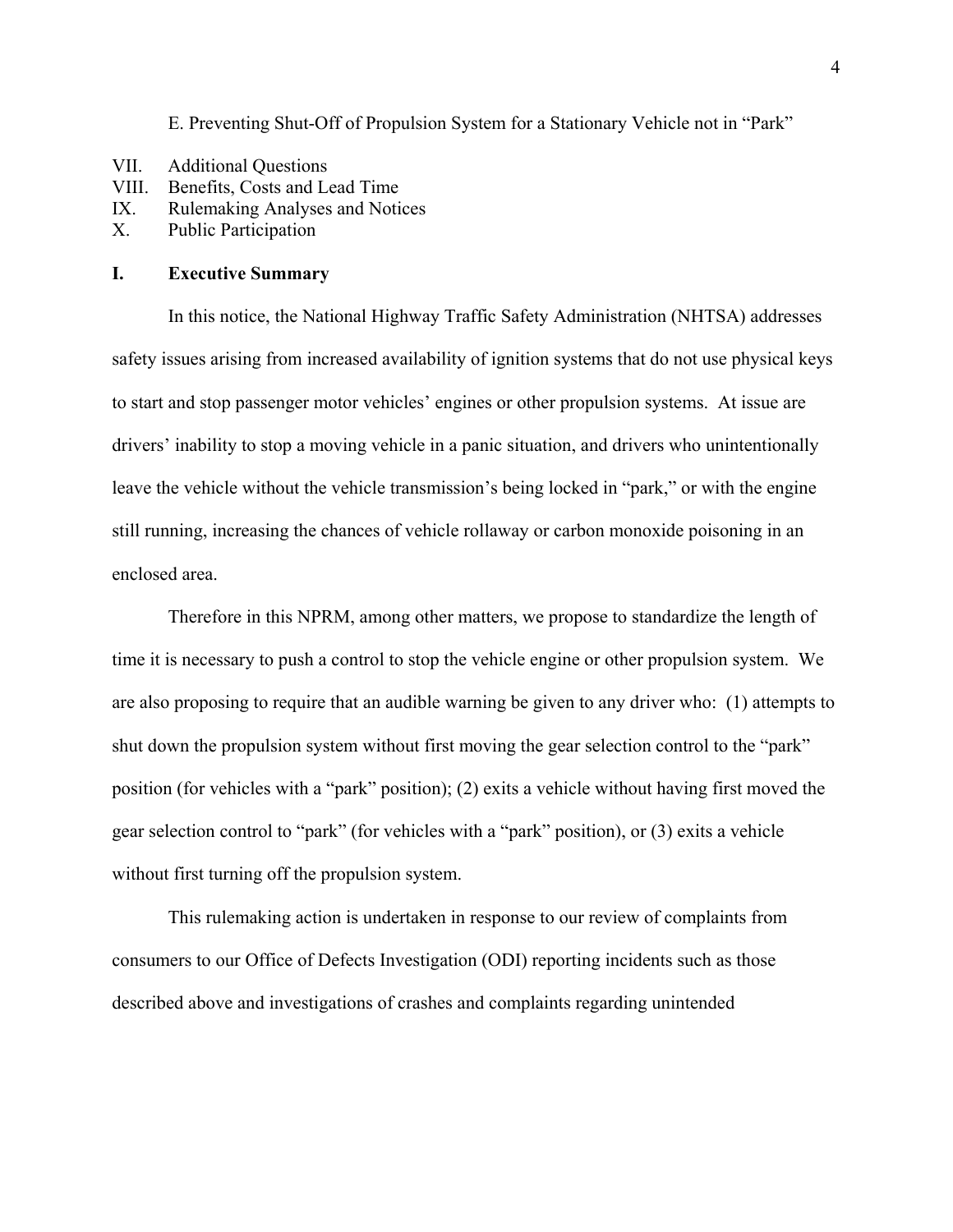acceleration.<sup>1</sup> While we recognize that this is not the traditional data base upon which our agency typically bases a rulemaking, we believe that, in this instance, we are addressing an emerging safety issue with non-standardized new technology in way that imposes minimal cost on vehicle manufacturers, especially given that the proposed two-year lead time of the new requirements, and that many vehicles already have some form of the features we are proposing today.

Today's proposal would, if finalized:

- Clarify that definitions for "key" and "starting system" currently in Federal Motor Vehicle Safety Standard (FMVSS) No. 114 apply to all propulsion systems.
- Propose a new definition for "key code carrying device."
- Propose to revise the definition of "starting system."
- Propose a new definition for "stop control."

 $\overline{a}$ 

- Delete the door opening alert exclusion currently in FMVSS No. 114 for a running vehicle (only for vehicles equipped with keyless ignition).
- Add requirements for the operation of a pushed stop control: the driver must hold the control for a minimum of 500 milliseconds to shut down the propulsion system, whether the vehicle is moving or stationary, and the propulsion system must shut down within 1 second of the initial push of the stop control.
- Add a requirement for an internal alert to the driver when s/he requests propulsion system shut down without first placing the gear selection control in "park."

<sup>1</sup> We also note the recommendation of the National Aeronautic and Space Administration's (NASA) Engineering and Safety Center (NESC) that NHTSA consider regulation of "controls for managing safety critical functions" and that we noted that "Keyless ignition systems can exacerbate UA incidents (particularly prolonged incidents involving a stuck accelerator pedal) if the driver cannot determine how to shut off the engine quickly." "Technical Assessment of Toyota Electronic Throttle Control (ETC) Systems," National Highway Traffic Safety Administration, February 2011, page 65.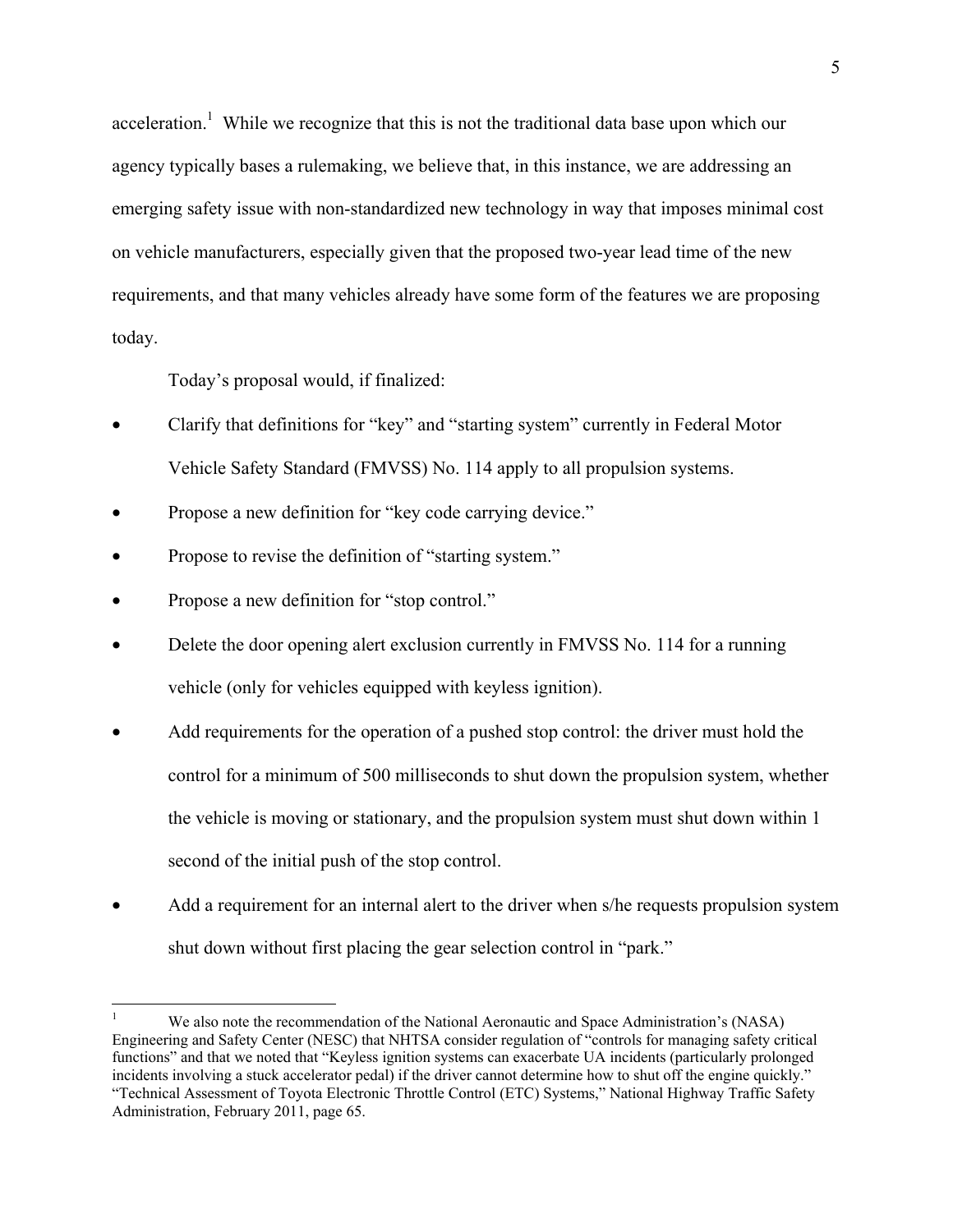- Add a requirement for an external alert that the driver and bystanders can hear when the vehicle is not in "park" and the driver exits the vehicle.
- Add a requirement for an external alert that sounds when the driver leaves a keyless ignition vehicle with the propulsion system active.
- Add new test procedures for the new requirements.

 We believe that the benefits of the new requirements proposed today, while not yet quantifiable on a national level, will reduce the risk that drivers will misuse these new keyless ignition systems and therefore also reduce:

- crashes, injuries and deaths resulting from a driver's inability to shut down a moving vehicle;
- rollaway incidents due to drivers failing to place the gear shift control in "park" before shutting down the propulsion system, and leaving the vehicle; and
- incidents of carbon monoxide poisoning due to drivers inadvertently leaving a vehicle running or with its propulsion system active in an enclosed space, such as a garage adjoining a home.

We believe that taking precautionary action now, before these non-standardized systems become more widely available, will be beneficial to highway safety. Production of vehicles with these systems has grown from about 5,000 vehicles in model year 2002 to over 1,2 million in model year 2008. We believe we will accrue benefits by establishing a consistent experience for the users across all vehicles and a consistent way to turn off the propulsion system whether the vehicle is moving or not. This not only simplifies training new drivers, but also training drivers new to keyless ignition vehicles, and reduces the stress and confusion relating to fundamental differences in how one operates a vehicle. This is especially important in vehicles that provide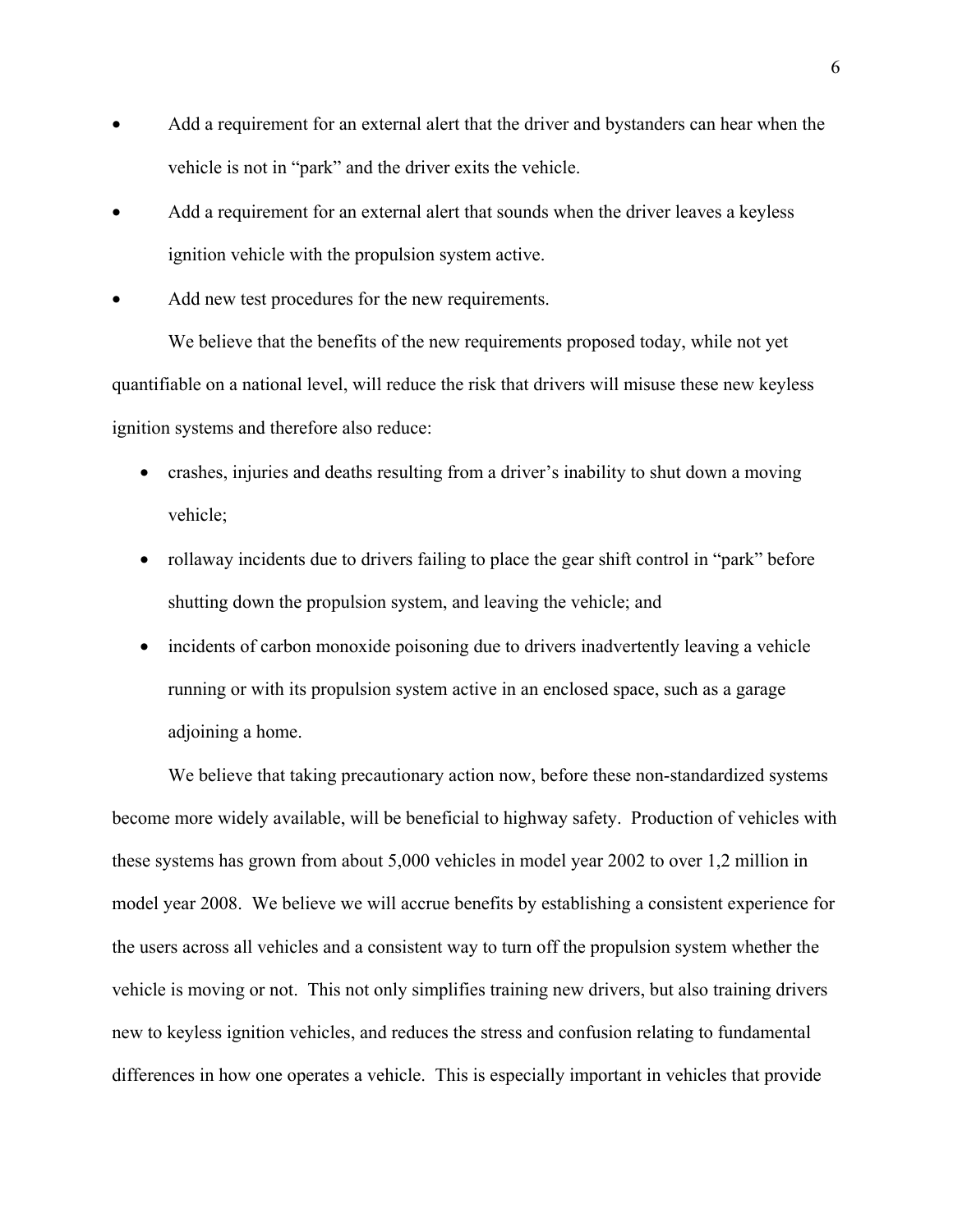less obvious cues as to the state of the engine and the starting system. If the measures we propose in this notice prevent just one serious injury over three years, the rule will be cost beneficial. We believe the countermeasures we have proposed can reasonably be expected to have their intended effect based on similar requirements already in place in FMVSS No. 114 and other standards and in common automotive practice. For example, the warning to drivers to take their keys with them when they leave their vehicles (currently in FMVSS No. 114) and the threshold warning device for platform lifts (currently in FMVSS No. 403) are effective alerts, and we see no reason the new alerts proposed here should be less effective. The common automotive practice of the rotating ignition switch, combined with a physical key, has standardized the engine shut down procedure before the advent of the new electronic convenience controls. We believe standardizing the operation of these new controls, combined with the new alerts, will have the same effect. We believe these new requirements are especially worthwhile considering what we believe to be minimal costs to implement them.

Today, in the vehicles with keyless ignition systems, the great majority use push-button type switches. Some require a momentary tap, some require longer hold times, and some use different hold times to affect different functions. The countermeasure for driver confusion over shutting down a moving vehicle is to require that the switch that turns off the propulsion system work consistently, whether the vehicle is moving or not. From our knowledge of the operation of current designs, we believe that our proposed 500 millisecond hold time is well within the functional range of the switches currently in use. The only change necessary, in most cases, will be in the additional software coding. Thus, we believe there will be little incremental cost for changing the behavior of the keyless ignition control. There will be costs associated with testing the new software for correct operation.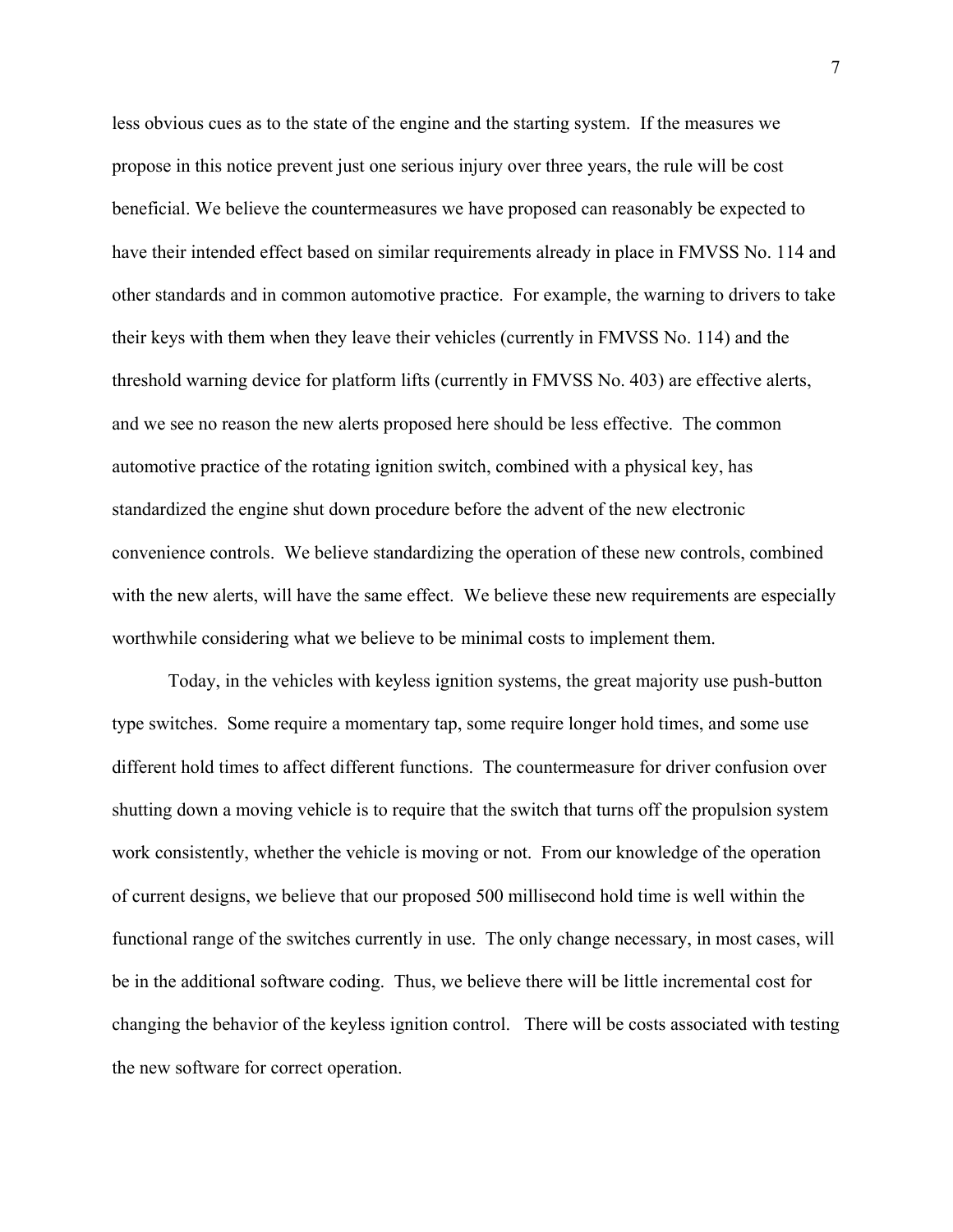We are proposing to require one new internal driver alert and two new external driver alerts. Some models already use some version of these alerts and other alerts are already required by FMVSS No. 114. In most cases, manufacturers need only reconfigure existing sound generating systems to engage under the right circumstances. For this reason, we believe the warning cues proposed here have little cost associated with their implementation.

 Because the incremental cost for equipping every vehicle in the fleet would be very small, it follows that regardless of the number of vehicles needing a countermeasure, the cost to equip the entire fleet of keyless ignition vehicles would be similarly small.

If the proposed changes in this NPRM are made final, NHTSA proposes a lead time of two years from the next September 1 after a final rule is published in the FEDERAL REGISTER. We believe that this lead time gives vehicle manufacturers ample time to implement the new requirements in the normal course of vehicle model updating at minimal cost.

## **II. Background**

Under 49 U.S.C. Section 30111(a), NHTSA (by delegation from the Secretary of Transportation) is directed to prescribe Federal motor vehicle safety standards (FMVSSs). Section 30111(a) also states that "Each standard shall be practicable, meet the need for motor vehicle safety, and be stated in objective terms." This subsection was the statutory basis for the original promulgation of FMVSS No. 114, Theft protection and rollaway prevention, (49 CFR Section 571.114) and is also the basis for this proposal.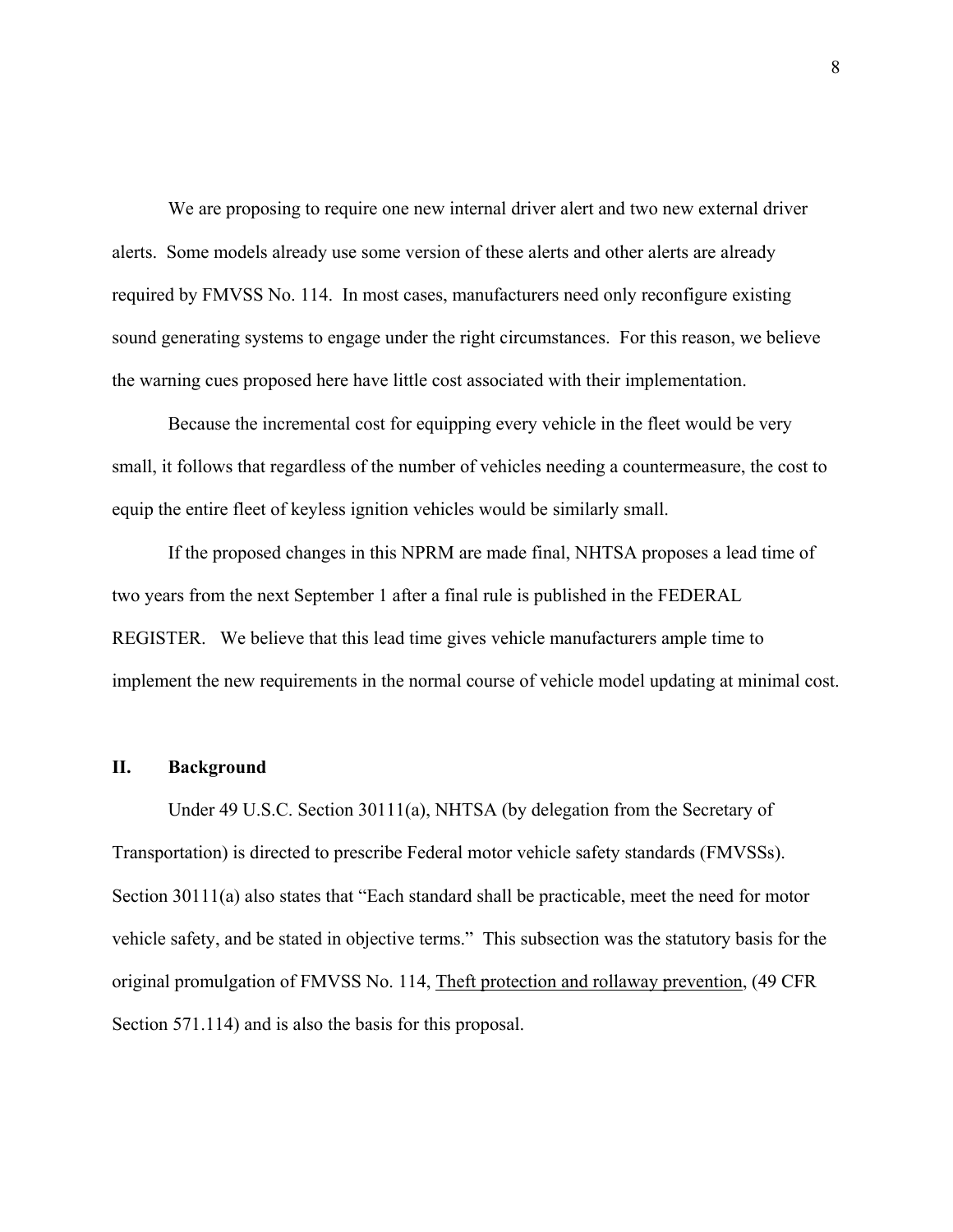Federal Motor Vehicle Safety Standard No. 114, specifies vehicle performance requirements intended to reduce the incidence of crashes, injuries and fatalities resulting from theft and accidental rollaway of motor vehicles. The purpose of this standard is to decrease the likelihood that a vehicle is in a crash as a result of theft, or accidentally set in motion. FMVSS No. 114 applies to all passenger cars, and to trucks and multipurpose passenger vehicles with a gross vehicle weight rating (GVWR) of 4,536 kilograms (10,000 pounds) or less. However, it does not apply to walk-in vans. $<sup>2</sup>$ </sup>

To minimize crashes involving stolen vehicles, FMVSS No. 114 specifies at S5.1.1 that each vehicle must have a starting system which, whenever the key is removed from the starting system prevents: a) the normal activation of the vehicle's engine or motor and; b) either steering, or forward self-mobility, of the vehicle, or both. To deter theft, Section 5.1.3 requires an audible alert to the driver if the driver's door is opened and the key left in the starting system. This serves as a reminder to the driver to always take the key. It is further specified at S5.1.4 that if a vehicle is equipped with a transmission with a "park" position, the means for deactivating the vehicle's engine or motor must not activate any device installed to prevent steering or forward self-mobility, unless the transmission is locked in the "park" position.

To minimize rollaway in vehicles equipped with transmissions with a "park" position, the standard specifies in S5.2.1 that the starting system must prevent key removal unless the transmission or gear selection control is locked in "park" or becomes locked in "park" as a direct result of key removal. The standard further specifies at S5.2.2 that the vehicle must be designed

 $\frac{1}{2}$  In addition, FMVSS No. 114 specifies requirements for a brake transmission shift interlock (BTSI) at S5.3. S5.3 applies to all motor vehicles (except trailers and motorcycles) with a GVWR of 4,536 kilograms (10,000 pounds) or less.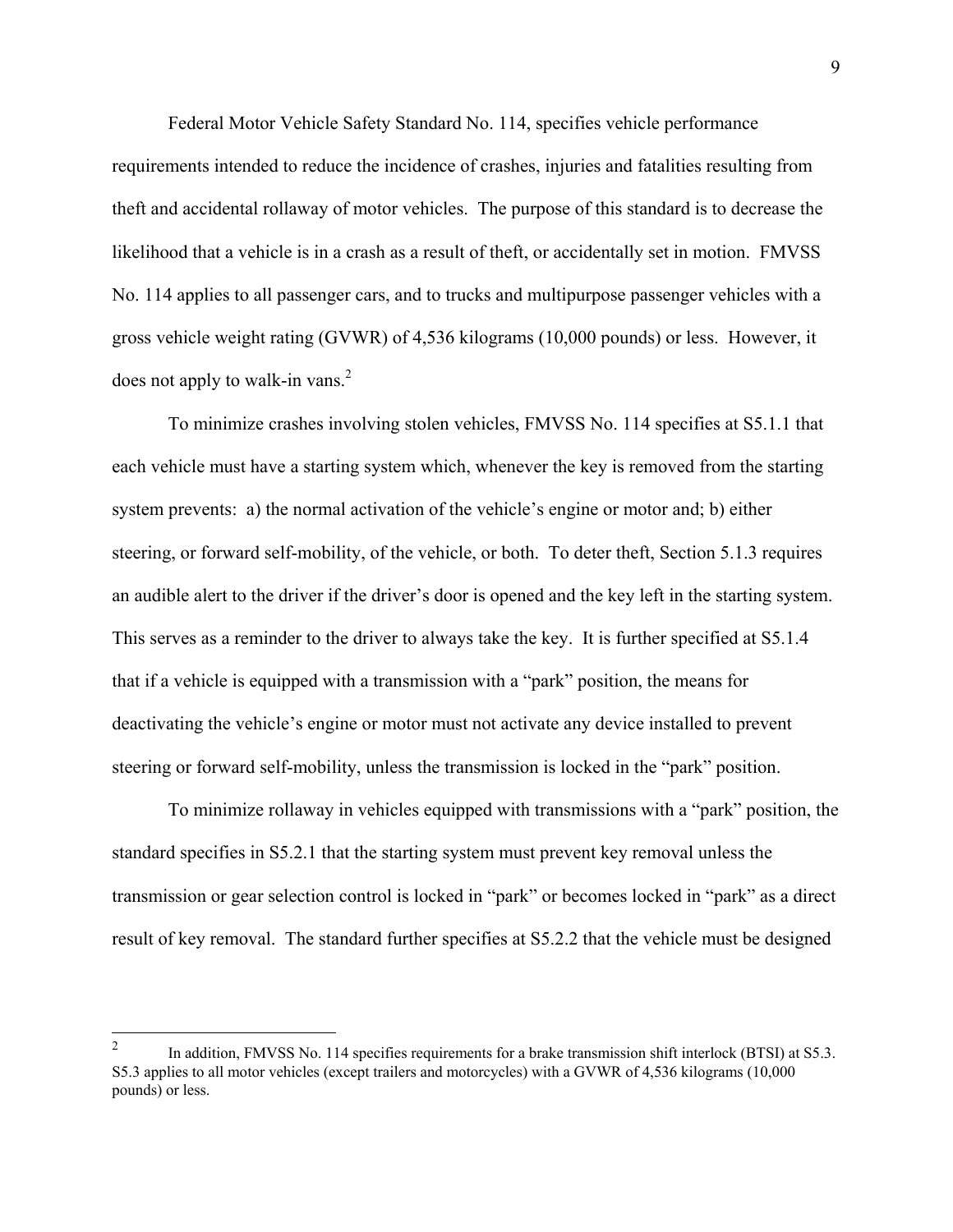such that the transmission or gear selection control cannot move from the "park" position, unless the key is in the starting system. $3$ 

FMVSS No. 114 includes a specific definition of "key": "means a physical device or an electronic code which, when inserted into the starting system (by physical or electronic means), enables the vehicle operator to activate the engine or motor." For purposes of FMVSS No. 114, "key" means both the traditional physical key and codes that are electronically transmitted by a fob, plastic card, or a similar device. The electronic code also includes numeric codes entered onto a keypad inside the vehicle by the driver. The standard also includes a definition of "starting system": "means the vehicle system used in conjunction with the key to activate the engine or motor."

While the new electronic keyless ignitions systems are currently subject to FMVSS No. 114, NHTSA is aware of emerging safety issues that we believe should be addressed by new requirements specific to these systems.

Keyless ignition systems, as they are commonly called, usually consist of a device carried by the driver, which contains an electronic code that grants access to the vehicle (allows the doors to unlock) and the ignition system. The electronic code is transmitted to the vehicle's starting system without physical contact with the vehicle, other than its presence in the vehicle, and the driver is granted access to start the vehicle's propulsion system, usually by pushing a button or turning a rotary switch. Keyless ignition systems first became available in luxury models but are now migrating to more popular vehicles (for example, the 2011 Kia Sedona minivan has keyless entry and ignition standard on the base model, with a manufacturer's suggested retail price of \$24,595). Implementation of keyless ignition differs across models.

1

<sup>3</sup> Exceptions (not relevant to this rulemaking) to these requirements are specified at S5.2.3 Key removal override option and S5.2.4 Gear selection control override option.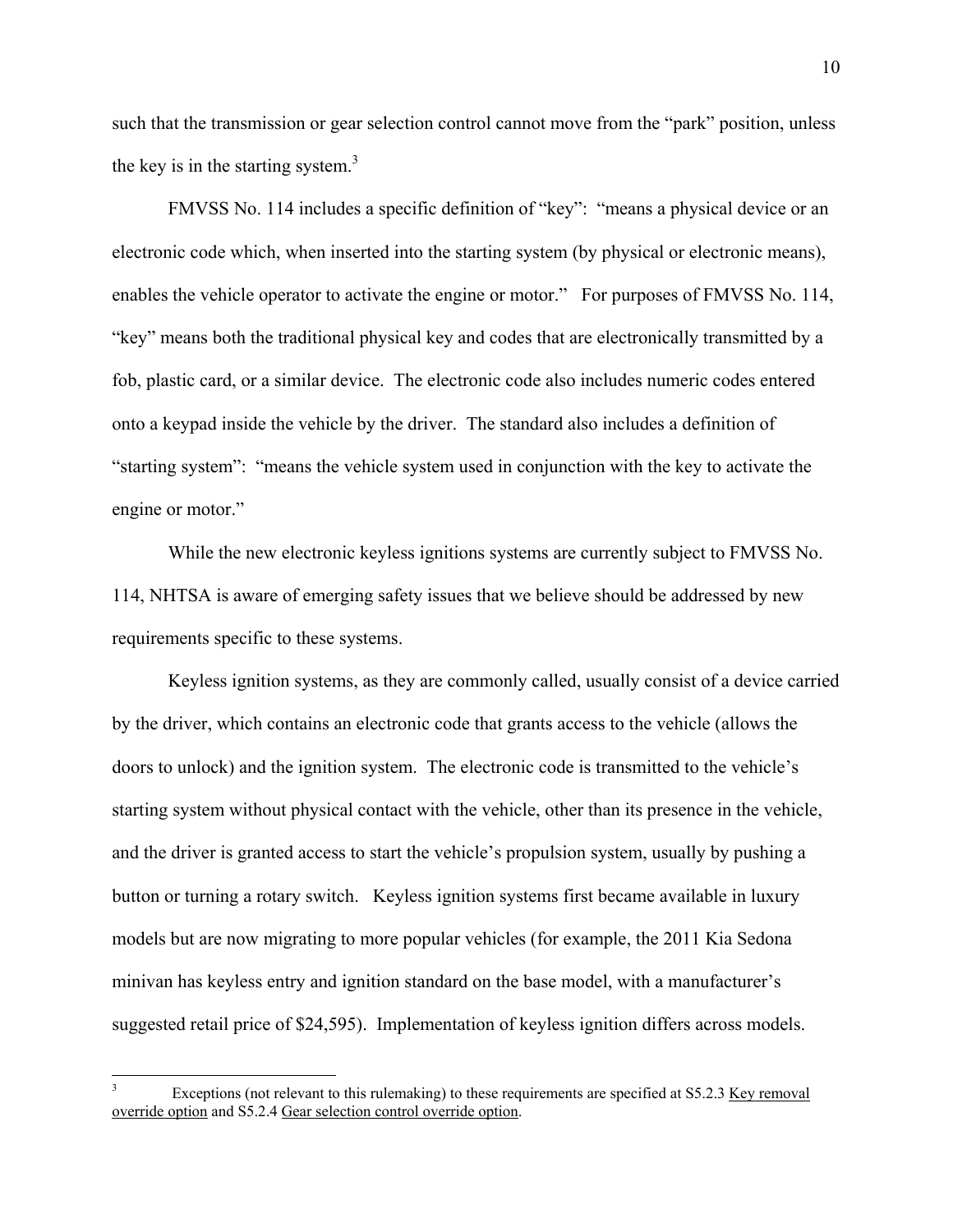Circular push buttons are most common, but there are also rocker switches and rotary switches (similar to the familiar ignition switch that is turned with a key). Among the push button keyless ignition systems, there are differences in how these systems turn on and shut off the propulsion system, both while the vehicle is stationary (normal usage) and while moving (emergency situations). There are also differences in alerts given to the driver by different models if the driver does something unsafe while using the system, such as not putting the transmission in "park" before shutting down the engine, or leaving the vehicle while the propulsion system is still active.

## **III. Safety Need for Proposed Changes to FMVSS No. 114**

 In this section, we describe alleged incidents, and those that we have investigated, resulting in crashes, injuries and fatalities, involving vehicles with electronic keyless ignition systems. We also describe how we believe such incidents may have occurred.

The Office of Defects Investigation (ODI) is the office within NHTSA responsible for conducting defect investigations and administering safety recalls in support of NHTSA's mission to improve safety on our nation's roadways. One important means by which ODI discovers vehicle safety-related defects is self-reporting by vehicle owners. By relating the information over a toll-free hotline number (1-888-327-4236, TTY for the hearing impaired: 1-800-423- 9153) or filling out an on-line or paper questionnaire, the Vehicle Owner's Questionnaire (VOQ), vehicle owners can provide complaint information that is entered into NHTSA's ODI vehicle owner's complaint database. This information is used with other complaints and information to determine if a safety-related defect trend exists.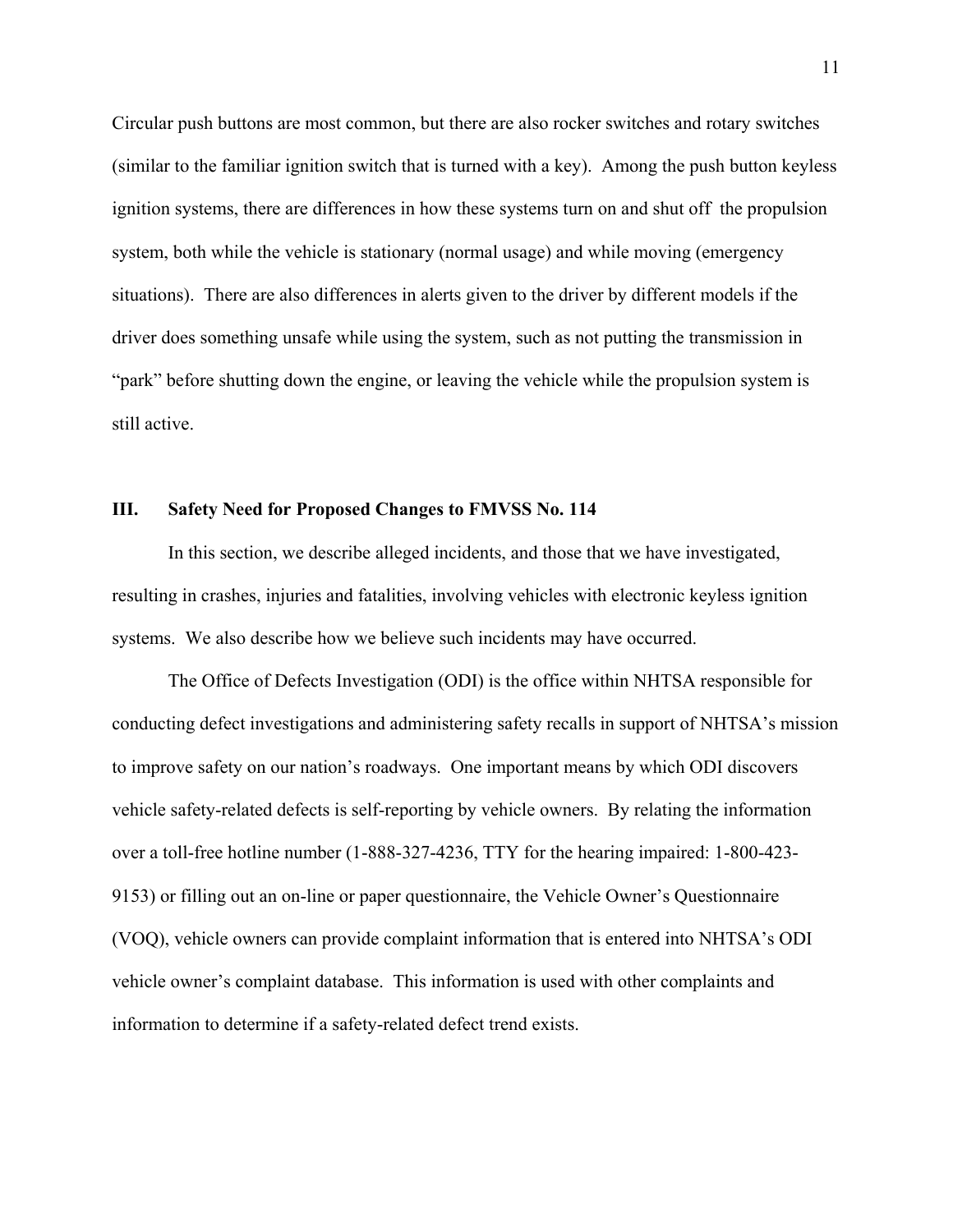Traditionally, the data NHTSA uses for rulemakings are from data bases of police- or NHTSA-investigated crashes: the Fatality Analysis Reporting System (FARS), the National Automotive Sampling System Crashworthiness Data System (NASS-CDS) and the National Automotive Sampling System General Estimates System (NASS-GES). Today's discussion is based on driver complaints to ODI through the VOQ because in this case the crashes or incidents of interest either cannot be identified from data elements available in those data bases (crashes involving a vehicle speeding out of control, such as with a stuck accelerator pedal) or they will not be present in those data bases in the first place because they do not involve a motor vehicle in transport (rollaways and carbon monoxide poisoning). The relatively new "Not-In-Traffic Surveillance" (NiTS) data base was searched for these incidents, but no keyless ignition vehicles were found. Keyless ignition is an item of equipment that is still not widely used on vehicles, constituting less than 10 percent of vehicles sold, so it is not surprising that none of these vehicles are in the relatively new NiTS.

We recognize that there are many caveats to using VOQs as a data source, among them are:

- The crashes are not randomly selected.
- VOQs are self-reported and for most there is no follow up investigation as to what actually happened in the incident.
- There is no analysis of the root cause of the crash so we cannot confirm if the type of ignition switch contributed to crash causation.
- We have no information on other possible contributing factors in these crashes.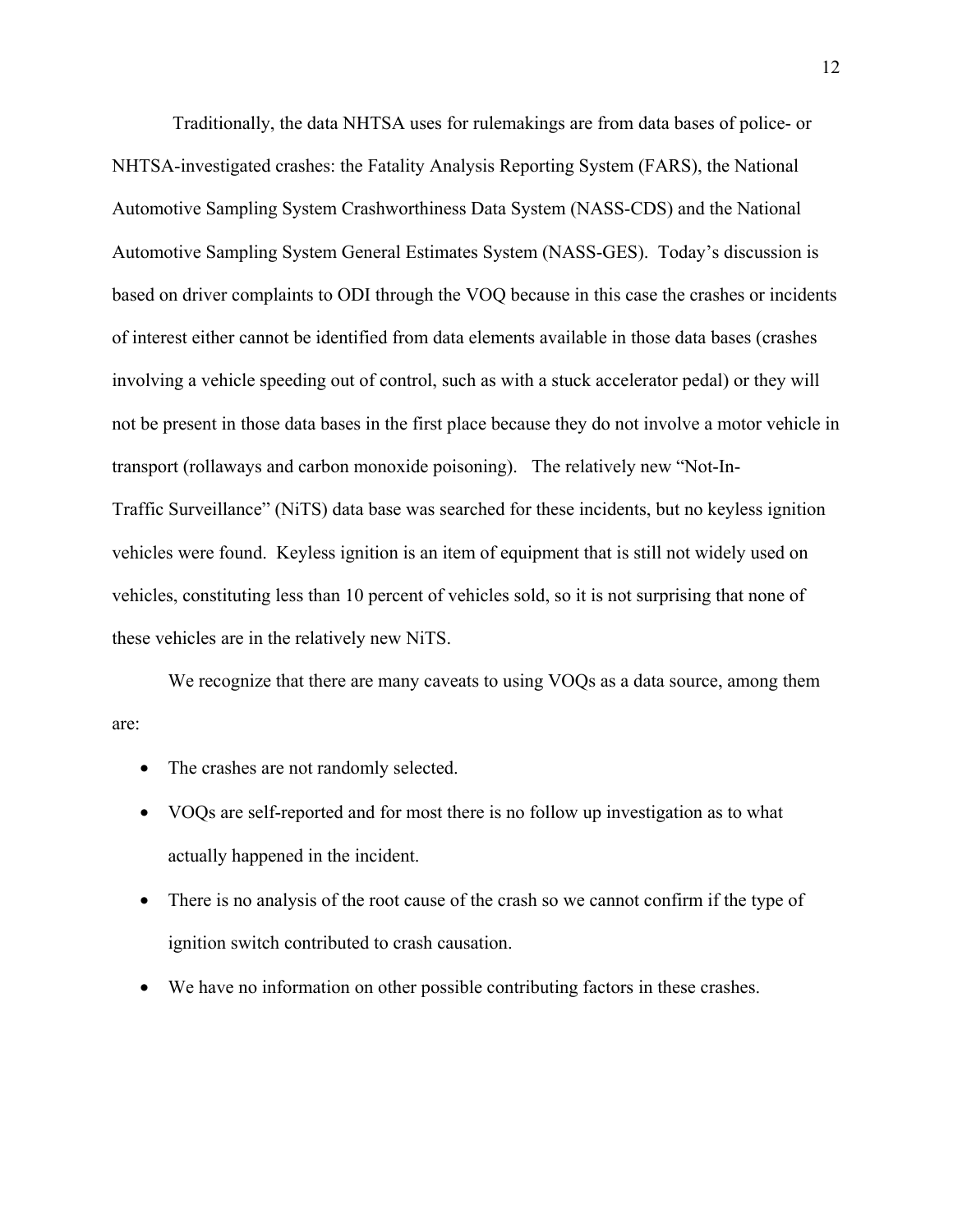• There may be many more incidents that were not reported to NHTSA because the driver did not know how or where to make the complaint.<sup>4</sup>

However, an accumulation of VOQs from drivers stating a similar problem with a particular vehicle system points to emerging safety issues with new systems, which is what we are trying to document and correct with this precautionary proposal in a manner that has very little cost. We request comment on the use of vehicle owners complaints as a basis of this proposal.

## **A. Inability to Stop a Moving Vehicle in a Panic Situation**

On August 28, 2009, there was a passenger car crash near San Diego, California that resulted in the deaths of four people. The vehicle at issue had a keyless electronic starting system, including a start/stop control (a push button) on the front dashboard. This control would stop the engine immediately when the vehicle was stationary, but the driver needed to depress the "stop" control for as long as three seconds to stop the engine when the vehicle was moving. NHTSA's Office of Defects Investigation inspected this vehicle and crash site on September 3, 2009 and a report was filed on September 30, 2009.<sup>5</sup> The investigator noted the following:

- The vehicle was a loaned Lexus ES-350 traveling at a very high rate of speed that did not stop at the end of Highway 125.
- The driver was a 19 year veteran of the California Highway Patrol.
- The cause of the crash was "very excessive speed."

1

<sup>4</sup> NASA ESC also observed this quality regarding the VOQ data, "The available incident reporting databases are valuable for identifying potential vehicle symptoms related to UA events. However, voluntary reporting systems may not allow for accurate quantitative estimates of incident rates or statistical trends. "Technical Assessment of Toyota Electronic Throttle Control (ETC) Systems," National Highway Traffic Safety Administration, February 2011, page 61.

<sup>5</sup> Memorandum from Bill Collins (Investigator and Interviewer, Vehicle Research and Test Center) to Kathleen DeMeter (Director, Office of Defects Investigation), September 30, 2009, available at http://wwwodi.nhtsa.dot.gov/acms/docservlet/Artemis/Public/Pursuits/2009/DP/INME-DP09001-37211P.pdf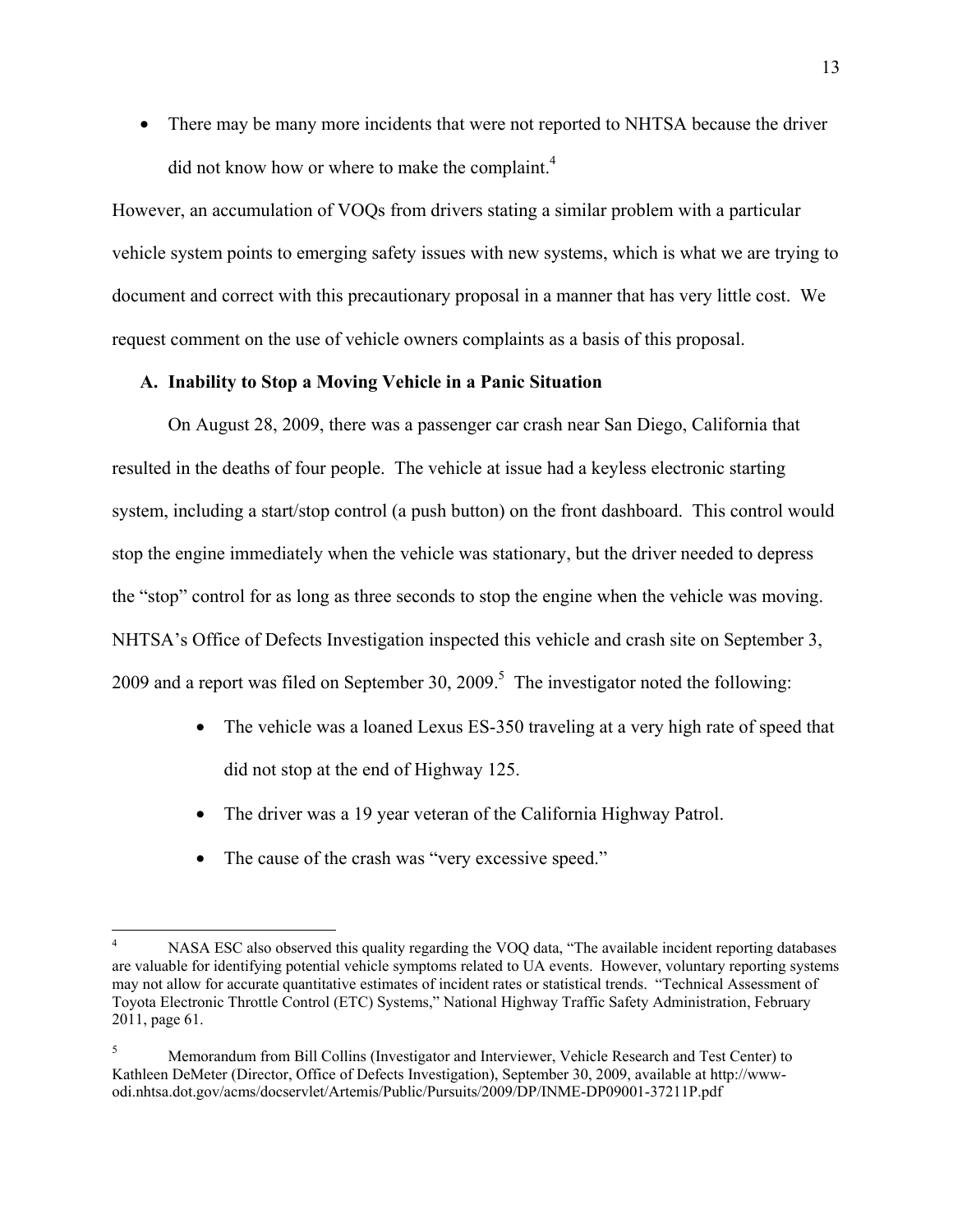- The accelerator pedal had apparently been entrapped by the all-weather floor mat that was not the correct mat for the vehicle.
- Among the "other significant factors" was:

Push Button Ignition Start with no Emergency Instantaneous Shut off Device – In the event that this vehicle was producing unwanted power, there was no ignition key that could be mechanically actuated to instantaneously disconnect electrical power to the engine. In place of the key is a software push button that delays engine shutdown for three seconds once depressed. This instruction is not indicated on the dashboard.

In July of 2007, another fatal crash occurred in California involving a 2007 Toyota

Camry equipped with keyless ignition experiencing an unwanted acceleration which hit a Honda

Accord, killing its driver. This crash was investigated by Dynamic Science, Inc., under contract

to NHTSA's Special Crash Investigation Division. The report on this crash notes,

The driver reported that he attempted to turn off the vehicle by pushing the power button several times. The vehicle was equipped with a Smart Key system. In order to turn off the power while moving at speed requires the driver to press and hold the power button down for three seconds. The driver was unaware of this feature  $67$ 

NHTSA's Office of Defects Investigation has received complaints, through the

submission of Vehicle Owner's Questionnaires  $(VOQ)^8$  submitted to the agency, of similar

situations in which the driver attempted to shut down the propulsion system in a runaway vehicle

with keyless ignition. Two examples are:

 $\overline{a}$ 

While driving the car on the Falmouth connector with the toll booth in sight, I lifted my foot from the accelerator to decelerate and suddenly the accelerator just took off. I immediately applied the brake, but the car continued to

<sup>6</sup> "ODI Unintended Acceleration Investigation/Vehicle to Vehicle", Dynamic Science, Inc. Case Number:DS07035, 2007 Toyota Camry, California, July 2007 available at http://wwwnass.nhtsa.dot.gov/BIN/logon.exe/airmislogon by entering case number DS07035. <sup>7</sup>

Reviewers of UA complaints during NHTSA's investigation of Toyota UA incidents also noted the necessity of learning this new procedure for shutting down the propulsion system with a keyless ignition system. "Technical Assessment of Toyota Electronic Throttle Control (ETC) Systems," National Highway Traffic Safety Administration, February 2011, page 51, section 2.7.7.

<sup>8</sup> To see the questionnaire form, go to https://www-odi.nhtsa.dot.gov/ivoq/online.cfm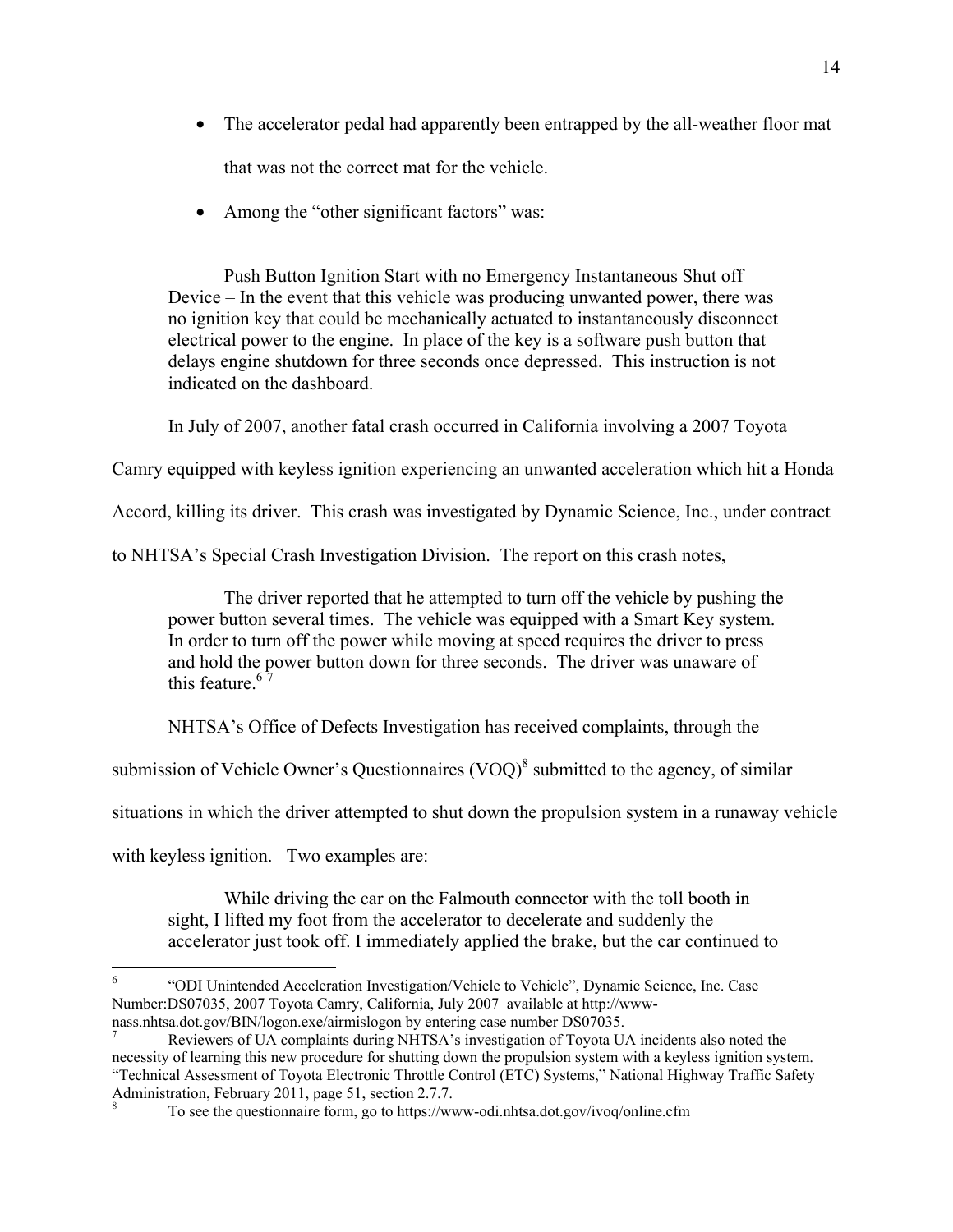try to accelerate, I then applied both feet to the brake as I tried desperately to stop the car while the front wheels were spinning and burning rubber. I tried to shut down the ignition with the pushbutton on the gear shifter and also desperately tried to move the gear shifter from drive but could not. Neither the ignition button nor the gear shifter would respond.

## and

 $\overline{a}$ 

The critical safety concern is noted as follows: …, I was traveling with the cruise control active at 55 miles per hour. Upon approaching a slower vehicle and checking traffic, I proceeded to accelerate the vehicle in an attempt to quickly pass the vehicle driving before me. Upon successful passage of the vehicle, I let off the accelerator and pressed the brakes several times, but the vehicle continued to accelerate under full power. Under the conditions, I tried to quickly disrupt this safety critical issue. To the best of my recollection I tried to slow the vehicle by pushing the power button, manipulating the cruise control lever, and putting the vehicle in neutral. All attempts were unsuccessful.

We can conclude from these VOQs and others like them that:

- Drivers will attempt to stop a vehicle in a wide open throttle event by using the engine stop control.
- Drivers expect the engine stop control to function the same way every time it is used, regardless of the vehicle state, stationary or moving.
- It is reasonable to link the driver's inability to shut down the moving vehicle to the difference between the expectation of how the control would work in this situation and the reality of how it actually does function.<sup>9</sup>

<sup>9</sup> This difference in function was also noted by NASA NESC, "The keyless (push-button) ignition design can likewise have an unintended consequence. Here, the concern was that the driver (or passenger) might inadvertently turn off it the vehicle when it is in motion. To prevent such an error, the safeguard was added that the button must be held for three seconds to turn off the vehicle when the vehicle is in motion. However, this procedure is certainly not well practiced by drivers. Indeed, many owners are not even aware of this 'hold the button' requirement. In any case, the most common behavior in an emergency situation is to revert to the well-learned, oft-practiced, always-successful procedure: push the button briefly to turn off the vehicle. However, this procedure fails in the off-nominal situation, no matter how many times the driver executes it in rapid succession." NASA Engineering and Safety Center Technical Assessment Report, "Technical Support to the National Highway Traffic Safety Administration (NHTSA) on the Reported Toyota Motor Corporation (TMC) Unintended Acceleration (UA) Investigation," page 44.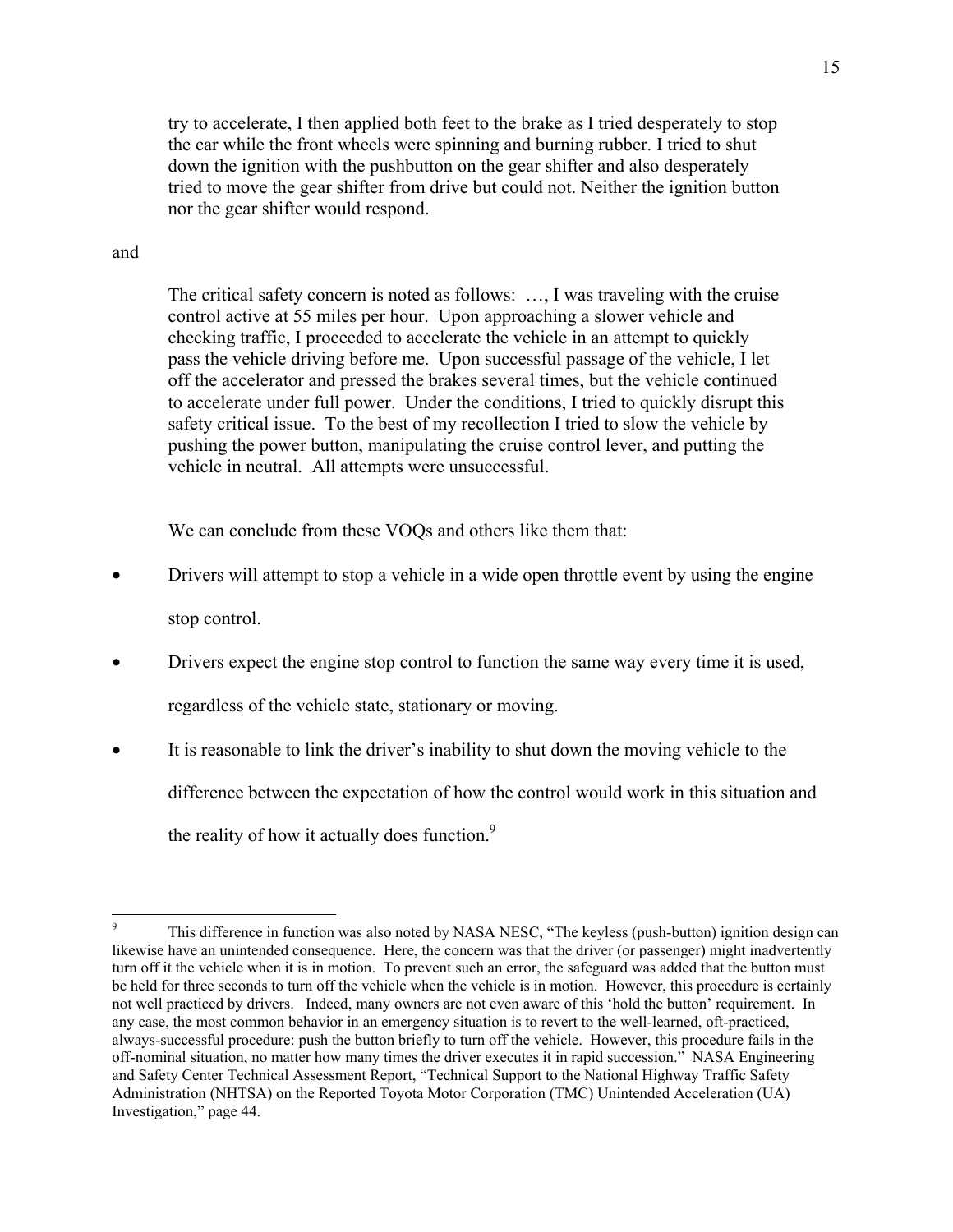## **B. Rollaway - Leaving a Vehicle Not in "Park"**

When shutting down a stationary vehicle (with a transmission with a "park" position) to leave it parked, the driver should first move the gear selection control to "park" and then request propulsion system shut down. Performing these actions in this order will ensure that the vehicle is in "park" before the driver leaves the vehicle. In a vehicle fitted with a traditional key and starting system, this involves moving to "park," turning the ignition switch to "off" and removing the key. Due to a requirement in FMVSS No. 114, the driver will not be able to remove the key if the gear selection control is not in "park" unless it becomes locked in "park" as a direct result of key removal. To prevent rollaway in the keyless ignition vehicle, the gear selection control should be moved to "park" and then propulsion system shut down should be requested via whatever type of switch is used in the vehicle, most typically a push button. What we find drivers are reporting is that they occasionally (often while distracted) push the switch to shut down the engine without first moving the gear selection control into "park."<sup>10</sup> If they then leave the vehicle in this condition and it is on any kind of incline it can rollaway, possibly causing injury or fatality to the driver or bystanders or damage to surrounding property. In ODI's VOQ data base, we found six complaints of rollaway and another three complaints in which the drivers realized that the vehicle could have rolled in this condition, but it did not. Below are two examples of rollaway incidents (quoted exactly from the VOQ statement):

 I bought a used 2006 Audi A6 two months before the accident. I had been using the "keyless" option when starting and stopping the vehicle. I stopped at a library, pushed the button twice to turn off the ignition and the vehicle's electrical system. I got out of the vehicle and noticed that it was rolling forward. I attempted to stop it; I opened the driver's door and as I was getting in the door struck a trash can in the parking lot, knocking me down. The vehicle's rear wheel caught my left heel and drug me across a curb before stopping on my left foot. Several men in the parking lot lifted the vehicle off my foot. I was transported to

 $\overline{a}$ 

<sup>&</sup>lt;sup>10</sup> The vehicle complies with S5.2.1 of FMVSS No.114 because the key is the electronic code and that code can remain in the vehicle even if the physical device the driver carries is taken outside the vehicle.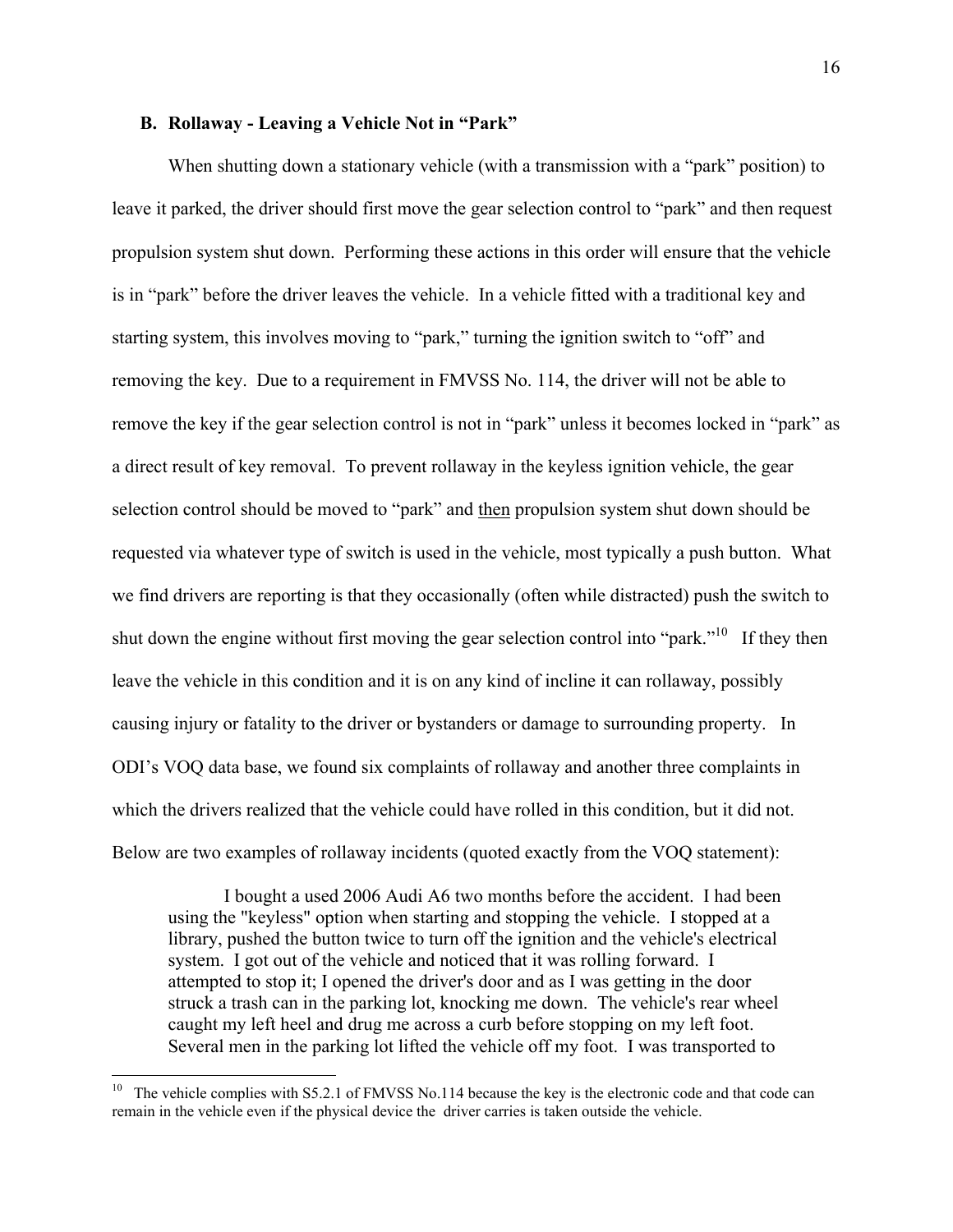the hospital and kept for injuries to my left leg. Evidently I failed to put the vehicle's transmission in "p" and had left it in "d". Cars that use a physical key to start and stop the vehicle will not allow a driver to remove the key unless the vehicle's transmission has been shifted to "park." A vehicle that does not utilize a physical key, does not have that built-in safety feature. Five weeks later I am in physical therapy and am grateful I did not sustain more serious injuries, or that an innocent bystander was not killed by a driverless car rolling through a parking lot at a library that is frequented by children. Now I am adamant about always setting the emergency brake. My concern is real: as more and more vehicles are manufactured with "keyless" ignition systems that contain no fail-safe feature to prevent "inadvertent rolling" as explained in the Audi's owner's manual, I believe more injuries and deaths will be realized. In speaking with the regional representative at Audi, he explained that Audi publishes a "book" explaining the vehicle and what happened was totally my fault. My Audi has a sensor in the passenger seat that prevents an expensive airbag from deploying unnecessarily; how about a sensor in the driver's seat that prevents a vehicle from rolling when there is no driver?

and

 The contact owns a 2007 Toyota Avalon. The contact stated that when the vehicle is shut off, there is no way to determine if the vehicle is in park due to the keyless entry. She is able to exit the vehicle with the gear shift indicator in the drive position. This failure has caused the vehicle to roll away after she exits. The dealer stated that the failure was dangerous and was unable to perform the repair because the vehicle was designed in that manner. The manufacturer also stated that there was nothing they could do about the design.

## **C. Leaving the Vehicle with the Vehicle Propulsion System Unintentionally Left Active**

There were four VOQs regarding carbon monoxide incidents with keyless ignition

vehicles in the past 10 years. Reviewing complaints involving vehicles without a physical key for the propulsion system, we note that drivers occasionally do not turn off the propulsion systems on their vehicles after parking them. One possibility for this behavior is that the driver may not immediately know that the propulsion system has not been turned off. In the following self-reported cases (quoted directly from the VOQs), the drivers only found that they did not turn off the propulsion system because their in-house carbon monoxide detectors were activated after an extended period of the vehicle running in an attached garage: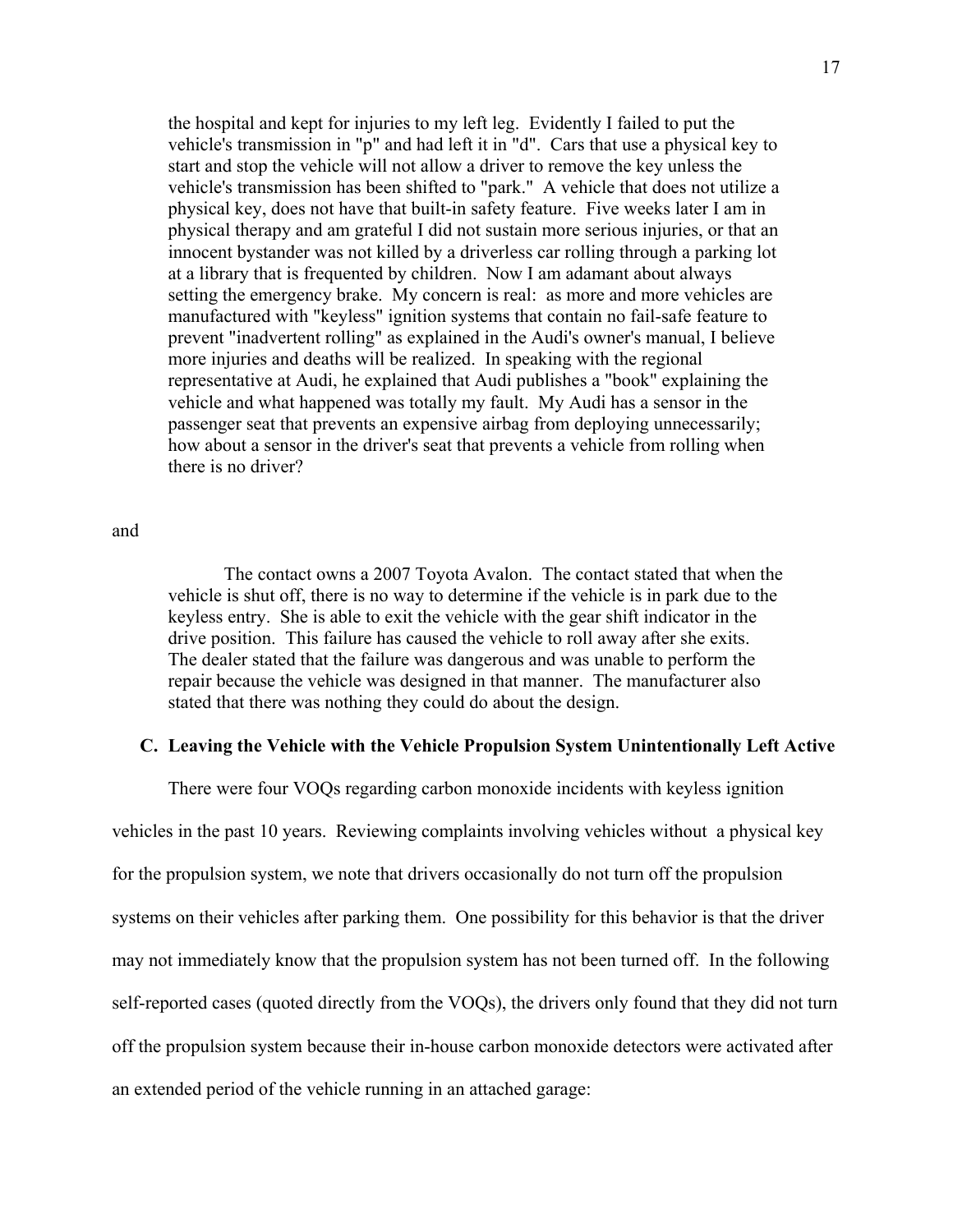I arrived home after dinner, drove my 2007 Lexus LS460 (equipped with keyless ignition) into my attached garage, closed the garage door and, leaving the key fob inside the vehicle, I entered my home and eventually went to sleep.

 I was awoken at approx. 2:15 am by a carbon monoxide alarm located in the foyer inside my home adjacent to the entrance to the garage. I entered the garage to discover that the car's engine was still running, the garage filled with noxious fumes, and the entire vehicle extremely hot to touch, inside and out. I opened the garage door and was eventually able to shut down the engine and clear out the fumes. As I see it, the failure here was two-fold: (1) when I opened my door to exit the car, no alarm or other sound alerted me that the engine was still running, as is the case with ignitions requiring keys.<sup>11</sup> This is particularly problematic because the car's engine runs in virtual silence; and (2) even after the car was unwittingly left idling while in park, the engine did not cut off after some predetermined period of time.

The following incident was reported by the owner of another motor vehicle manufacturer's

product which happens to have a hybrid propulsion system:

 $\overline{a}$ 

Our garage is attached to our house with our bedroom above the garage. With 3 kids, both my wife and I have been distracted leaving the car in the garage to unload groceries or help the children. When on electric power we have neglected to turn off the ignition since the car is silent. Only when the carbon-monoxide detector sounded in our garage did we realize the engine had started while we were in the house. We think this could be deadly to other families without carbon monoxide alarms who may also forget to turn off the engine when parked in an attached garage while on electric power.

Because the above two owners had carbon monoxide detectors in their homes, they were

alerted of the problem in time to be able to shut down their vehicle propulsion systems. Others, not as fortunate, may have died because of carbon monoxide poisoning from their vehicles. For example, a September 1, 2010 article in the South Florida Sun-Sentinel.com, reported that Palm Beach County detectives were investigating whether a keyless ignition system on a vehicle that was left running in a garage attached to a house could have led to the death of a 29 year-old

<sup>&</sup>lt;sup>11</sup> This statement by the vehicle owner is not correct for all vehicles. As previously discussed, FMVSS No. 114 excludes the situation of the running vehicle from the requirement to sound the alert to the driver when the door has opened and the key is in the ignition. However, some manufacturers do sound the alert when the engine is running, so this driver's experience may have been with those vehicles.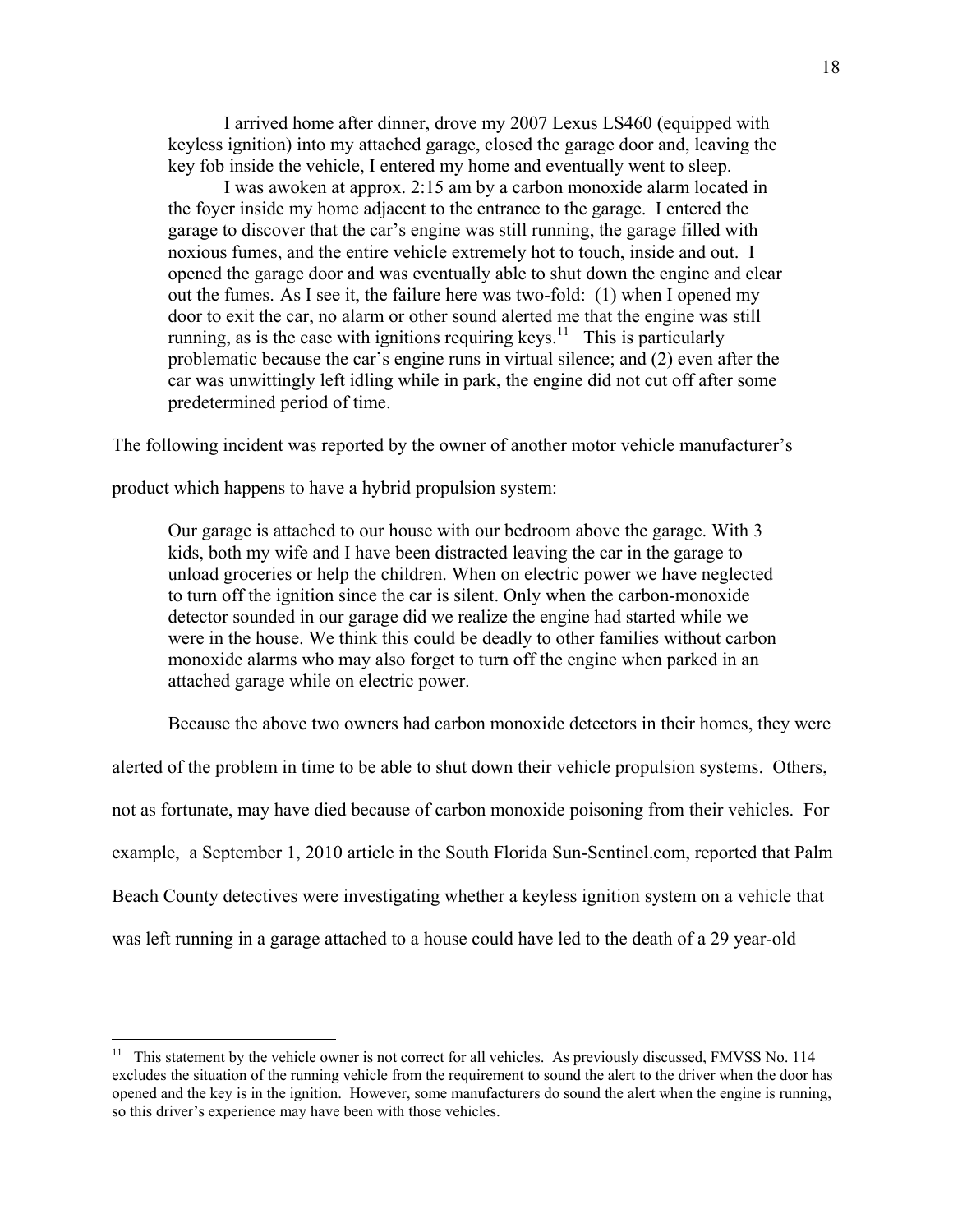woman from carbon monoxide poisoning. (A copy of this article taken from www.sunsentinel.com is placed in the docket cited in the heading of this notice.)

## **IV. Society of Automotive Engineers Effort in this Area**

 In response to the above areas of safety concern and concern regarding the myriad different ways manufacturers are implementing keyless ignition features, the Society of Automotive Engineers (SAE) created the Keyless Ignition Subcommittee as a subcommittee of the Controls and Displays Committee, which has worked since early 2009 to develop an SAE Recommended Practice (RP) to standardize the operation of keyless ignition systems.<sup>12</sup> The committee consisted of experts in the study of how humans interact with machines (human factors experts) and designers of keyless ignition systems from auto manufacturers and suppliers. A NHTSA staff person attended the subcommittee meetings, but did not participate in decision making. The resulting RP is based on the subcommittee members' experience with their company's vehicles and systems, knowledge of consumers' comments about the operation of the systems, knowledge of human factors engineering and, in some cases, knowledge of proprietary studies done during the development of their products (actual data was not shared with the group). The RP applies to all passenger cars, multipurpose passenger vehicles (MPVs), and trucks of 10,000 pounds GVWR and under, with automatic and manual transmissions (some provisions apply only to vehicles with automatic transmissions with a "park" position). The RP sets control actuation requirements for starting and stopping stationary and moving vehicles, and requirements in the form of visual or audible alerts to the driver to address leaving the vehicle without putting it in "park" and inadvertently leaving the engine running. NHTSA has used

 $\overline{a}$ 

<sup>&</sup>lt;sup>12</sup> SAE J2948-201101 "Keyless Ignition Control Design," January 2011.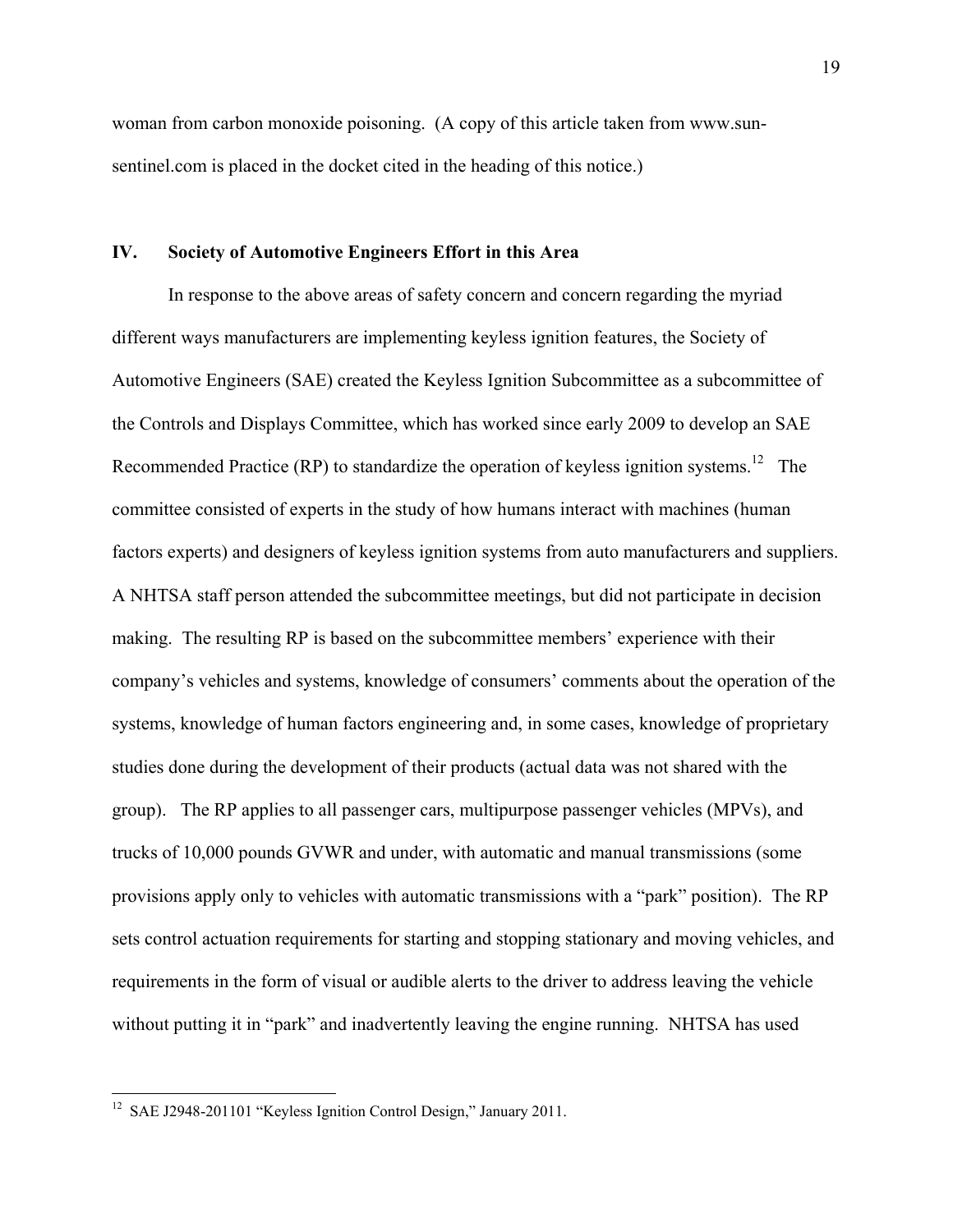portions of the SAE RP as a foundation for the requirements proposed and explained in the next section.

 In order to better address specific safety issues and to be more enforceable, our proposal today differs from the SAE RP on several points:

- The SAE RP has a range of 500msec-2sec for control actuation to stop a moving vehicle, while we propose a 500 millisecond control actuation for all stops regardless of whether the vehicle is moving or stationary.
- The SAE RP has requirements for control actuation to start the propulsion system, while we tentatively conclude that there is, at this time, no safety benefit upon which this agency can regulate propulsion system starting.
- The "Not in Park" alert required by the SAE RP sounds upon door opening, but has no measureable attributes. The internal audible alert we are proposing today sounds at 85dBA (500-3000 Hz) the instant the driver requests engine shut down (in a stationary vehicle) without the transmission in "park" and continues until the gear selection control is moved to "park".
- The SAE RP requires an unspecified audible or visual external alert if the vehicle is not in "park" and the key code carrying device is not in the vehicle, while we are proposing an external audible alert that sounds at 85dBA, 1 meter from the vehicle, for 1 minute when the vehicle is stationary, the key code carrying device leaves the vehicle, and the vehicle is not in "park".
- The SAE RP requires an unspecified audible alert if the propulsion system is active and the driver's door is opened, while our proposal is for an external audible alert at 85dBA, 1 meter from the vehicle, for 1 second when the vehicle is stationary, the key code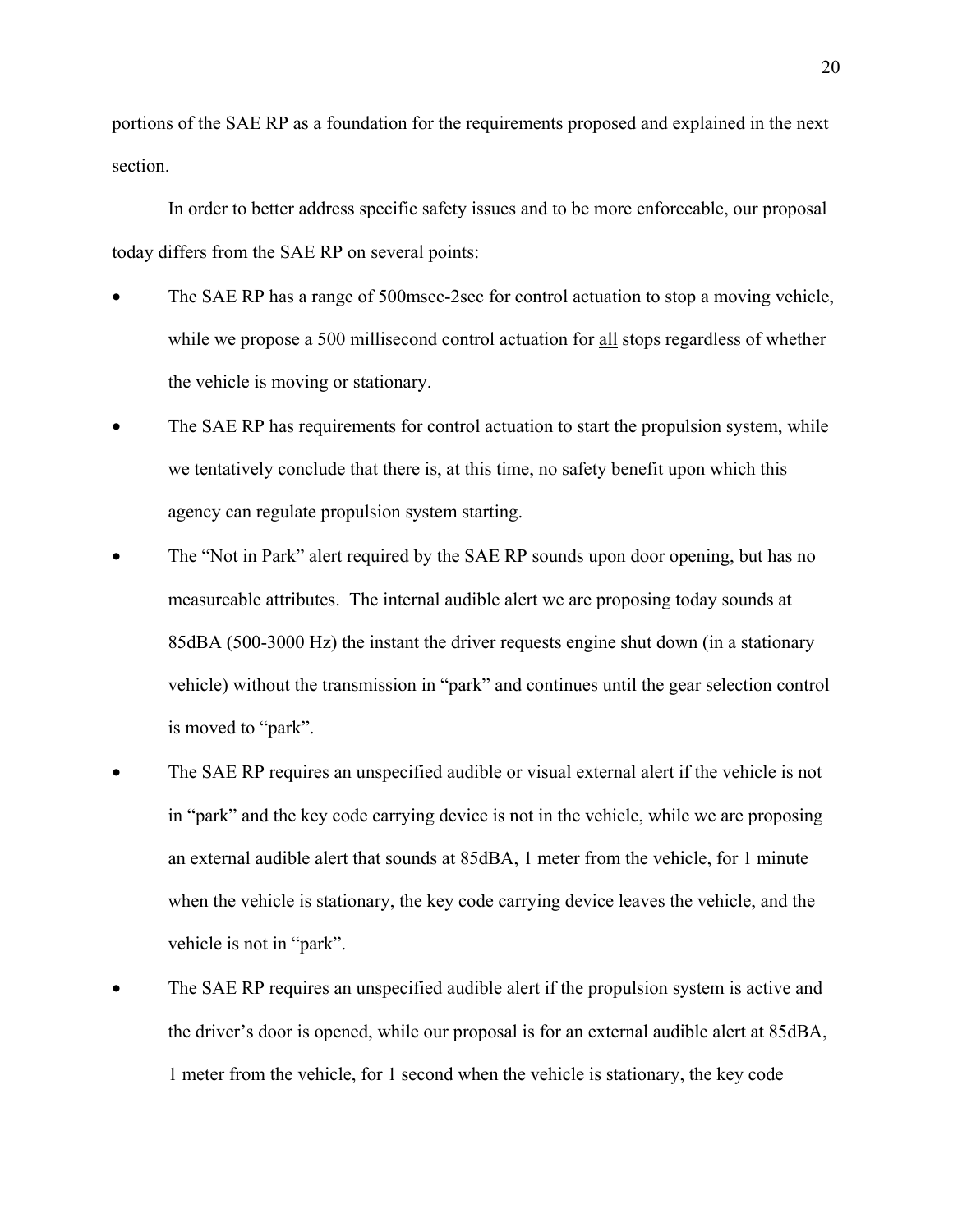carrying device leaves the vehicle, and the propulsion system is active (either an internal combustion engine is running, or in the case of a hybrid vehicle the propulsion system is in a state that the internal combustion engine could engage when the electric power became depleted over time).

We seek comment on whether our deviations from the SAE RP are appropriate for an FMVSS.

 NHTSA requested that human factors experts at the John A. Volpe National Transportation Systems Center review the SAE RP to help us make our proposal more specific in addressing the safety issues we have noted in our VOQs. Their report has been placed in the docket for this notice. $^{13}$ 

## **V. NHTSA Proposal**

In this section, we will describe how we propose to amend FMVSS No. 114 so that the safety issues described in Section III. Safety Need for Proposed Changes to FMVSS No. 114 may be mitigated.

Based in part on NHTSA's ODI VOQ data, we are proposing regulatory text for addressing the following three types of safety related problems: 1) The driver's inability to shut down a moving vehicle in an emergency because the driver may be unfamiliar with the fact that the shut-down process is different in a moving vehicle than in a stopped vehicle. This situation may lead to a crash. 2) The possibility that the driver will walk away from a vehicle which is not locked in "park" because the driver is able to shut off the vehicle propulsion system without

<sup>13</sup> 13 "Review of SAE RP J2948 JAN2011: Keyless Ignition Control Design," John A. Volpe National Transportation Systems Center, March 2011.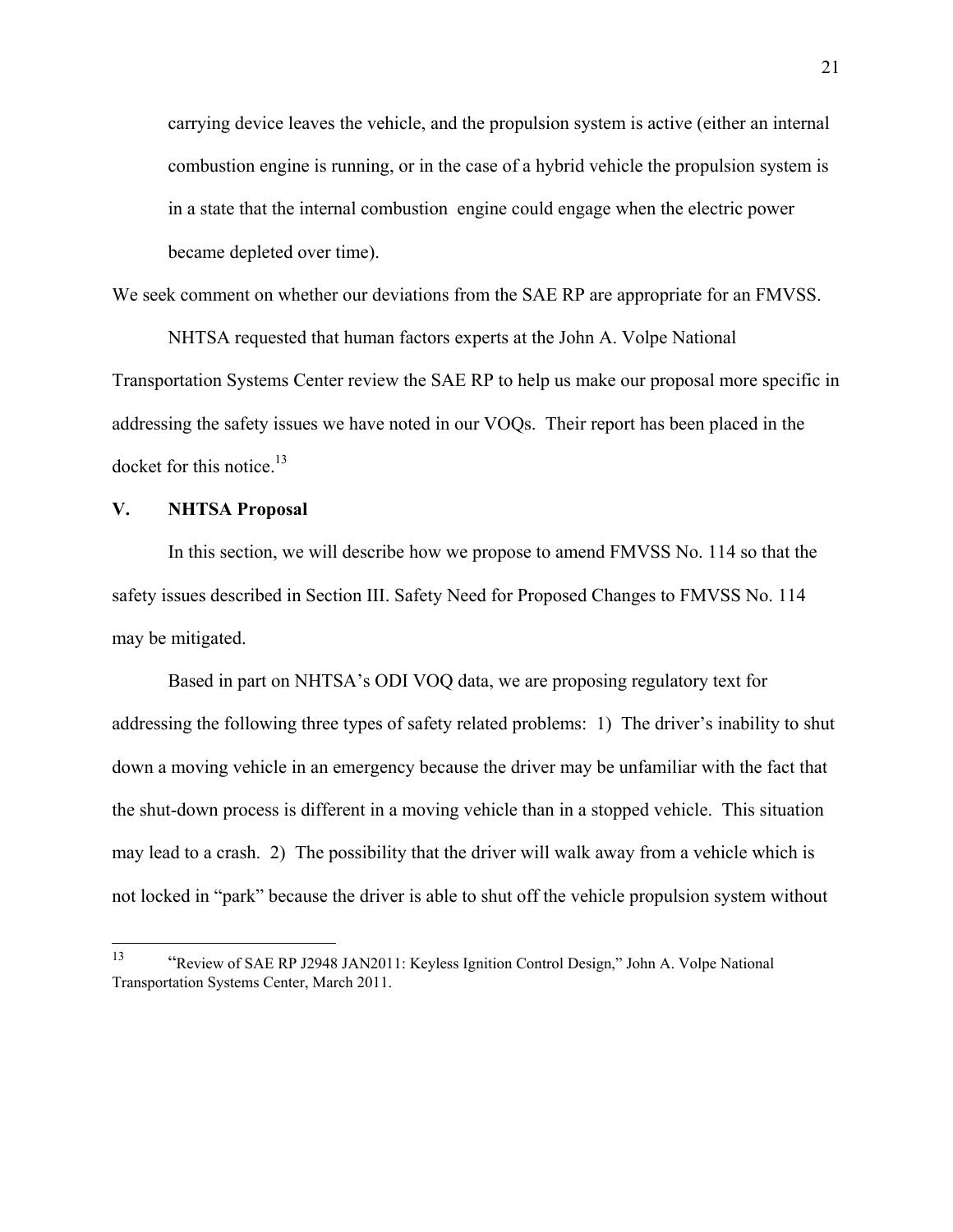first putting the transmission in "park." This results in a greater likelihood that the vehicle will roll away on its own. 3) The possibility that the driver will walk away from a vehicle whose propulsion system has been unintentionally left active (even though the driver may have placed the transmission in "park."). If the vehicle is in an enclosed garage connected to living quarters, this situation may result in carbon monoxide poisoning of persons in the dwelling; if outdoors, this increases the possibility of vehicle theft and a subsequent crash.

As the earlier incidents related from the VOQs have shown, in many ignition systems that don't use physical keys, the driver may not know whether s/he has turned off the vehicle propulsion system.

 In this NPRM, NHTSA proposes additional requirements for vehicles using keyless ignition systems because, unlike systems which use the traditional physical key, the start/stop process on vehicles that use electronic codes as keys are not standardized across manufacturers. In particular, if a push-button type control is used, the amount of time the start/stop control must be pressed differs not only among manufacturers, but also on the same vehicle, depending on whether the vehicle is started from a stopped position, stopped while the vehicle is in motion, or whether the vehicle propulsion system is being turned off while the vehicle is stopped. Standardization of controls teaches drivers how the controls will operate and ensures that drivers' expectations about those operations are met.

The problem presented by the lack of standardization is exacerbated by the fact that electronic keys lack many of the visual and tactile cues about the status of the vehicle's propulsion system that are available to drivers when using traditional physical keys. In a system using the physical key, the driver knows from the angle of the key in the ignition whether the vehicle is in "lock," "accessory," "start," or "run." Also, the key will not release from the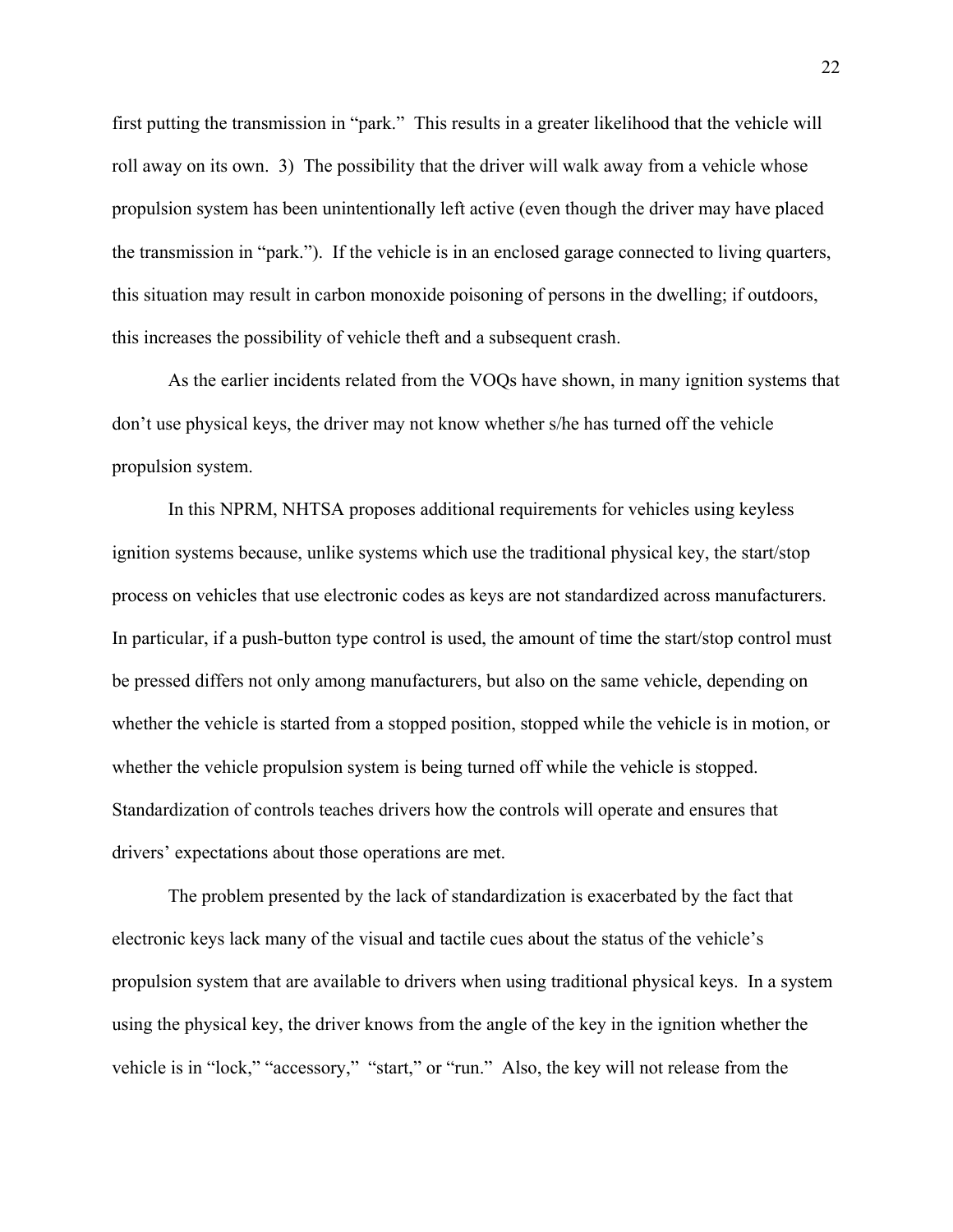ignition switch unless the transmission is in "park." The keyless ignition system provides no such physical cues to the driver.

The requirement for a visible indication of transmission position comes from FMVSS No. 102, Transmission shift position sequence, starter interlock, and transmission braking effect. S3.1.4.1 requires that if the transmission shift position sequence includes a "park" position, identification of shift positions, including the positions in relation to each other and the position selected, shall be displayed in view of the driver whenever: a) the ignition is in a position where transmission can be shifted; or b) the transmission is not in "park." Despite this visual cue that the transmission is not in "park", some drivers of vehicles equipped with keyless ignition systems, especially when distracted or unfamiliar with the operation of the vehicle they are driving, leave their vehicles without ensuring the transmission is in the "park" position. They do so because they do not have the tactile cue of being unable to remove the key unless the transmission or gear selection control is locked in "park."14 Such actions result in a risk that the vehicle will roll away of its own accord.

We note that the current title of Standard No. 114, "Theft protection and rollaway prevention," may be made outdated and not inclusive if the proposals described in this notice were made final. However, a title that is fully descriptive of all the purposes served by the standard may be unwieldy. We seek comment on the need to update the title and ask commenters to suggest a new title if they believe a change would be necessary or beneficial.

#### **A. New Definitions**

As mentioned in the Background section of this NPRM, FMVSS No. 114 already contains definitions for "key" and "starting system" which are inclusive of systems that use

 $14$ In keyless ignition vehicles, the "key" is the electronic code transmitted from a device carried by the driver to the vehicle's starting system. When the vehicle is not in "park," this key code remains in the vehicle, thus the vehicle conforms to the requirement at 49 CFR 571.114 S5.2.1.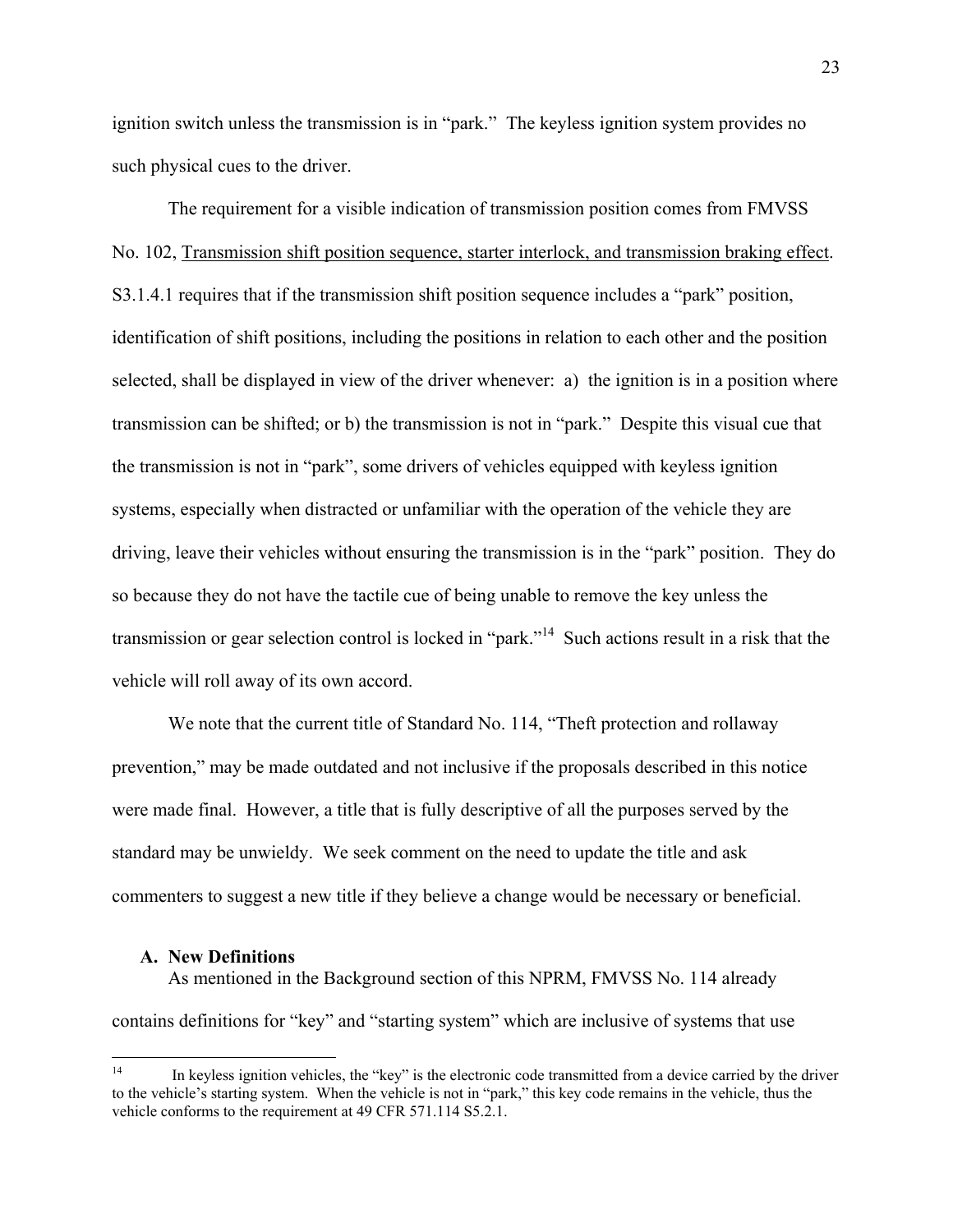electronic codes without a physical key to allow the driver to start the vehicle. However, we are proposing the addition of one definition specific to keyless ignition systems:

Key code carrying device means a physical device which is capable of electronically transmitting a key code to the vehicle starting system without physical connection (other than its presence in the vehicle) between the device and the vehicle.

This key code carrying device is typically called a "key fob" by consumers. It carries and transmits the electronic code to the vehicle that gives the driver permission to start the vehicle. The electronic code carried in the device is the "key". The device is not the "key". This new definition for key code carrying device is based on that used in the SAE Recommended Practice discussed in Section IV above.<sup>15</sup> We propose adding "without physical connection (other than its presence in the vehicle) between the device and the vehicle," to SAE's RP language to differentiate these devices from physical keys which also carry a chip containing an electronic code as part of a theft deterrent system. These physical keys must be inserted into the ignition switch of the vehicle and the key is used to turn the switch. Our proposed definition is intended to specifically exclude any key which must be physically inserted into any part of the vehicle each time the driver desires to start the propulsion system. If a key must be inserted into the vehicle we consider it to be a physical key, regardless of whether or not it also contains electronic components which communicate with the vehicle intended to identify this particular key as belonging to this particular vehicle (i.e., for theft prevention purposes). Further, our proposed definition of key code carrying device (KCCD) is not intended to exclude a device which otherwise would be a KCCD simply because it occasionally must have physical contact with the vehicle to recharge the battery in the KCCD or because the vehicle manufacturer provides a place where the driver may insert the KCCD if s/he chooses for the convenience of

 $15$ 15 SAE J2948-201101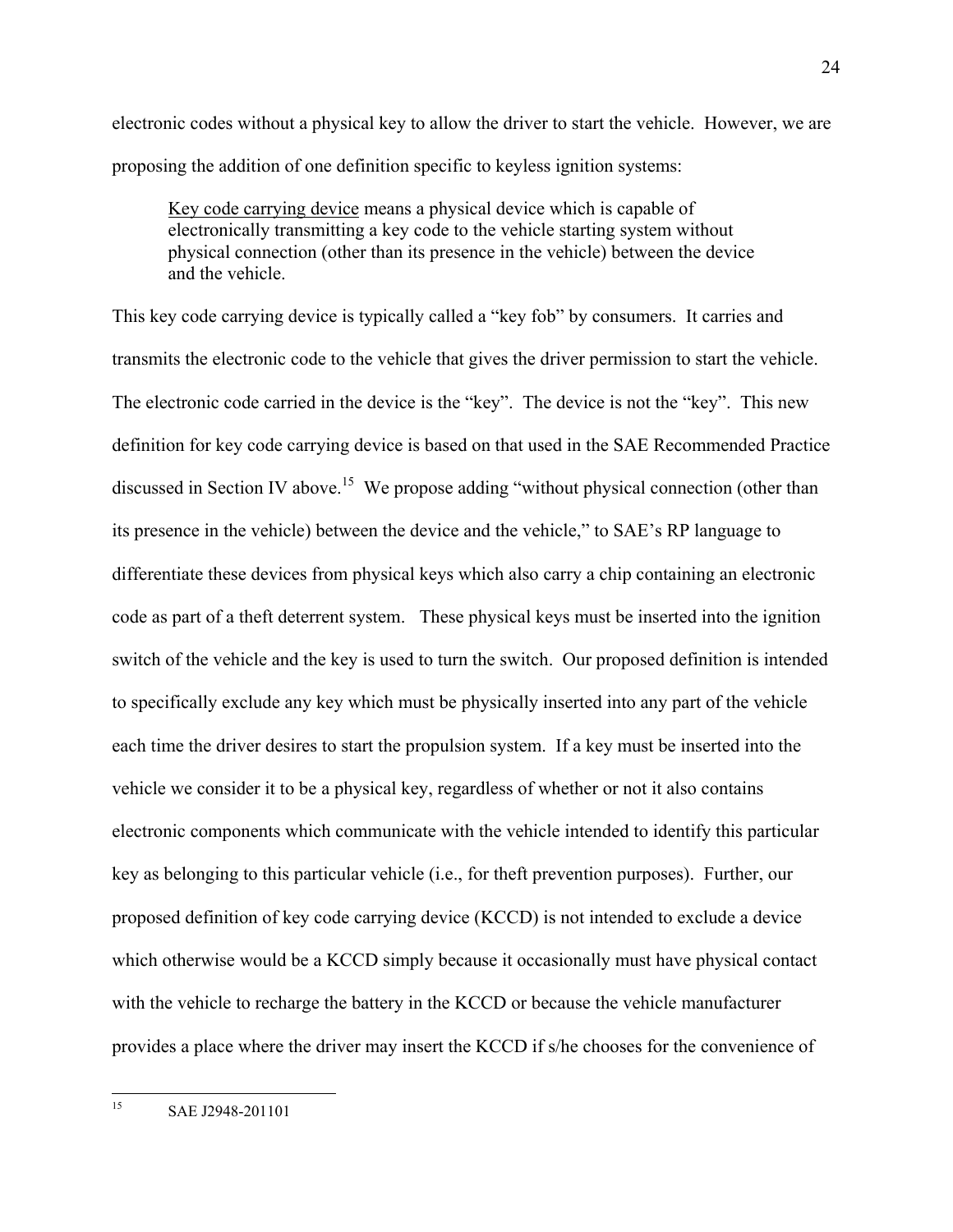providing a place to keep the device while driving. We note that the primary attraction of these keyless systems appears to be that the driver need not handle a key to access and start the vehicle. We seek comment on whether our proposed definition is specific enough to (a) exclude devices that we would consider physical keys – they must be inserted to start the vehicle, and (b) include devices which may be inserted to charge a battery or for driver convenience, but do not need to be inserted for normal vehicle operation. We request comment on how the definition of KCCD could be improved to clarify these points.

 At this time, we are not proposing to change our definition of "key", which provides that for keyless ignition systems, the electronic code, not the physical device carried by the driver, is the key. We note that NHTSA's definition of the code as the key is long-standing. It was first articulated in a letter to Mr. Stephen Selander of General Motors in May of 1992.<sup>16</sup> Further, in August of 2005 we published a Notice of Proposed Rulemaking which, among other things, proposed the current definition of "key." There were no comments which disagreed with our definition of "key" with regard to keyless ignition systems at that time and we finalized that rulemaking in April of  $2006<sup>17</sup>$  However, we acknowledge that consumers may think of the key code carrying device as the key and that some manufacturers do refer to this device as a key in their consumer literature, so there may be some confusion on the part of consumers as to what is actually the key. Therefore, we seek comment on whether we should revise our definition of "key" and if so, what that definition should be and how we should differentiate between the device the driver carries and the code that actually allows the vehicle to start. Changing the definition of "key" may change the interpretation of what it means for the key to be removed from (S5.1.1) or inserted into the starting system (S5.1.3).

 $16\,$ <sup>16</sup> Letter from Paul Jackson Rice, Chief Counsel to Stephen E. Selander, General Motors Corp, May 22, 1992.<br><sup>17</sup>  $\frac{71 \text{ ED } 17752 \text{ April } 7,2006}{21 \text{ ED } 17752}$ 

<sup>17 71</sup> FR 17752, April 7, 2006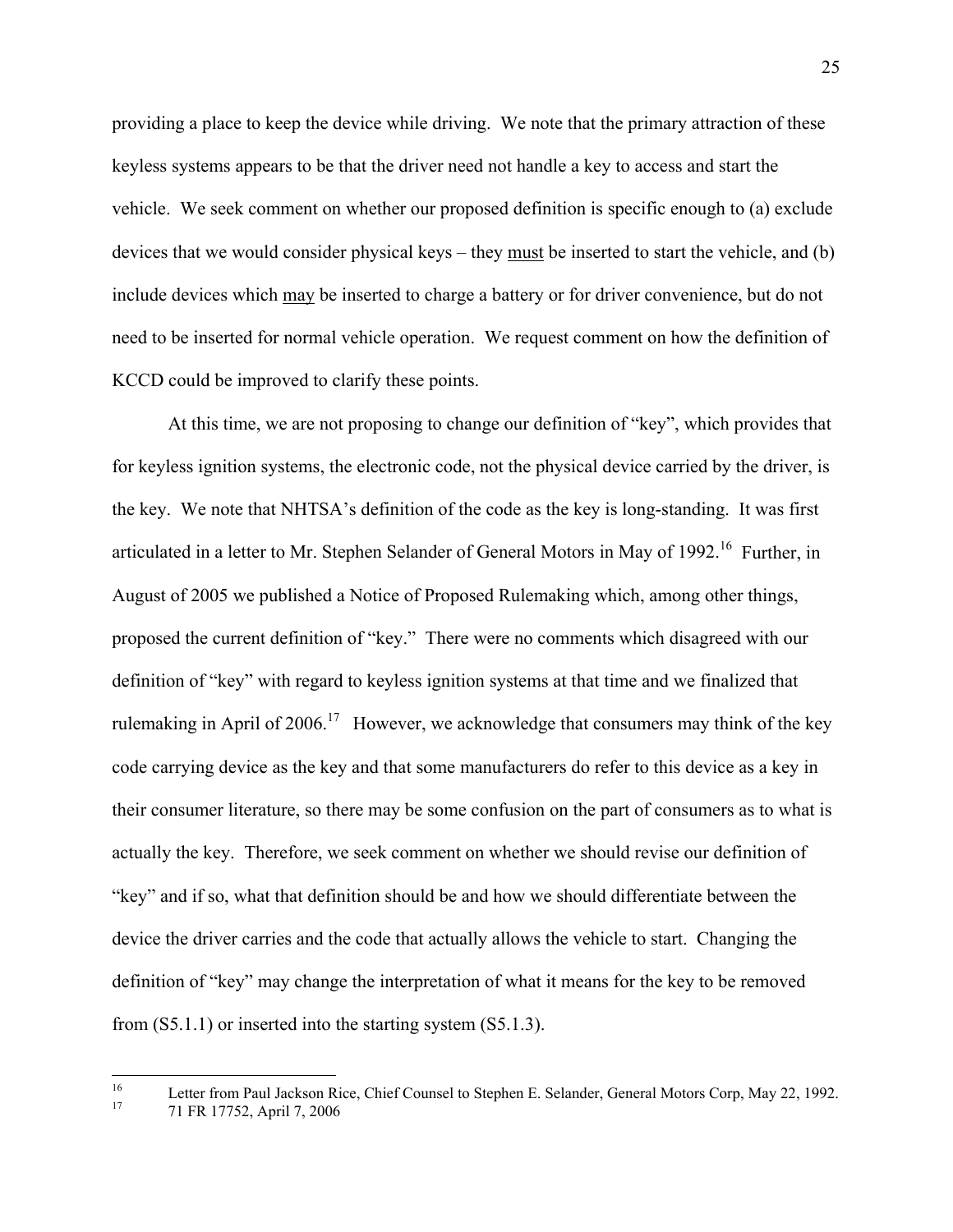In addition, we are proposing to amend the definition of "starting system." At present, "starting system" is defined as: "means the vehicle system used in conjunction with the key to activate the engine or motor." In this NPRM, we propose to amend the end of the "starting system" definition to state: "... activate the engine, motor, or other system which provides propulsion to the motor vehicle." We are proposing this clarification so that it is explicit that FMVSS No. 114 applies to any propulsion "starting system" available in motor vehicles today, or at some point in the future.

 We are proposing to add a second definition, "stop control means the device used by the driver to deactivate the engine, motor, or other system which provides propulsion to the motor vehicle." In most vehicles available today, this control is a push button switch, but this definition is not limited to push button switches.

## **B. Standardizing Shutting Down a Moving Vehicle's Propulsion System**

As we have seen in the quoted VOQs, drivers recognize the need and desirability of shutting down the engine in a moving vehicle when they experience an event in which the acceleration of the vehicle does not seem to be under their control. The VOQs also point out that drivers are stymied in their efforts to shut down the engine in a moving vehicle by the fact that when the vehicle is moving the shut down procedure they are used to in every day operation does not work. To remedy this safety issue, NHTSA proposes to standardize the length of time the driver must press on a "stop" control in order to stop a vehicle, whether moving or stationary. At S5.4.2.1(a), we propose that for vehicles equipped with propulsion system stop controls that are activated by the driver pressing on the control, the vehicle's propulsion system must stop only after the control has been depressed for more than 500 milliseconds. The 500 milliseconds time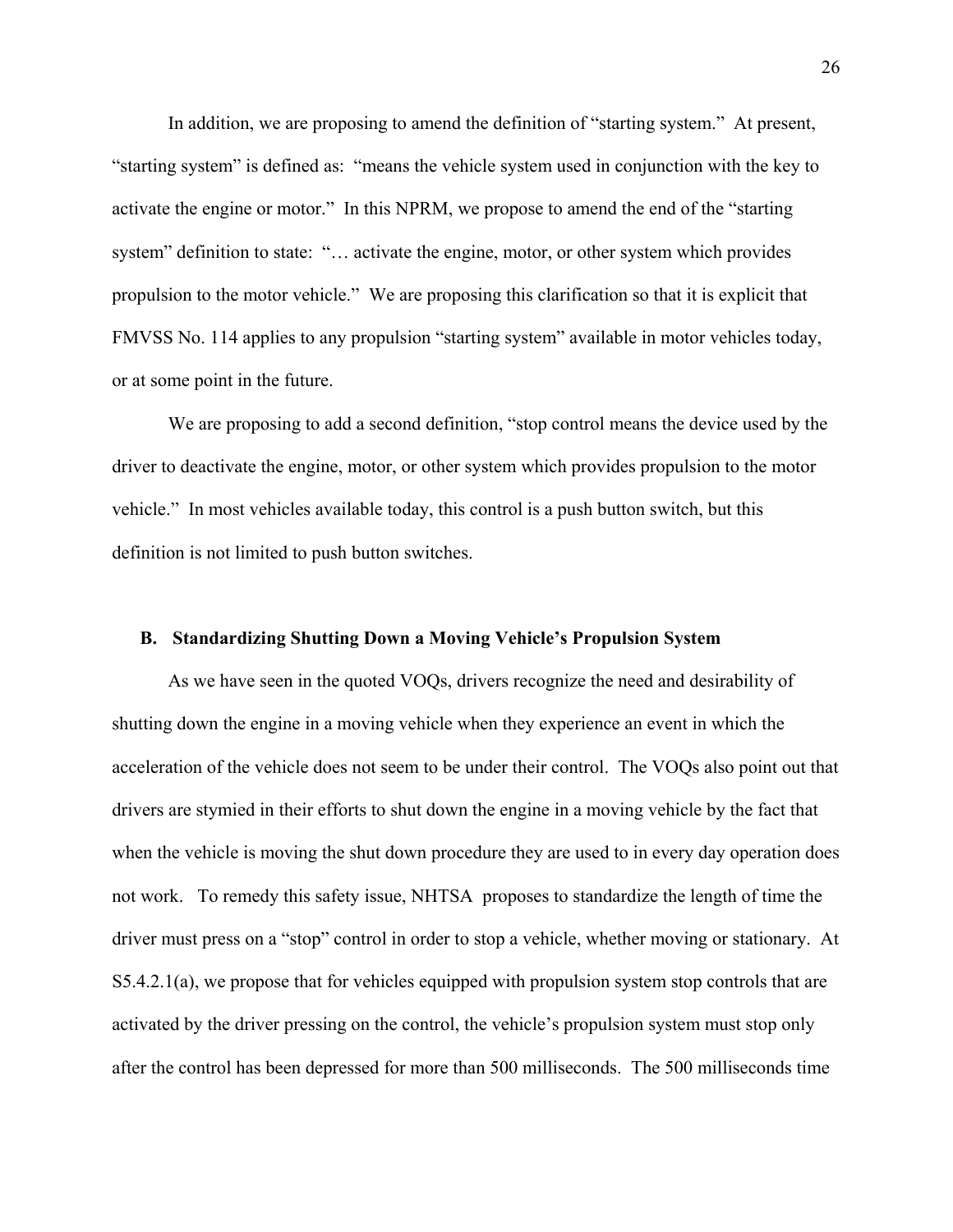is based on SAE Recommended Practice J2948 Keyless Ignition Control Design (January 2011). Five hundred milliseconds is the lowest time specified by the Recommended Practice for engine shut down in a moving vehicle (the RP has a range of 500 milliseconds to 2 seconds, NHTSA believes that standardization is not achieved by allowing a window of operation).

We are proposing to regulate only the operation of controls that are pushed because we believe that this covers the great majority of stop controls manufactured today (a circular push button) or contemplated for the future (pressing or touching a portion of a display screen). However, we note that other controls, such as rotary knobs and rocker switches<sup>18</sup> have been used in keyless ignition systems in the past. We seek comment on what other controls are used or contemplated and whether there is a safety need to regulate the actuation of all types of stop controls (not just those that are pushed) and how that might be accomplished. NHTSA seeks comment on whether the language of S5.4 needs to be more specific as to the point at which the 500 msec time begins and what that more specific language would be. When offering suggestions, commenters should keep in mind that there are several different types of switch designs currently available and that could become available that would be subject to this standard.

NHTSA understands manufacturers implemented the practice of designing keyless ignition systems to shut down differently while the vehicle is moving than while stationary to help prevent inadvertent propulsion system shut down, i.e. a situation in which the driver reaches for a different control, accidentally bumps the engine off control and as a result experiences an unintended, unexpected engine shut down, which can create a hazardous situation. However, different times for different modes of operation (for example, a light tap to start or stop a parked

 $18\,$ We noted that a rocker switch must be pressed and therefore would be subject to the regulatory text proposed in this notice.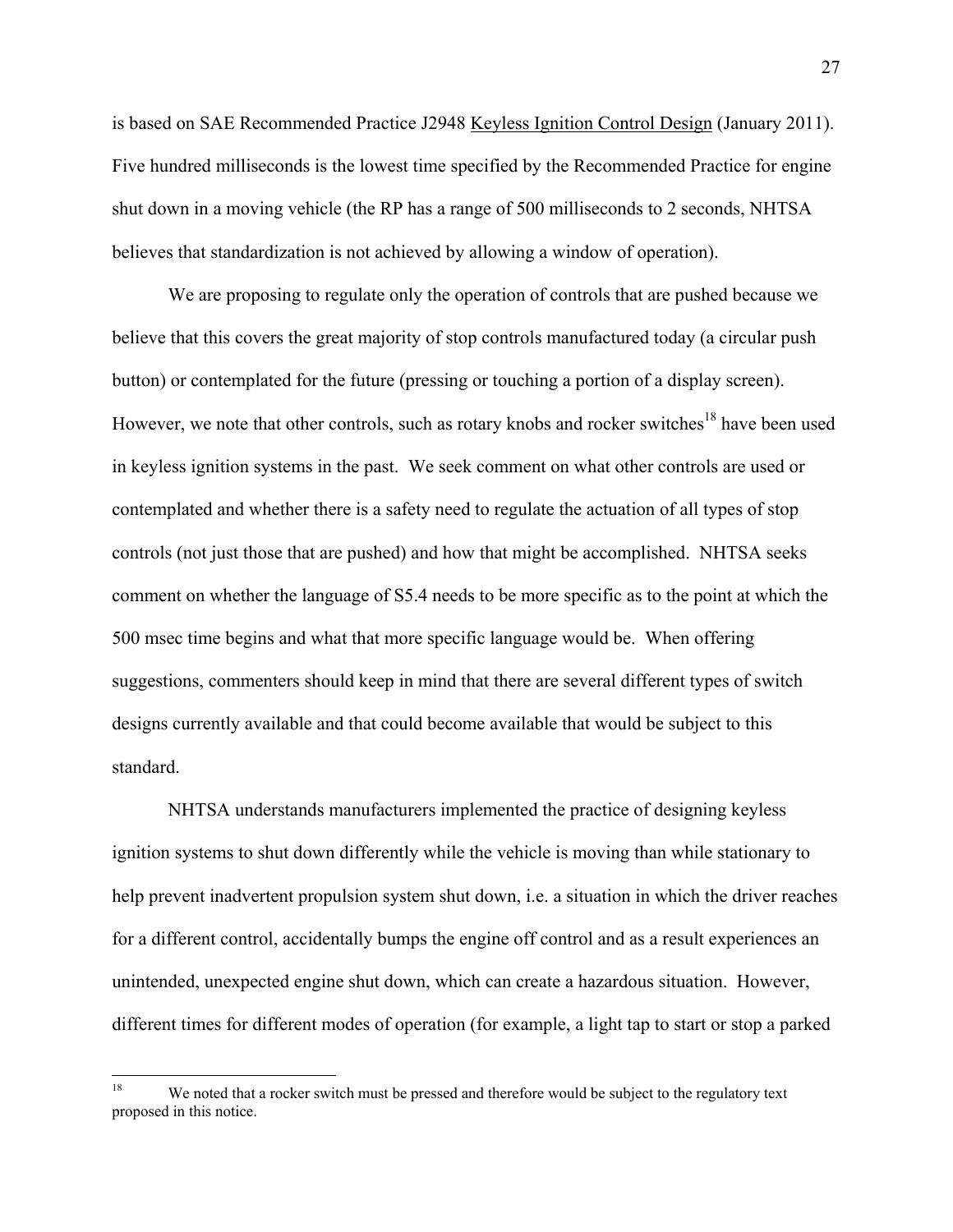vehicle and several seconds to turn the propulsion system off while the vehicle is in motion) result in the driver experiencing an unexpected result when using his accustomed tap motion to request engine shut off (in a stationary vehicle). The drivers' accustomed tap motion does not have the expected effect in a moving vehicle in a panic situation. As previously discussed, this safety issue was identified in the VOQs by and NASA NESC in its review of UA incidents. NHTSA believes that requiring the driver to use the same action to request engine shut down in all cases should result in the safety benefit of drivers' ability to shut down a moving vehicle without the necessity of knowing or remembering a separate motion. We have chosen to propose the 500 millisecond control actuation time believing it will be long enough to guard against inadvertent shut down, while also short enough for drivers to tolerate for everyday normal stationary shut down. We ask for comment on whether this time is too long or too short and whether the danger of inadvertent shut down is that much greater than that of an inability to shut the propulsion system off in the event of a stuck throttle, engine fire, or other emergency situation. Please provide data on this risk comparison. We also believe that the instances of inadvertent shut down can be mitigated by other means, such as better control or switch location, which will not inadvertently get in the way of the driver's wrist, arm, bracelet, or other foreseeable obstruction and ask for comment on this facet of vehicle design.

In our proposal, the time between when the control actuation starts the shut down process (500 milliseconds) and the time the engine must be stopped (1 second) allows for the signals to be sent and acted upon by the vehicle to bring the engine to a stop. We seek comment on this length of time and the problem of engine inertia working to keep the engine running when the vehicle is moving. We propose that the test procedures for compliance with this standard will be conducted on a level surface.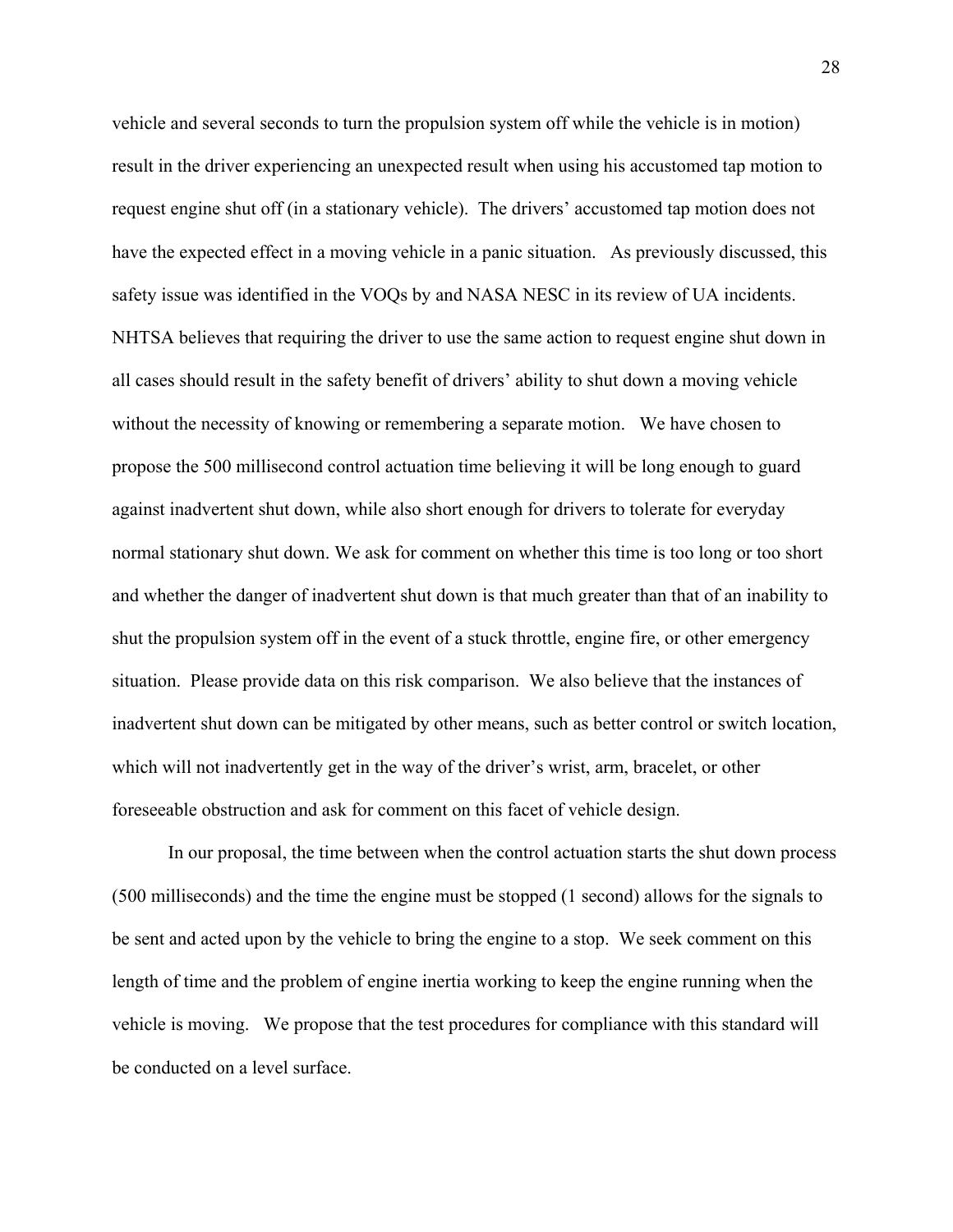We have proposed a requirement that once the propulsion system of a moving vehicle is shut down, any restart of the system must be initiated by the driver by actuation of the engine start control. This is to prevent automatic restart by any vehicle system, such as idle-stop technology, when the driver has shut down the engine in an emergency situation.

In developing this NPRM, we considered whether to make all control actuations the same, 500 millisecond hold for starting and stopping the engine under any condition, to emphasize to the driver that this control functions the same under all conditions. However, we understand that drivers are so anxious to get started as soon as possible that they would not tolerate a wait time as long as 500 milliseconds to start the engine. We have seen examples of vehicles in which the manufacturers have designed their systems such that if the driver "taps" the start control (as little as 60 milliseconds) the vehicle will start. After careful consideration, we have tentatively decided that requiring all stops to be the same accomplishes the goal of standardizing the propulsion stop function without inconveniencing drivers in the start mode and that there is little additional safety benefit to be gained by regulating the starting of the propulsion system. However we note that more time spent in the starting up process would provide more time for systems like a rearview camera system to boot up and begin functioning before rearward movement begins. We ask for comment on this tentative decision.

In  $S5.4.1.2(b)$ , we are not proposing to allow auto-shift to "neutral" in lieu of engine shut down because we believe, based on the VOQ data, that when drivers actuate the engine "off" control or switch, they expect the engine to shut off. An engine which continues to run could confuse the driver and cause unwanted actions by the driver. We are aware that some manufacturers currently do shift the transmission to "neutral" when the driver requests engine shut down while the vehicle is moving. These manufacturers believe that if the engine is shut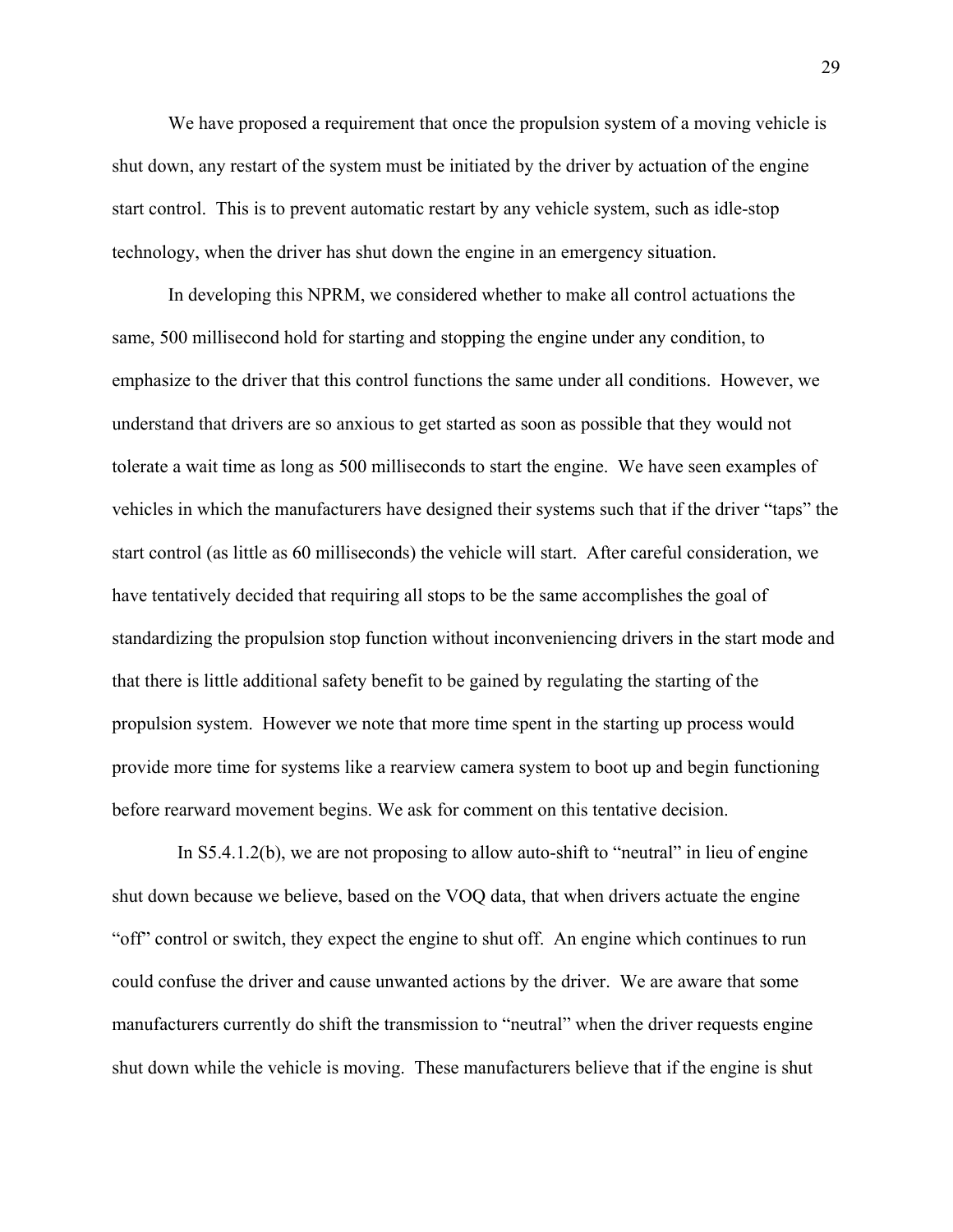down while the vehicle is moving, the driver's ability to control the vehicle will be hampered by the resulting loss of power steering and power braking. In the same vein, we are not requiring auto-shift to "neutral" because, in addition to the issue of driver expectation, we know requiring this feature would require all vehicles to be fitted with electronic transmissions and this would be extremely costly. We note that drivers have dealt with this loss of control when shutting down conventionally keyed vehicles for many years. If we were to determine that loss of power control when shutting down the propulsion system of a moving vehicle is a safety concern, we believe we would need to address that safety issue for all vehicles, not just those fitted with keyless ignitions.

We ask for comment on whether the safety problem associated with loss of power assist to braking and steering is greater than the safety risk of the driver believing that s/he has requested the engine to shut down and has instead experienced an unexpected action by the vehicle. If we were persuaded by comments to the NPRM on this issue that allowing auto-shift to "neutral" is a countermeasure that meets the need for safety, the regulatory language proposed today would be altered so that S5.4.1.1(b) would read "The propulsion system must shut off, or remove motive power from the drive wheels, within 1 second after the control has been depressed for more than 500 milliseconds." The phrase "or remove motive power from the drive wheels," is not part of the current proposal. We also note that we have seen examples where the manufacturer has chosen not to allow the vehicle's propulsion system to shut down at all while the vehicle is moving. If today's proposal is made final, these systems would not be allowed. We note that as early as 1997 we voiced our concern about the fact that such systems would not meet driver's expectations.<sup>19</sup>

 $19\,$ Letter to a redacted party from John Womack, Acting Chief Counsel, January 30, 1997.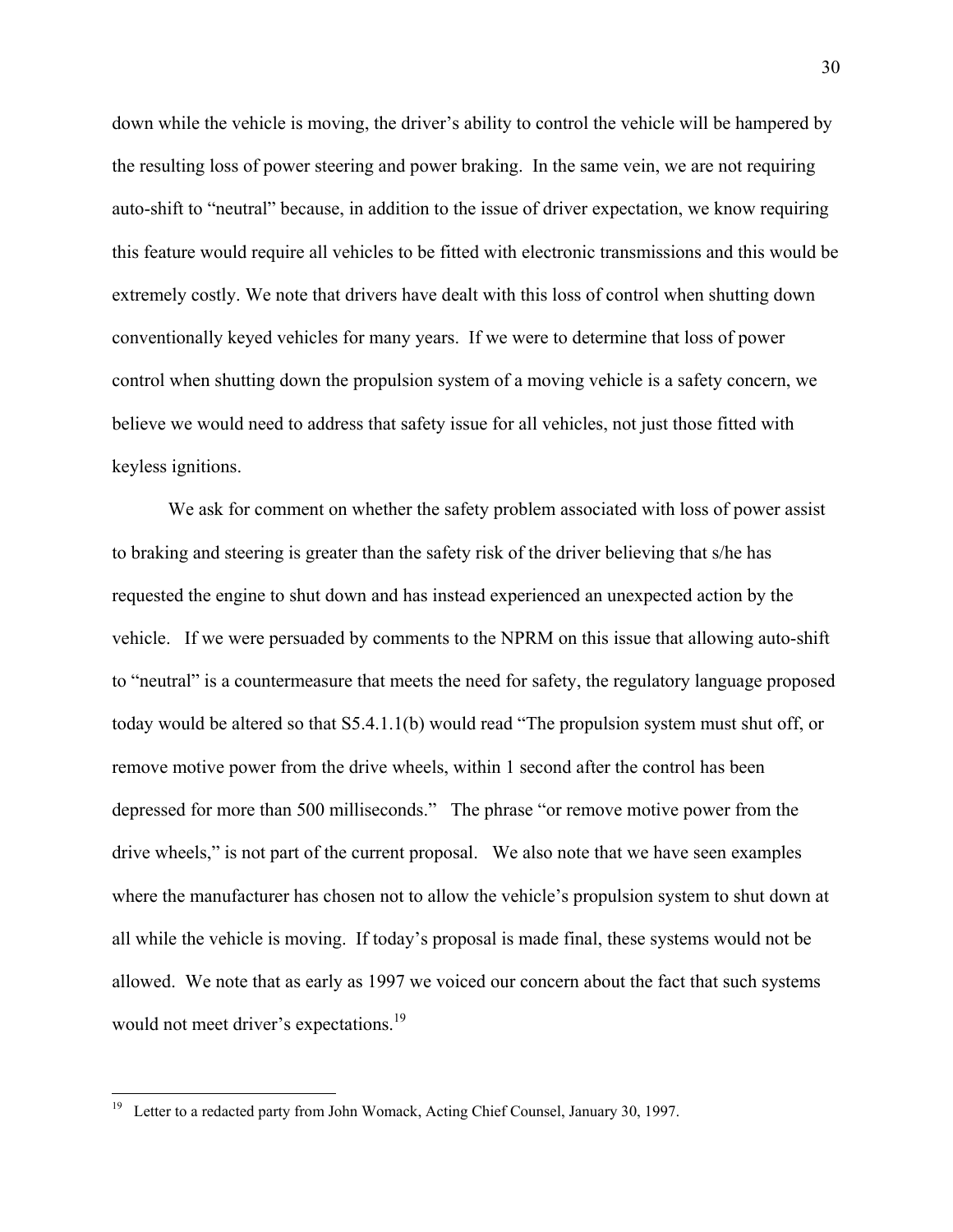We have also considered allowing a vehicle to enter a "limp home" mode instead of shutting down the propulsion system when shut down is requested in a moving vehicle. Such an operating mode would allow the driver to finish his or her trip at some reduced maximum allowable throttle output, rather than requiring the driver to pull over to the side of the road (encumbered with the loss of power assist to braking and steering) as would be the case with full engine shut down. While this mode has the advantage of allowing the driver to continue his or her trip, it has all the disadvantages of the auto-shift to neutral listed above. It is also uncertain whether whatever vehicle malfunction was causing the excessive throttle condition to which the driver was initially responding (by requesting shut down) would also affect the "limp home" mode. For these reasons, we have tentatively decided not to allow this mode of operation, but we ask for comment on whether any manufacturer is currently using such a "limp home" mode when propulsion shut down is requested in a moving vehicle and what are the possible advantages and disadvantages of such an operating mode.

Finally, we note that SAE J2948 specifies stop conditions at S4.3.2.1., " Stop Conditions Met." Among other matters, S4.3.2.1 states that the vehicle shall also exit the run mode after multiple actuations (defined at S3.7.3 as two or three actuations in a row) of the keyless ignition control system. We do not believe that NHTSA needs to include this requirement in our proposal since we believe that standardizing propulsion control shut down to a 500 msec hold obviates the likelihood that the driver will attempt to shut down the propulsion system using multiple short presses. We believe this has happened in current vehicles because the "everyday" shut down procedure is a momentary press of the control and the driver uses that momentary press in the moving condition also. When it does not work, s/he tries it again. S/he is not intentionally pressing multiple times because s/he knows the shut down procedure is different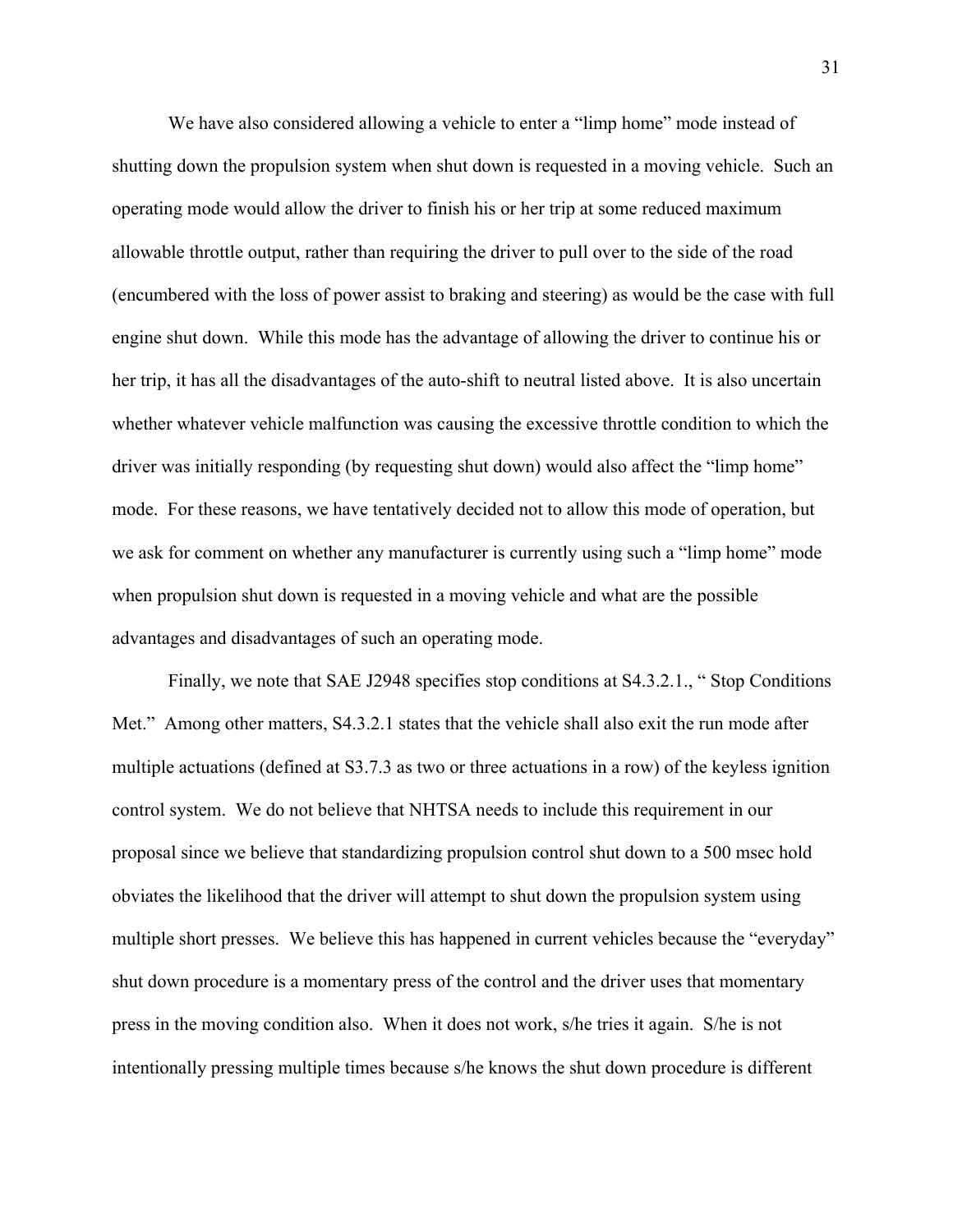while the vehicle is moving, s/he's just repeating what s/he thought should work.<sup>20</sup> If today's proposal were made final, the driver will experience no need for multiple control actuations; the propulsion system will have deactivated within the time period that the driver expects from normal use.

## **C. Audible Warning When Key is in the Starting System and Driver Opens the Door**

At present, S5.1.3 of FMVSS No. 114 specifies that an audible warning must be activated when the key is in the ignition system and the door closest to the driver's designated seating position is opened. There are three exceptions to this requirement: a) after the key has been inserted into the starting system, and before the driver takes further action; b) if the key is in the starting system in a manner or position that allows the engine or motor to be started or to continue operating; or c) for mechanical keys and starting systems, after the key has been withdrawn to a position from which it may not be turned.

In this NPRM, we propose to limit the exclusion at S5.1.3(b) to vehicles with mechanical keys and starting systems. The original logic of S5.1.3(b) (i.e., applying to motor vehicles with all types of keys and starting systems) was that if the engine were running, then the driver must have intentionally left the key behind. However, with keyless ignition systems, it is not obvious to the driver that s/he has left the "key" (the electronic code) behind and also it may not be obvious that the engine or other propulsion system is running.

Therefore, if this NPRM were made final, on vehicles with electronic keyless ignition systems, when the "key" is left in the starting system in a manner or position that allows the engine, motor or other propulsion system to be started or to continue operating, the audible warning currently excluded by S5.1.3(b) must be activated when the driver's door is opened.

 $20\,$ See footnote 8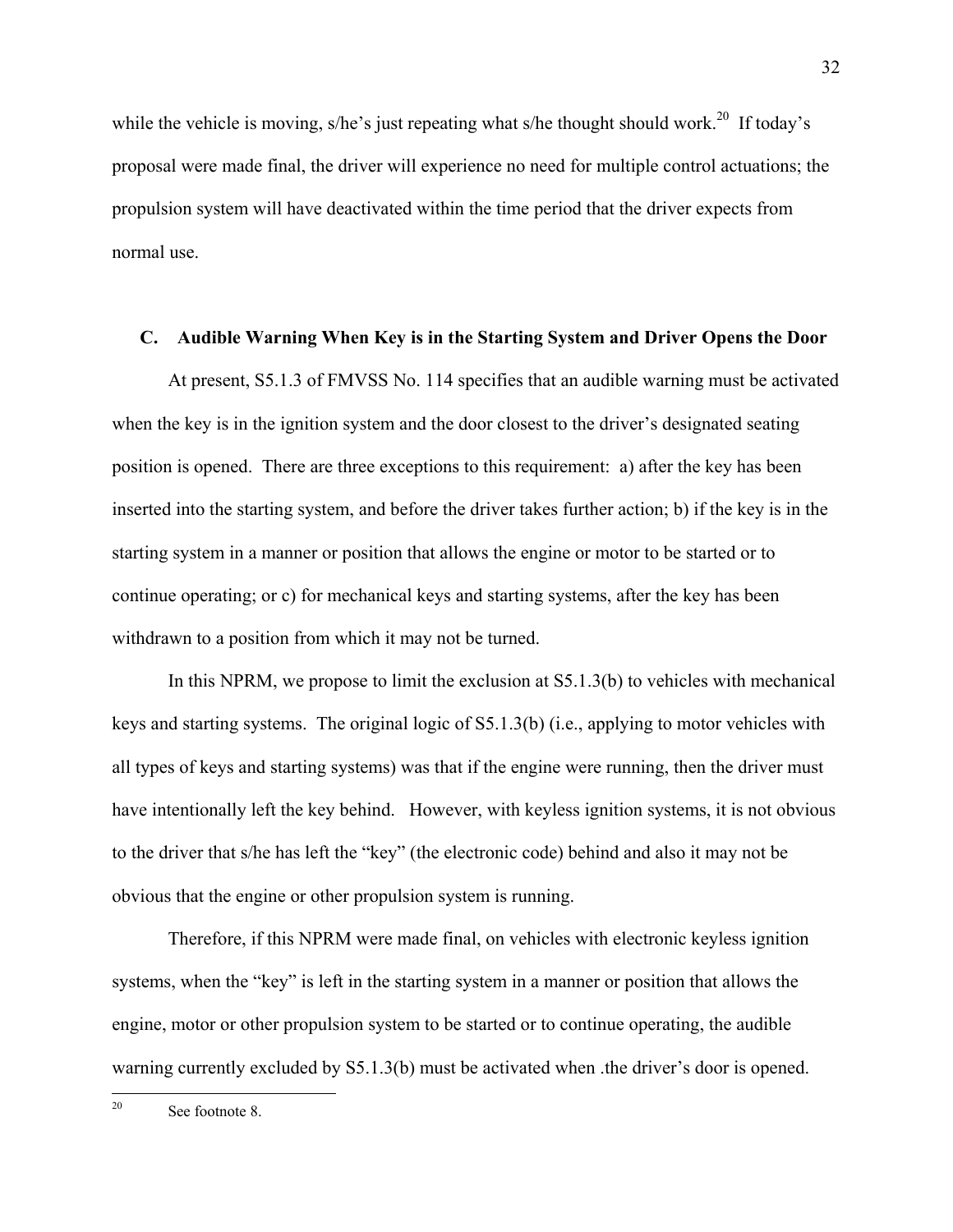S5.1.3 does not specify the volume or duration of this audible warning. Many manufacturers currently choose to sound this alarm regardless of whether they use a physical or electronic key in the vehicle.

## **D. Audible Warning to Prevent Rollaway**

In this NPRM at S5.4.2 Warnings to driver exiting a vehicle with the gear selection control not in "park" for vehicles equipped with a "park" position, we propose two new audible alerts of no less than 85 dBa between 500-3000 Hz. The first, S5.4.2.2, must sound if propulsion shut down is requested, the gear selection control is not in "park," and the vehicle is moving at less than 15 km/h (9.3 miles per hour). We propose that the alert must continue until the gear selection control is placed in "park." The gear selection control must be able to be moved to the "park" position without having to restart the propulsion system.

 We are proposing a loud audible warning as opposed to allowing the manufacturer a choice between an audible or visual warning (as allowed by the SAE RP) for two reasons. First, FMVSS No. 114 currently requires an audible warning as discussed above, so drivers are accustomed to this type of warning. Secondly, we believe that a visual alert, such as a written or pictographic message to the driver in the message center of the dashboard (currently used in some vehicles), is too easily ignored by the driver. The alert must be loud to guarantee a driver's response to this very dangerous situation. The sound level proposed, 85 dBA between 500-3000 Hz, comes from the threshold- warning alert required in FMVSS No. 403, Platform lift systems for motor vehicles. We seek comment on whether the test method proposed today in S6.3.1 is the best method to measure the sound level and whether the sound level is too loud or not loud enough (for this requirement and all other sound levels proposed in this NPRM).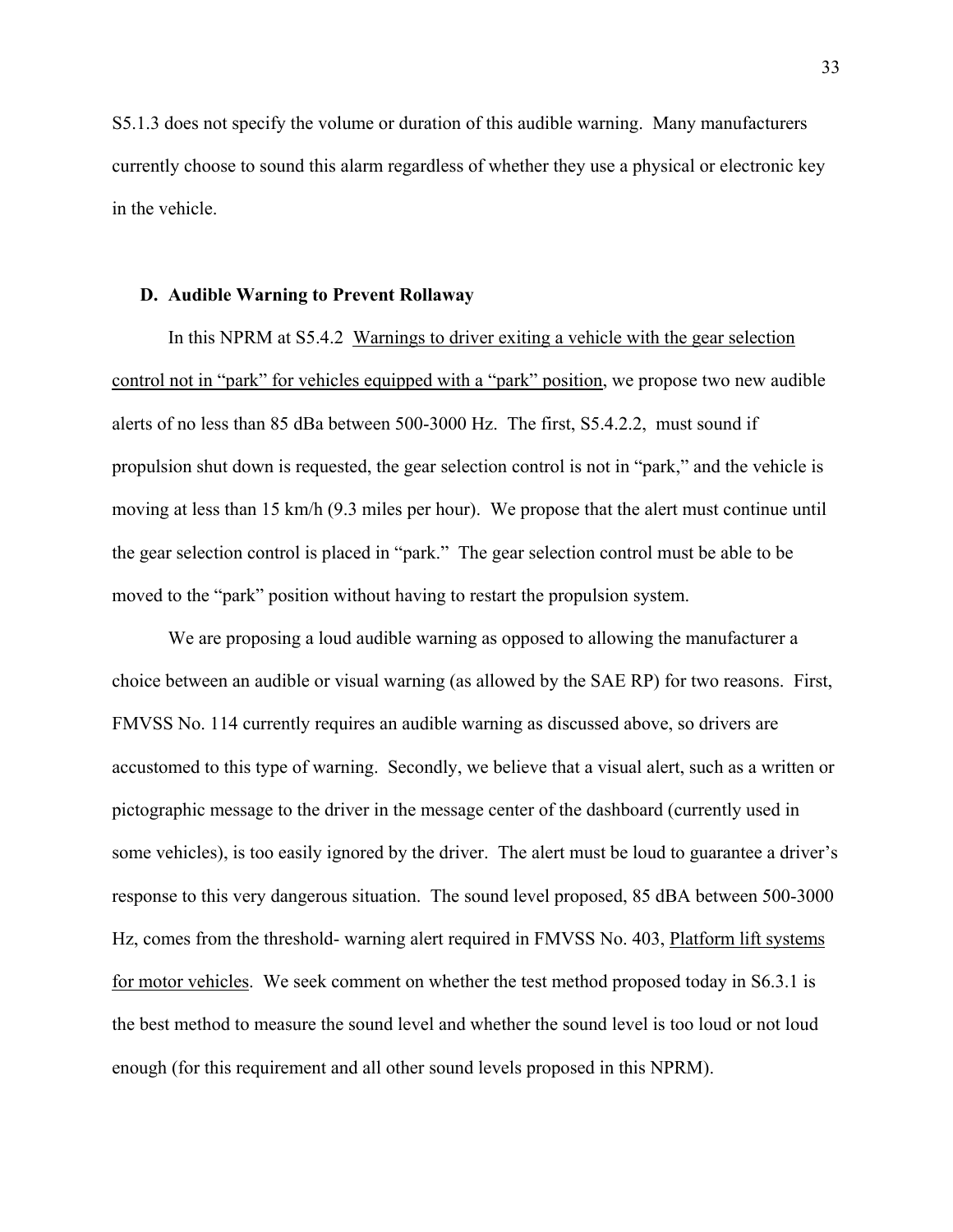The test procedure proposed at S6.3.1 uses the height of a seated  $50<sup>th</sup>$  percentile male dummy to establish the height at which sound levels are measured. The proposal is that the sound be measured 740 mm above the driver's seat. This height was derived from the fact that the seated height of the  $50<sup>th</sup>$  percentile male dummy (to the top of the head) is 909mm and the shoulder height is 565mm above the seat. The midpoint of the difference between those two distances is  $740$ mm.<sup>21</sup>

 An alternative to this loud warning sound could be an audible voice command telling the driver exactly what is wrong (for example, "Danger. Not in 'park'.") and how to remedy the situation ("Move gear selection control to 'park'"). This solution may be more helpful to the driver, but we do not know if most vehicles currently have the capability for voice commands or if such capability could be added at very low cost. We know that such artificial human voice alerts have been used in some vehicles in the past to alert drivers and passengers to potentially harmful conditions, e.g. "door ajar" or "turn off headlights." We have the following questions regarding this alternative form of alert:

- Is a voice command preferable to an unspecified loud audible warning?
- How loud should such a voice alert be?
- Should a voice alert be required to be in English?
- Should it be required to be able to be programmed to the driver's choice of language?
- Should NHTSA specify the exact words to be used and if so what should those words be?
- Are most vehicle manufacturers capable of providing such a voice alert and at what cost?

<sup>&</sup>lt;sup>21</sup> 909 –  $[(909 - 565)/2] = 737$  mm, rounded up is 740 mm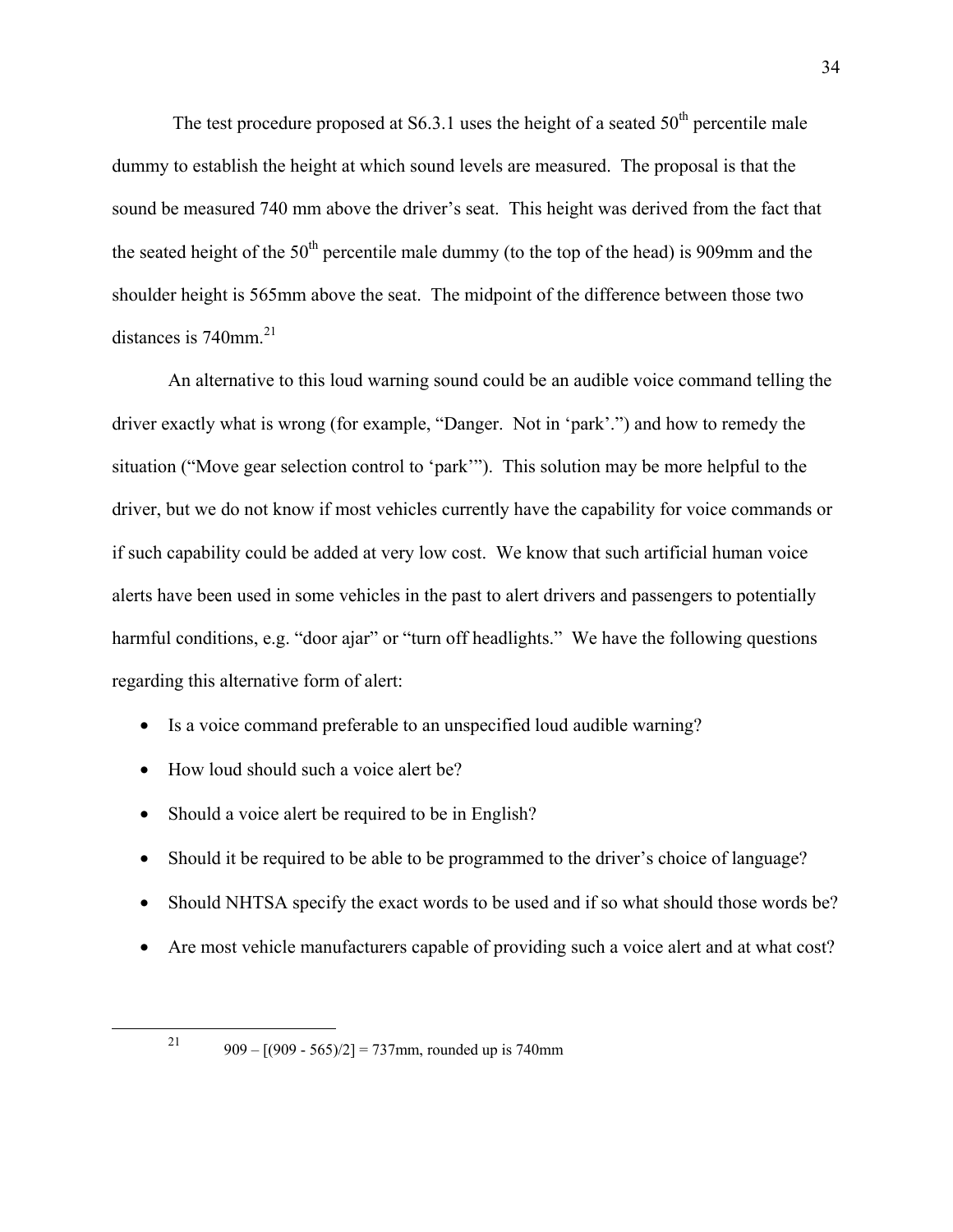We propose to use the phrase "the vehicle is moving at less than 15 km/h" in lieu of "the

vehicle is stationary." We believe that most currently available wheel speed sensors are not

capable of determining speeds of 0. The 15 km/h figure is also that referenced in the final rule

establishing the electronic stability control system.<sup>22</sup>

 The second alert, at S5.4.2.3, must sound outside the vehicle if the driver does not respond to the internal alarm and continues to exit the vehicle without placing the transmission in "park." We propose to determine that the driver has left the vehicle by requiring the vehicle to sense the absence of the KCCD. The proposed regulatory text is:

When tested in accordance with S6.3.2, an audible alert of no less than 85dBA between 500-3000 Hz, measured outside the vehicle, must sound when the door located closest to the driver's designated seating position is opened while the gear selection control is not in "park", the vehicle is moving at less than 15 km/h (9.3 mph), and the key code carrying device is not present in the vehicle. This alert must sound for 1 minute or until the gear selection control is moved to "park," whichever occurs first. This alert is not required to sound if the transmission becomes locked in "park" as a direct result of key removal upon door opening, or upon removal of the key code carrying device from the vehicle.

We seek comment on the ways in which vehicles manufactured today sense the absence of the key code carrying device. If the system does not already incorporate such a sensor, what would be the cost to add it? We realize that sensing the presence or absence of the KCCD is not an ideal substitute for sensing the presence or absence of the driver, for a number of reasons, primarily that the driver may not take the KCCD with him or her, in which case the warning will not sound and the vehicle will be left in an unsafe condition – vulnerable to rollaway and theft. (Sensing the absence of the KCCD is the approach used in SAE J2948.) The driver may be especially likely to leave the KCCD in the vehicle when the vehicle is in his or her own garage or driveway. As explained in the next section, we also seek comment on whether a one-second audible

<u>.</u>

<sup>&</sup>lt;sup>22</sup> See 66 FR 17236, at 17264, April 6, 2007.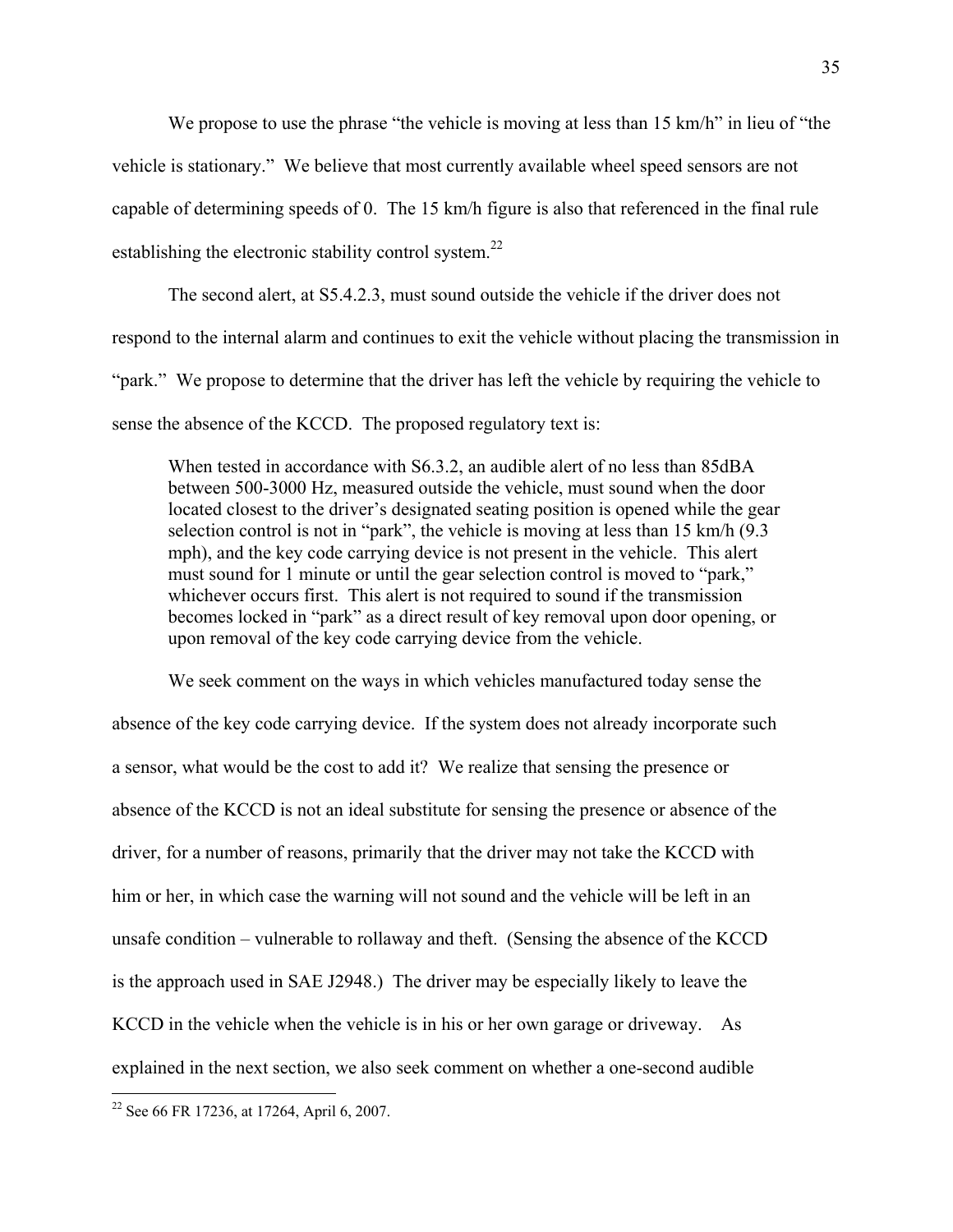warning to the driver leaving a vehicle with the propulsion system operating sufficiently reduces this risk.

 One way of sensing the driver's presence is to do it directly, such as is done for the right front passenger for the purpose of determining whether or not to deploy an air bag in a crash. However, we do not believe that most, if any, manufacturers currently have such sensors in the driver's position. We estimate that adding some sort of sensor to indicate the driver has left the vehicle would cost between \$4 per vehicle for a seat belt sensor, and \$12 per vehicle for a weight sensor in the driver's seat. We request comment on how such sensors might be used to indicate the presence or absence of the driver, the accuracy of our cost estimate, and whether this cost is commensurate with the safety risk we are attempting to reduce.

The sound level required, again 85 dBA between 500-3000 Hz, is measured at 1580mm<sup>23</sup> above the ground, one meter from the vehicle (S6.3.3). We also propose that the alarm discontinue after one minute (or until the gear selection control has been moved to "park"), as after that time, we believe the alarm has been ignored by the driver and will be ignored by any bystanders. We seek comment on the duration of the alarm, on whether the alarm should be continuous, and on the test method proposed at S6.3.2. We also seek comment on whether such an alarm requirement can be readily confused with the antitheft alarm system that is already standard on many passenger motor vehicles.

## **E. Audible Warning to Reduce Chances of Drivers' Leaving a Vehicle with the Propulsion System Active**

<sup>23</sup> As with the previous discussion this height is based on the height of the  $50<sup>th</sup>$  percentile male dummy. The height to the top of the standing dummy's head is 1750mm. Subtracting the same 172mm as above leaves 1578mm which we round up to 1580mm.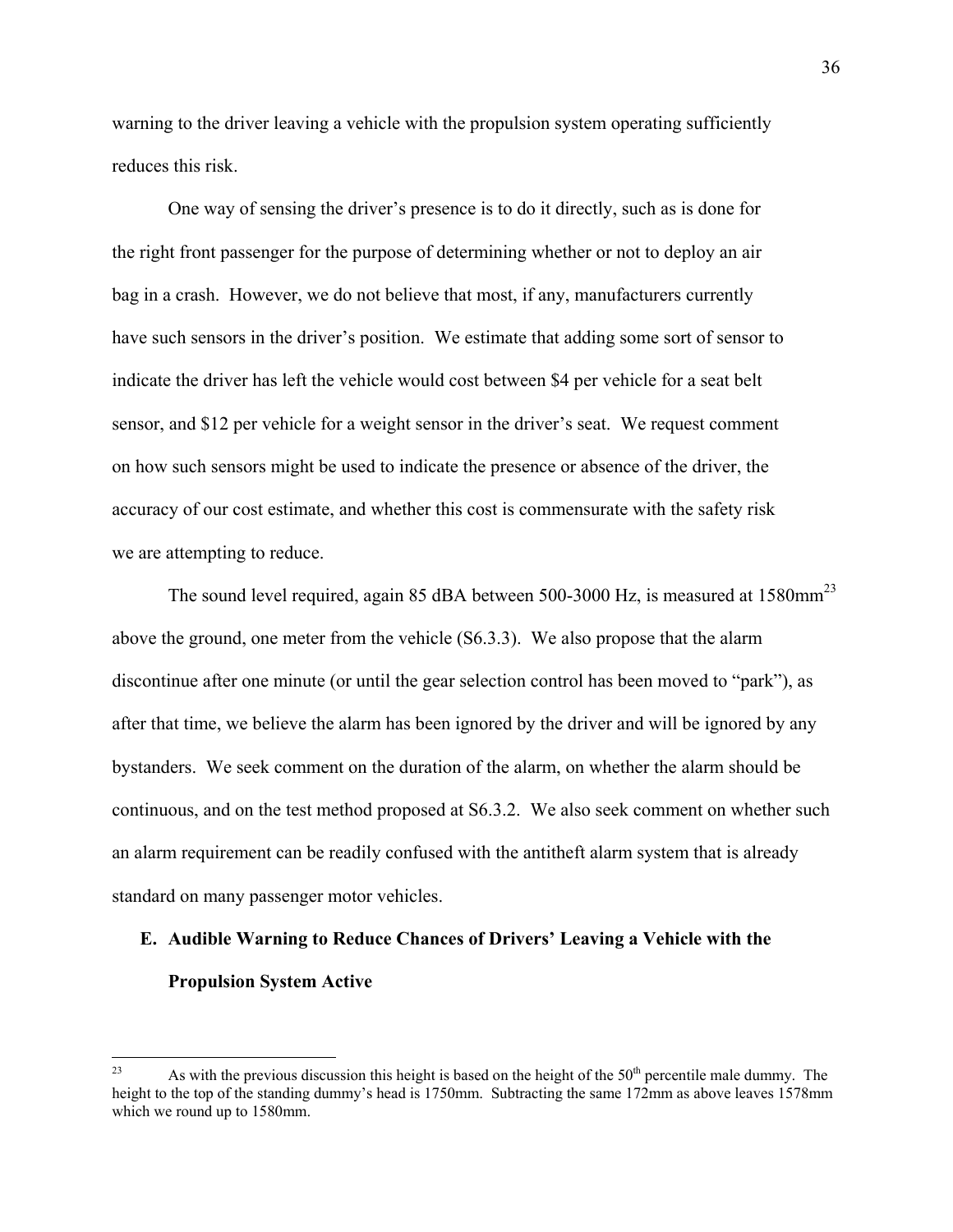In S5.5 Warning to driver exiting a vehicle with the propulsion system operating, we propose to require an audible alert to sound outside the vehicle if the propulsion system is running, or is capable of starting without reintroduction of the electronic key code into the starting system, the door closest to the driver's designated seating position is opened, and the KCCD is not in the vehicle.

 This is a proposed countermeasure for those cases in which a driver is unaware that s/he has inadvertently left the vehicle running. We are proposing an alert time of one second because a person walking at an average pace of three miles per hour will cover three feet in less than one second. After that time and distance, we assume that the driver has left the vehicle running intentionally, either because someone else is in the vehicle, to facilitate vehicle repair, or for some other reason. The alert would sound for one second (rather than one minute, as the alert for leaving the vehicle not in "park" would sound), because leaving the vehicle with the propulsion system on is more commonly intentional on the part of the driver, and less immediately risky to bystanders. If it sounds for longer than a second, the alert would also tend to annoy bystanders and serve no purpose. However, we seek comment on whether one second is long enough for an alert that the driver has left the vehicle with the propulsion system active.

 We recognize that there is a competition between our desire to alert the driver to the fact that s/he has inadvertently left the vehicle with the propulsion system active and the potential to create a nuisance alert when the driver has left the vehicle running intentionally. Most of these potential nuisance situations will be alleviated if the driver takes the KCCD with him or her. We also recognize that there are occasions when a driver may leave the vehicle running while a passenger remains in the vehicle. The required alert then becomes a nuisance to the passenger, but this is very brief – one second. We seek comment on whether this warning would be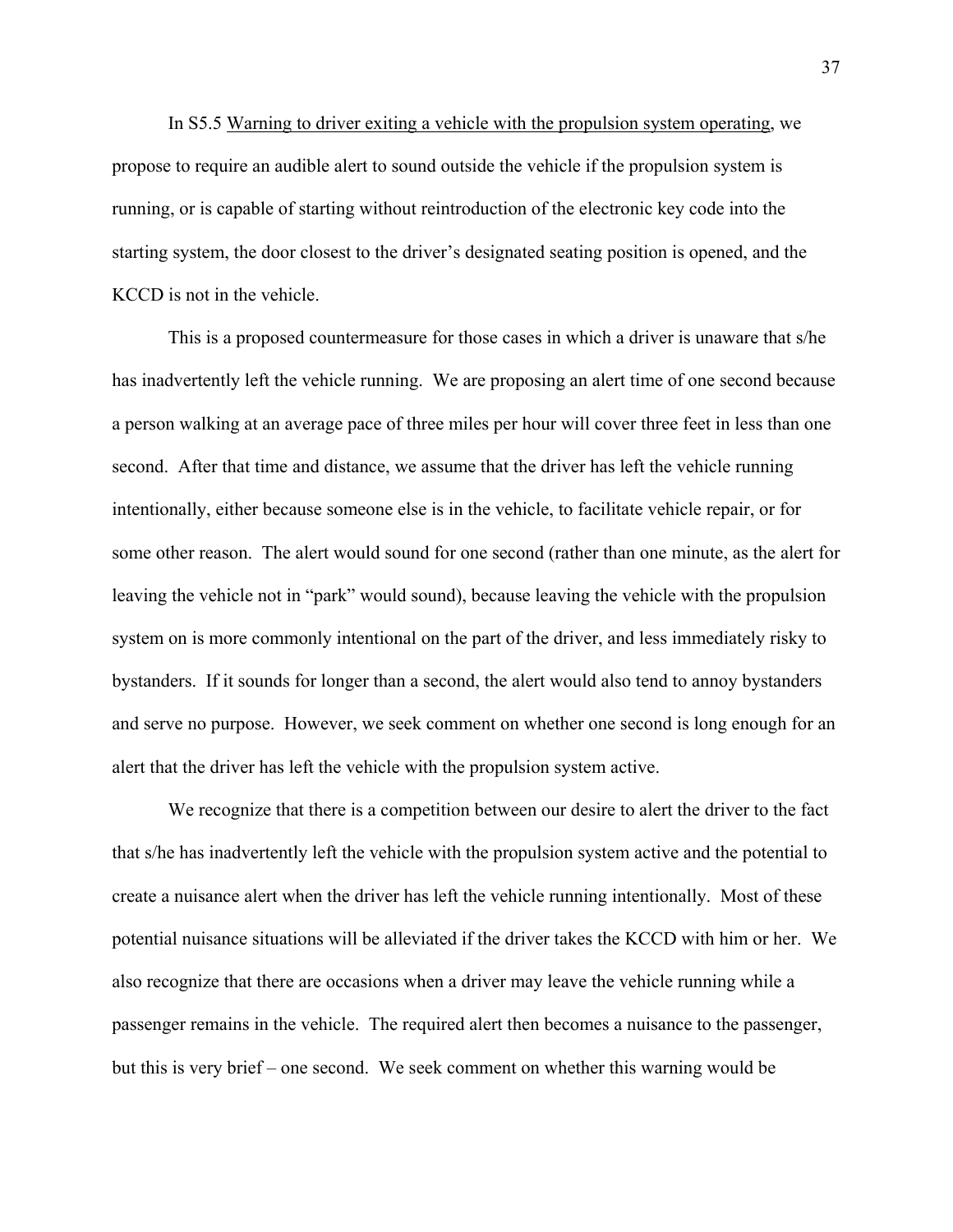necessary if the manufacturer could determine that seating positions other than the driver's are occupied. We know that most vehicles are capable of determining if the right front passenger position is occupied for purposes of complying with FMVSS No. 208, Occupant protection. Would manufacturers value the ability to reduce passenger annoyance equal to the cost of adding software to prevent this alarm if the seat were occupied, if given the option?

 As with the above section on the "not in park" alerts we seek comment on whether simulated voice alerts containing a warning (such as "Propulsion system active") and how to remedy the situation (e.g. "Turn off propulsion system") would be an effective alternative to the proposed alert and if manufacturers are capable of installing this type of alert and at what cost.

We also recognize that this requirement will not have the intended result of preventing vehicle theft or death due to carbon monoxide poisoning if the driver does not take the KCCD from the vehicle. A driver may be especially prone to leave the KCCD in the vehicle when the vehicle is locked in the garage at home. This is another reason that we are seeking comment on the availability and cost of sensors that would indicate the presence or absence of the driver as discussed in the last section.

As will be explained later, we considered requiring the engine to shut down after a specified period of time, however, there are many situations in which a driver intends to leave some electrical system or the engine in the vehicle running without his or her presence. An example is leaving a passenger with heat or air conditioning on while the driver runs an errand, or keeping the engine running to prevent the inability to restart the engine in a very cold climate. After reviewing many possible scenarios and careful consideration, we decided we could not propose a time period for shut down that would cover all possible reasons consumers would want to leave the propulsion system running in their absence from the vehicle.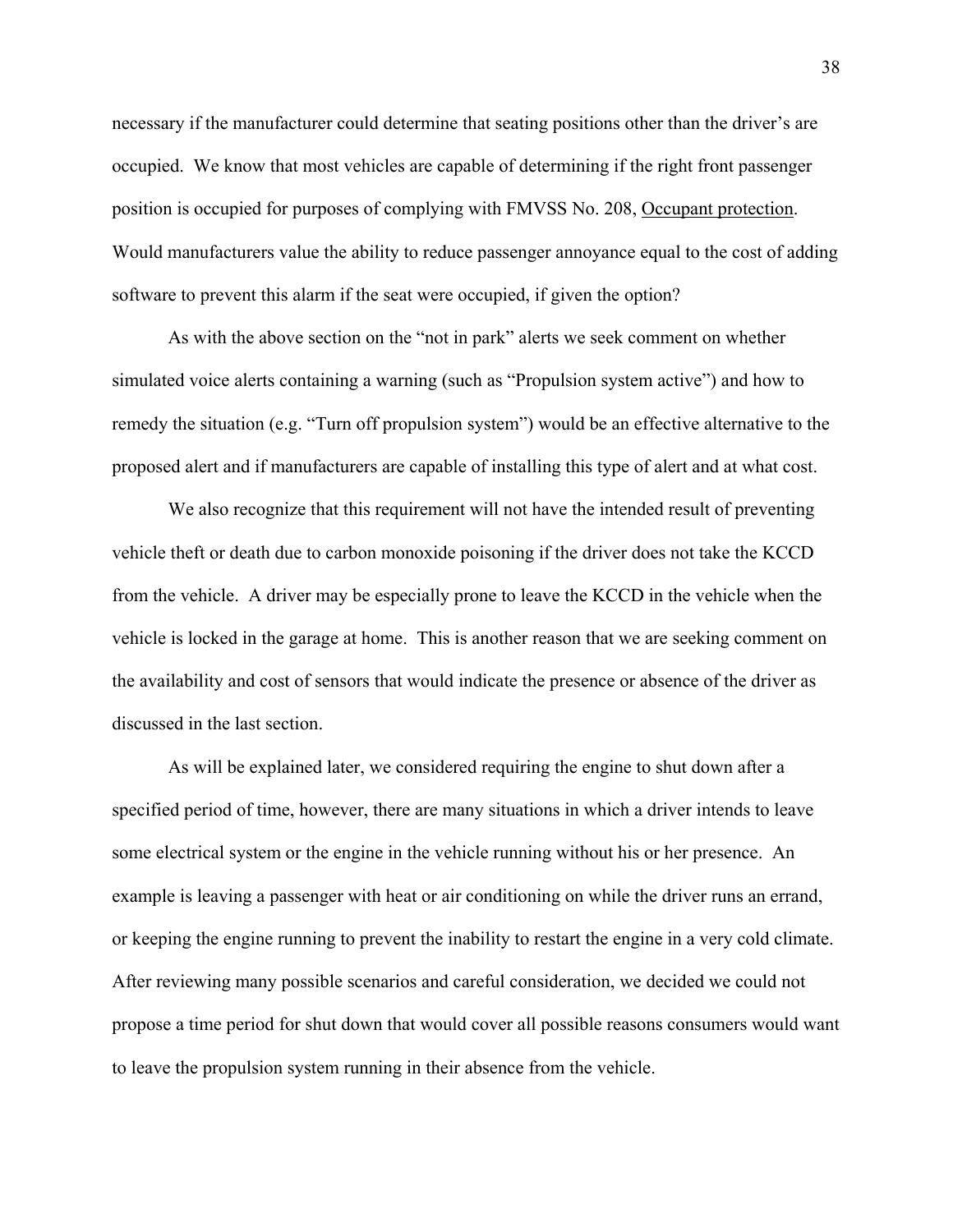## **F. Owner's Manual Required Language**

In order to ensure that drivers who are so inclined have access to information on how the propulsion system in their vehicles operates, normally, and in the event of an emergency, in this NPRM at S5.6, we are proposing to require that manufacturers place in the vehicle's owner's manual, instructions regarding the operation of the control(s) that stops and starts the propulsion system. This proposed language would provide a warning that power assist to steering and braking will be lost in the event the propulsion system is shut down while the vehicle is in motion. We are also proposing that there must be an explanation of how to handle the vehicle safely in the event power assist to steering and braking is lost.

NHTSA has reviewed the available owner's manuals for many manufacturers. As a practical matter, we are not aware of any manufacturer whose manual does not already address this critical safety situation. The proposed language at S5.6 will ensure that this language will continue to be maintained. Nothing in this proposed language should dissuade a manufacturer from adding additional information, if it believes the information would help a driver safely handle the vehicle in the event of an emergency.

We note that NHTSA's proposed language in the owner's manual, if made final, would be a "collection of information" as defined by the Office of Management and Budget at 5 CFR 1320 Controlling Paperwork Burdens on the Public. In this NPRM, we seek public comment on this proposed collection of information. A full description of this proposed collection of information is provided in Section IX Rulemaking Analyses and Notices.

Since we believe that very few drivers actually read the owner's manual, we request comment on whether this proposed requirement (and hence the collection of information) is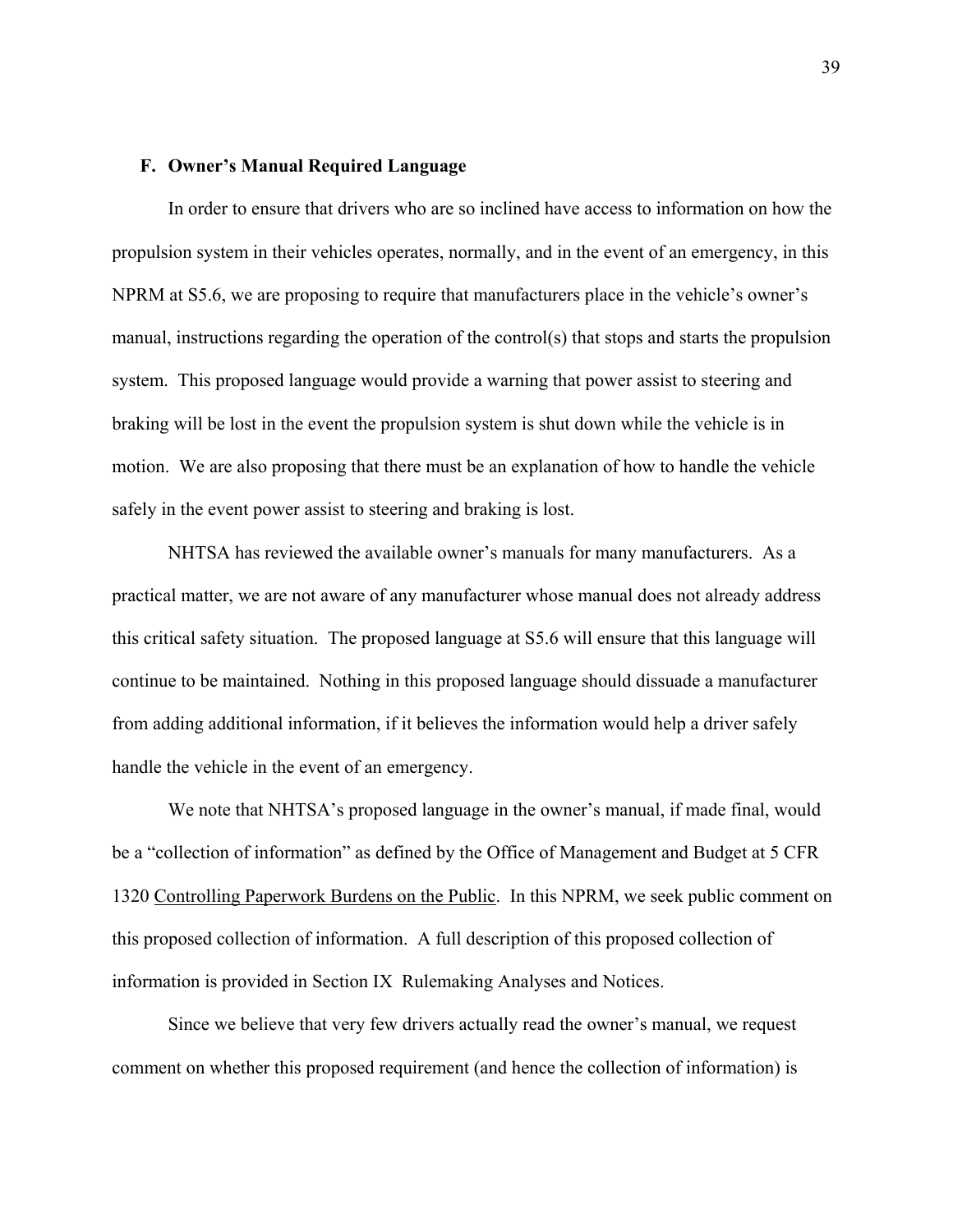actually necessary and if manufacturers will continue to provide the instructions for these controls regardless of any requirement by NHTSA to do so.

## **VI. Other Issues Considered by NHTSA**

 In the following sections, we will discuss additional measures, other than those mentioned above that we have taken under consideration to address the safety issues raised in this NPRM. We have considered whether each of these measures would meet the need for safety in both keyless ignition systems and systems using the traditional physical key. We are not proposing regulatory text for the following measures and explain why we are not doing so. However, we seek comment on each of them and may adopt provisions relating to one or more of them in the final rule, if it can be demonstrated that they can be incorporated by manufacturers at little cost. Further, nothing in this rulemaking should be construed as prohibitions against manufacturers from voluntarily incorporating these systems in the passenger motor vehicles they manufacture.

## **A. Propulsion System Kill Switch in Plain View of the Driver**

NHTSA considered whether to require a kill switch in plain view of the driver that would stop the propulsion system in the event of an emergency. Preferably, this switch would be an eye-catching color, such as red, and would be readily accessible on the instrument panel or other obvious location. Such a switch would, ideally, be used for all stops, not just emergency stops, so that drivers would learn the function and correct use of the switch. For example NHTSA

40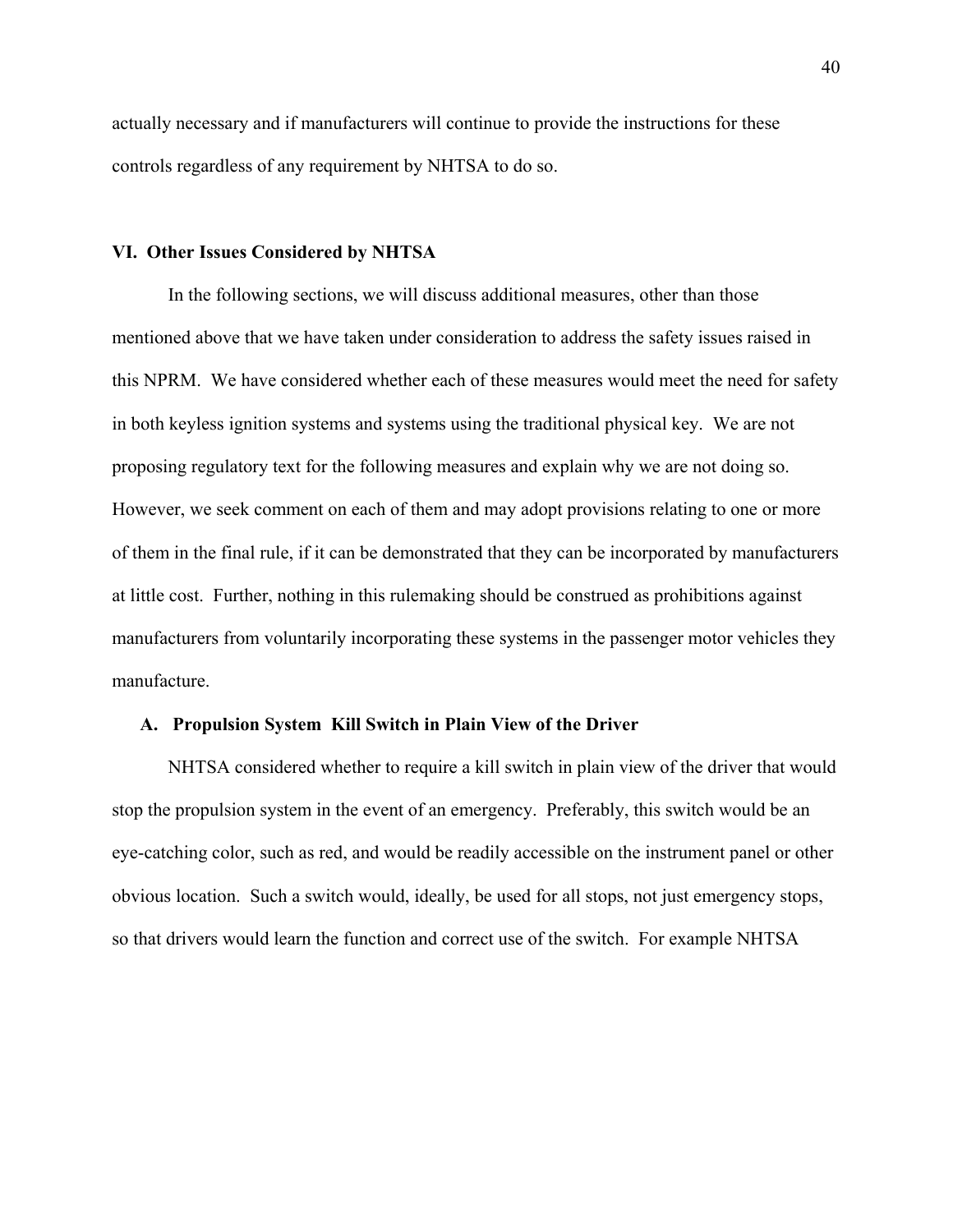requires such a switch for motorcycles.<sup>24</sup> Boats, personal water craft, and construction equipment and power tools also have such switches.

 NHTSA has not proposed regulatory text that would require this kill switch in passenger motor vehicles. Requiring the separate switch would mean adding new equipment to the passenger motor vehicle at issue, thus adding expense to the vehicle and possibly requiring a significant amount of lead time to implement. We cannot at this time determine whether such a switch would be easier for drivers to understand and use in an emergency than a stop control that meets the requirements we are proposing today. We seek comment and data on whether a stand alone stop control would be safer than the combined start/stop control in use now, if the stop control function complied with our proposal.

## **B. Stepping on Brake Before Starting the Propulsion System**

In thinking about the risks associated with today's keyless ignition systems, NHTSA considered whether we should propose requiring that the driver must first step on the service brake before the propulsion system can be started. This feature is currently available in some vehicles. It addresses the situation in which an unattended child left in a vehicle could play with power windows or other electrical system features to which s/he could have access by actuating a control that works with a simple touch, even in the absence of the KCCD. NHTSA has not proposed regulatory text for this requirement because we cannot estimate this risk at this time.

We also note that on September 1, 2010, the requirement in FMVSS No. 114 for a brake transmission shift interlock (BTSI) took effect. The requirement was mandated by Congress and

 $\overline{a}$ 

<sup>&</sup>lt;sup>24</sup> FMVSS No. 123 Motorcycle controls and displays, at S5.1. states: "Each motorcycle shall be equipped with a supplemental engine stop control, located and operable as specified in Table 1." Table 1 specifies that this control must be located on the right handlebar.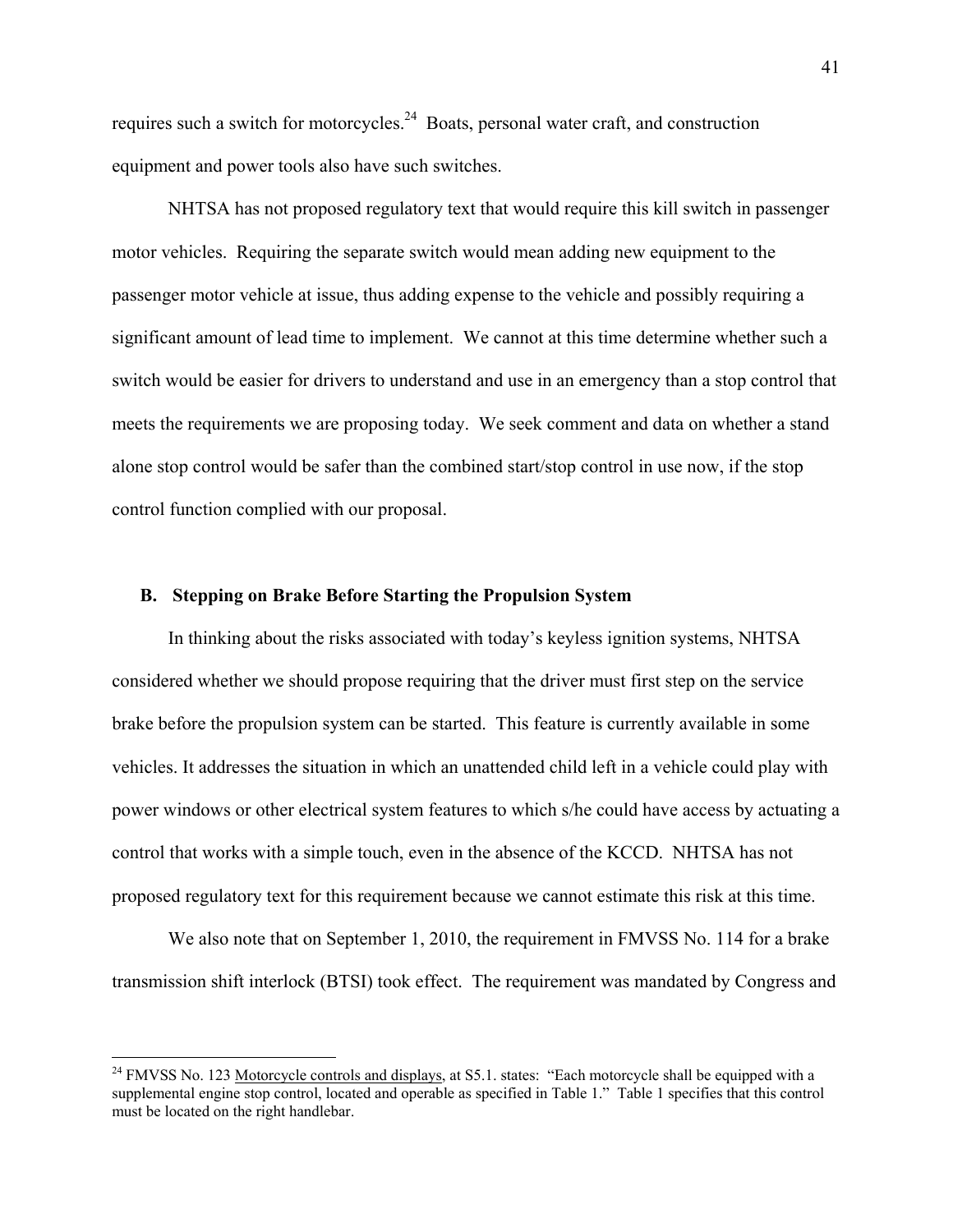implemented into FMVSS No. 114 by rulemaking.<sup>25</sup> The new S5.3 Brake transmission shift interlock states as follows:

Each motor vehicle manufactured on or after September 1, 2010 with a GVWR of 4,536 kilograms (10,000 pounds) or less with an automatic transmission that includes a "park" position shall be equipped with a system that requires the service brake to be depressed before the transmission can be shifted out of "park." This system shall function in any starting system key position in which the transmission can be shifted out of "park." This section does not apply to trailers or motorcycles.

 This S5.3 requirement is intended to prevent children from being able to shift the transmission out of "park" even if the physical key is in the ignition. We believe it also will minimize sudden acceleration by brake/accelerator misapplication because the driver must have his foot on the brake before the vehicle can be shifted out of "park." It would then take a conscious decision to remove the foot from the brake, and then onto the accelerator, before the vehicle can be set in motion.

 A new requirement that the driver must step on the service brake before the propulsion system can be started would extend the length of time the driver's foot must be on the brake (i.e., because the foot must be on the brake before the propulsion system can be started and then when the driver takes the vehicle out of "park.") S5.1.4 specifies that the vehicle must be in "park" before the key can be removed, so the stopped vehicle should always begin in the "park" position. The vehicle can only move when the vehicle is taken out of "park." This is when the driver must step on the brake, before s/he makes a conscious decision to move, forward or in reverse.

#### **C. Specified Actuation Time for the Propulsion System Start Control**

As mentioned above, we considered whether to propose specifying, for electronic key systems, the amount of time that the driver must press on the "start" control in order to start the

 $\overline{a}$ 

<sup>&</sup>lt;sup>25</sup> 75 FR 15621, March 30, 2010.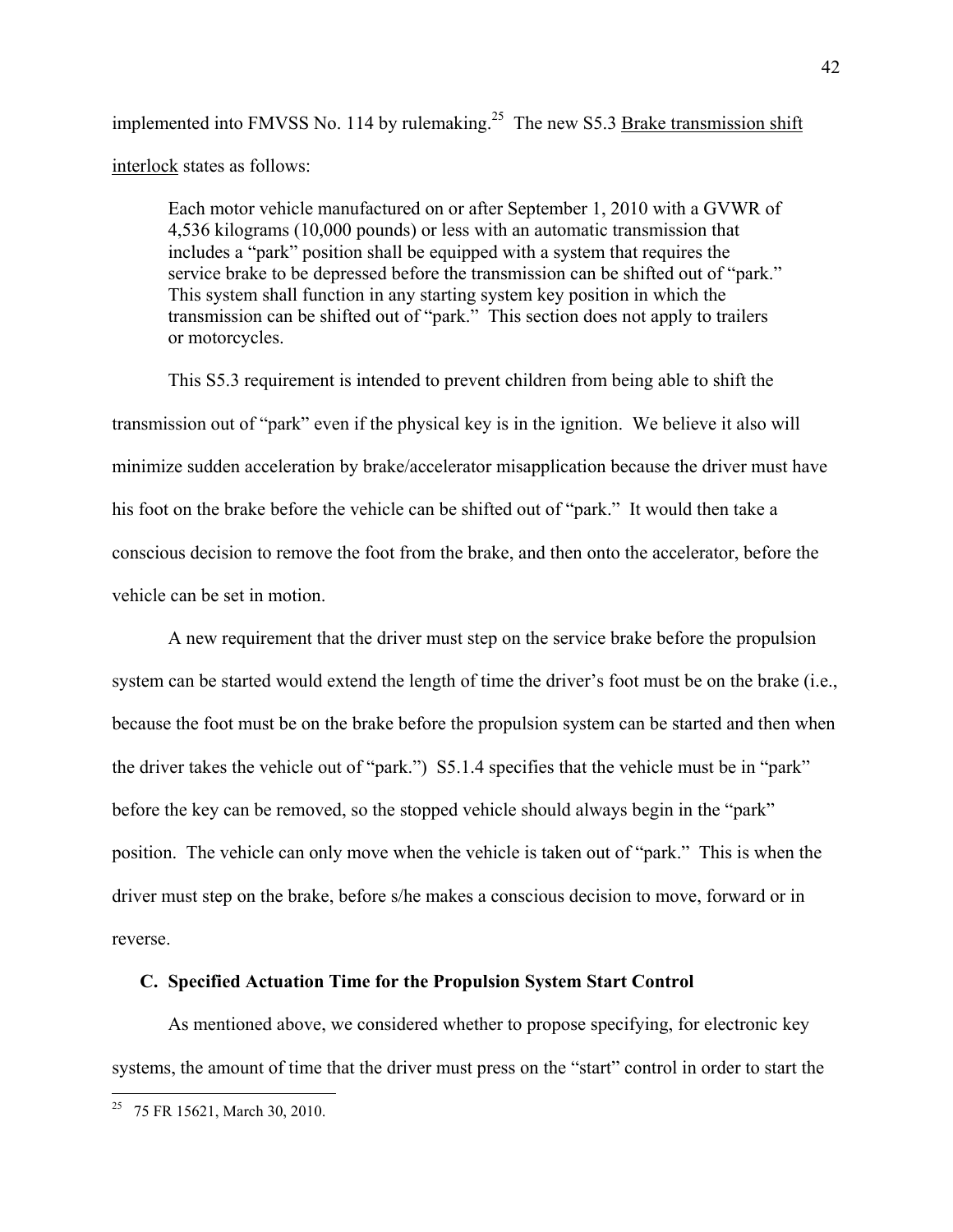vehicle. We were considering a 500 millisecond time period (the same as the time period we are proposing to shut down the propulsion system). This would indicate to the driver that pushing the control for the same period of time (500 milliseconds) would actuate both stopping and starting, i.e., that the control works the same way at all times. However, NHTSA understands that some manufacturers have received complaints from their customers regarding a perceived lengthy start time (such as 500 milliseconds). To satisfy such drivers, some vehicle manufacturers have designed their vehicles to start at a mere tap on the "start" control, which could be as little as 60 milliseconds.

 After carefully considering this issue and the safety issue that would be addressed by such a requirement, NHTSA has decided not to propose regulatory text to specify the length of time the "start" control must be depressed to start the vehicle. We are not aware of any safety issues resulting from a "start" control that has to be pushed for either a too short (e.g., less than 60 millisecond) or a too long (e.g., more than two second) period of time.

We have also considered the fact that when the vehicle is started, the transmission position should presumably still be in "park." Therefore, even if a sudden start of the vehicle propulsion system should startle the driver, the vehicle should not move. Due to the brake transmission shift interlock requirement specified at S5.3, the driver would then need to depress the service brake in order to shift the transmission out of the "park" position to commence driving. The driver decides when to commence driving.

## **D. Automatic Shut-Off of Propulsion System for a Stationary Vehicle**

When examining possible countermeasures for the situation in which a driver walks away from a vehicle with its propulsion system active, thereby increasing the risk of theft or carbon monoxide poisoning, NHTSA considered a requirement for an automatic shut-off feature applied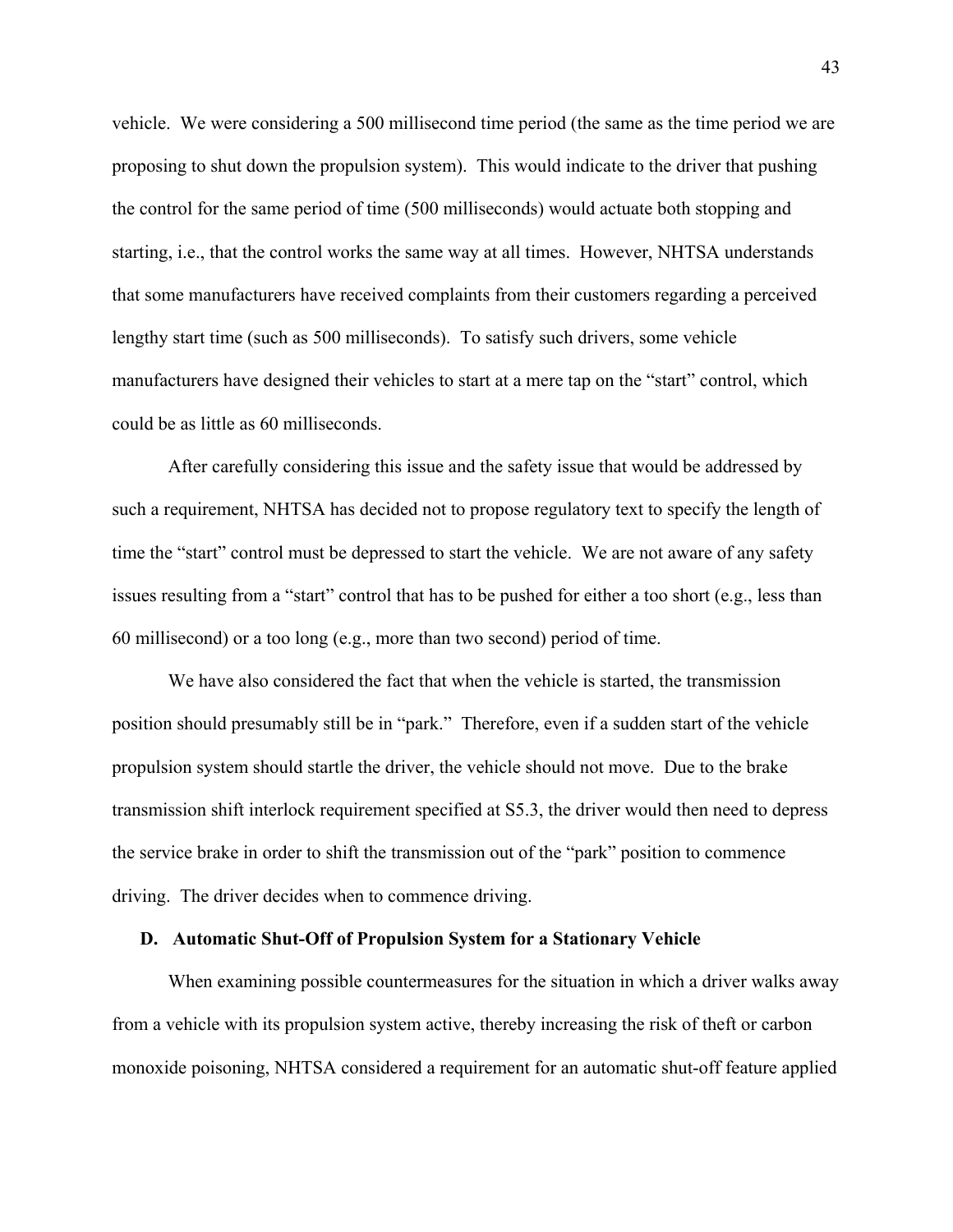to vehicles fitted with electronic key code systems. We are aware that some manufacturers already provide this feature on their passenger motor vehicles. Such manufacturers have determined on their own the appropriate range of time (15 minutes to half an hour or longer) after which the vehicle propulsion system is automatically shut off. We are also aware that some systems that allow the vehicle to be started from a remote location rather than from inside the vehicle ("remote start") have this feature as well – if the driver does not enter the vehicle after a certain amount of time after having remotely started the vehicle, the propulsion system will shut off.

NHTSA is not proposing regulatory text to require these automatic shut off systems. We have been unable to conclude that there is a specified period of time after which the propulsion system should be shut down to effectively address various scenarios mentioned in VOQs submitted to the agency. There are scenarios, such as leaving pets in the vehicle with the air conditioning or heating system on while the driver shops or is at a restaurant, where an automatic shut off of the propulsion system would have adverse results. It is our understanding that some drivers may stay in their vehicles for hours, for example, to sleep, with the air conditioning or heating system on. For the pet owner or the person staying in the vehicle for an extended period, it would be inconvenient if the propulsion system had to be restarted every 15 minutes or so.

As earlier noted, a consumer submitted a VOQ reporting a carbon monoxide build up situation where the driver parked the vehicle in the garage without turning off the engine, and locked the garage, but left the key fob, or key code carrying device, in the vehicle. Some propulsion systems that automatically shut off do so after they sense that the KCCD has been removed from the interior of the vehicle. In the situation reported in the VOQ, the automatic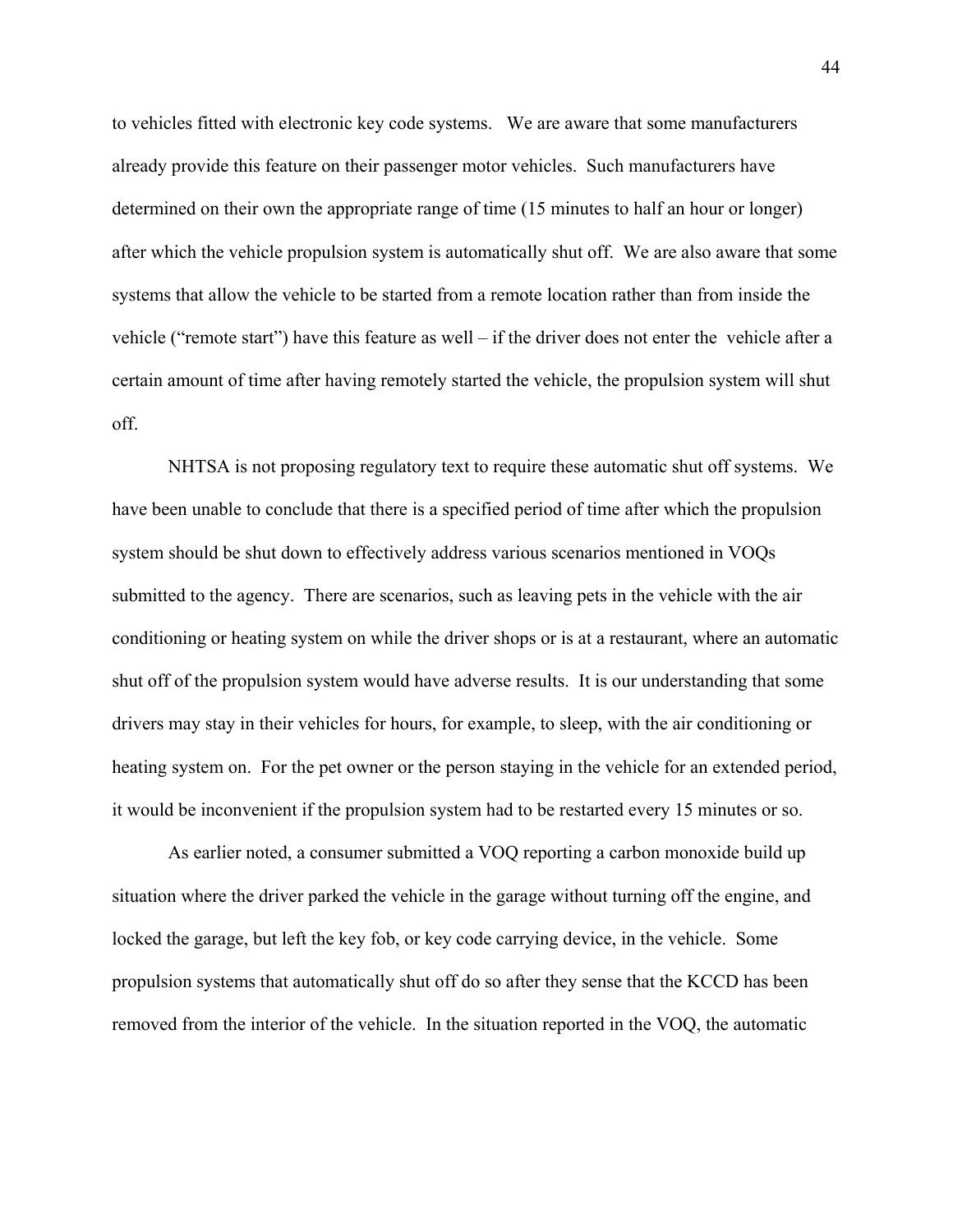system would not have shut off the propulsion system because it continued to sense the presence of the KCCD in the vehicle interior.

We believe that the new alert that we are proposing would refocus the driver's attention on the vehicle when s/he is leaving if s/he has inadvertently left the propulsion system active. For these reasons, we tentatively conclude that we do not need to regulate vehicle propulsion automatic shut off systems at this time, however, we request comment on this issue.

## **E. Preventing Shut-Off of Propulsion System for a Stationary Vehicle not in "Park"**

We have reviewed vehicles with keyless ignition systems in situations where the driver has forgotten to place the gear selection control in "park" before shutting down the propulsion system and leaving the vehicle. As a countermeasure to rollaway incidents in such situations, we have considered whether preventing the propulsion system from shutting down unless the gear selection control is in "park" would meet the need for safety. Some manufacturers already provide this feature on their passenger motor vehicles. We considered requiring this feature, but have tentatively decided that the internal and external alerts that we are proposing are more appropriate because they alert the driver to the situation rather than masking it (i.e. not only may the driver not realize the gear selection control is not in "park", s/he may not realize that the propulsion system has not shut down). This proposed remedy is simpler and more direct and reinforces the message that a driver must put the gear selection control in "park" before requesting propulsion system shut down, just as the inability to remove a traditional key from the ignition if the gear selection control was not in "park" does. We also believe that a strategy of not shutting down a vehicle that is not in "park" may contribute to an increased risk of carbon monoxide poisoning if a driver walks away from a vehicle in this condition. We seek comment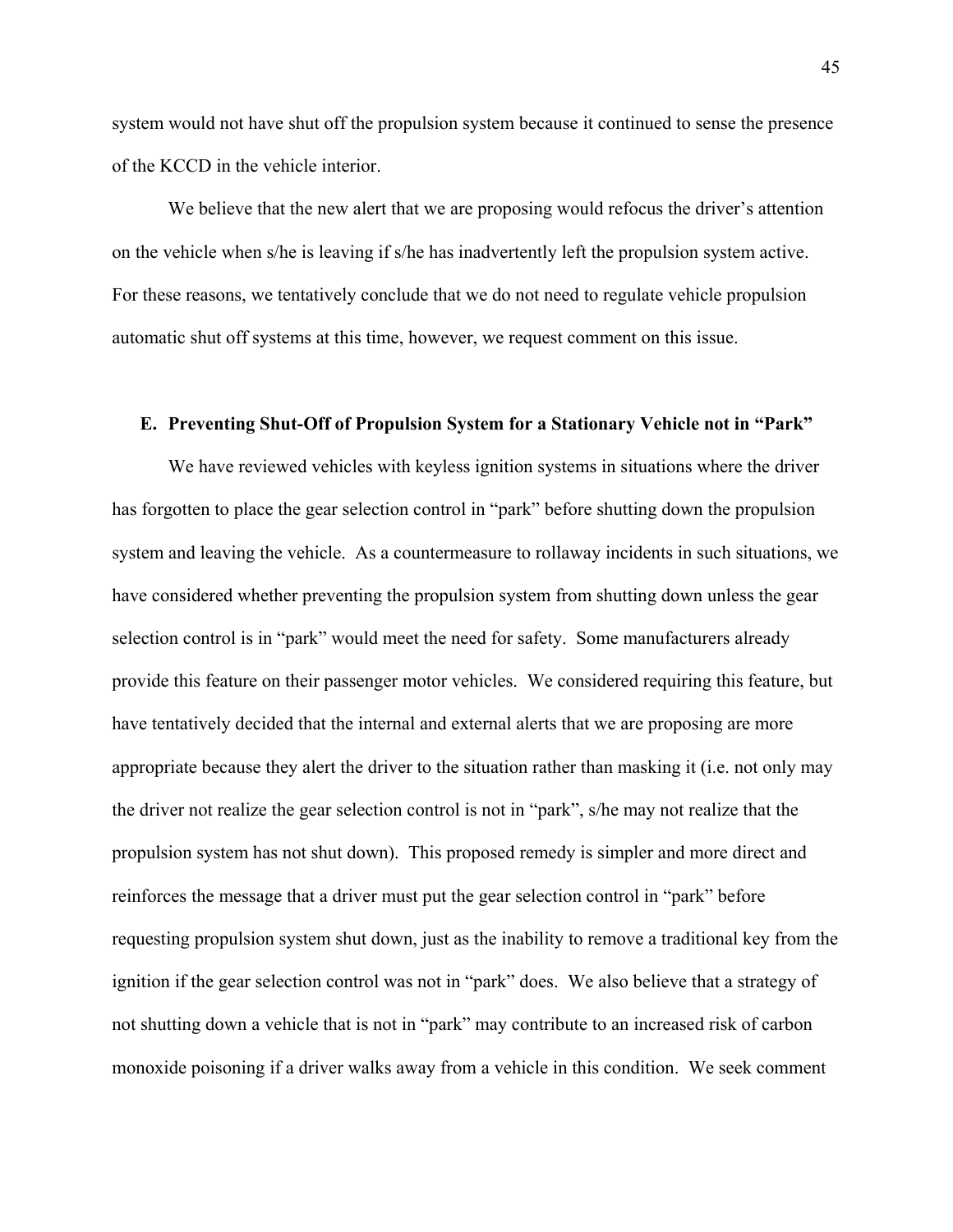on why manufacturers who choose to implement this strategy have done so and what are the perceived benefits. What would be the cost to implement such a strategy? If we were to require such a strategy, should it be instead of, or in addition to, the proposed internal and external alarms?

## **VII. Additional Questions**

NHTSA requests comment on the following questions:

- 1. Is there any safety benefit to keyless ignition (separate from keyless entry) systems over the traditional physical key that is used to turn a rotary switch? Are there cost or weight savings? If there are no safety benefits to these new systems over the traditional key, do their convenience advantages outweigh the new safety risks we are seeing in VOQ submissions?
- 2. What would be the effects safety or otherwise of requiring vehicles to have an ignition system that uses a physical key inserted by the driver, in other words, doing away with current ignition systems that are activated by electronic key codes and touching some sort of switch?
- 3. Will vehicles with propulsion stop systems that meet the new FMVSS No. 114 requirements proposed in this notice somehow interfere with the functioning of anti-theft systems (immobilizers) that are part of vehicle antitheft systems available today?<sup>26</sup>

#### **VIII. Benefits, Costs and Proposed Lead Time**

<u>.</u>

<sup>&</sup>lt;sup>26</sup> We are aware that Canadian Motor Vehicle Safety Standard No. 114 requires the use of immobilizers and that many manufacturers equip some or all of the U.S. market vehicles with immobilizers that meet the requirements of CMVSS 114 to sell the same vehicles in both the U.S. and Canada. We do not want to add requirements to FMVSS No. 114 that would prevent this practice unnecessarily.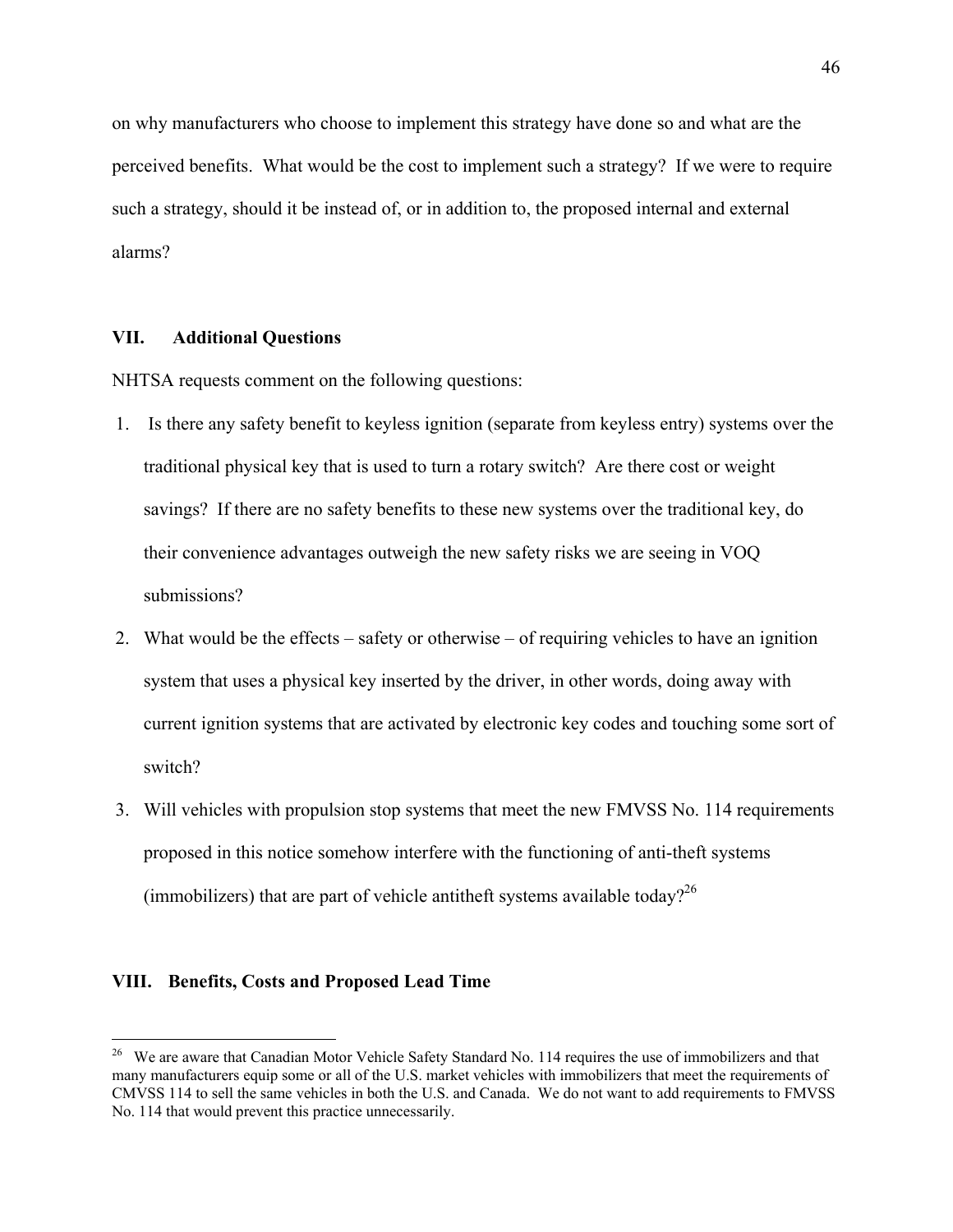## Benefits

 We believe that the benefits of the new requirements proposed today, while not yet quantifiable, would be a reduction in the risk that drivers will misuse these new keyless ignition systems and therefore a reduction in:

- crashes, injuries and deaths resulting from a driver's inability to shut down a moving vehicle,
- rollaway incidents and their accompanying crashes, injuries, and deaths, and
- incidents of carbon monoxide poisoning due to drivers inadvertently leaving a vehicle running or with its propulsion system active in an enclosed space, such as a garage underneath or adjoining a home.

 Although the current information indicates a clear safety problem, it is difficult to quantify the benefits. However, we believe the potential risks justify the costs of this rule. Given that we believe the total costs of this proposal would be relatively small, certainly less than \$500,000 a year, for the entire industry, preventing even one serious injury over three years would make the proposed rule cost-beneficial.

We believe that taking precautionary steps now, before these non-standardized systems become more widely available, would be beneficial to vehicle safety. The availability of these systems increases every model year. For example, for the 11 manufacturers for which we have data, production of models with any type of keyless ignition (as standard or optional equipment) increased from 5,000 vehicles in model year 2002 to over 1.2 million vehicles in model year 2008. For models equipped with push button controls as standard or optional equipment, production increased from 5,000 vehicles in model year 2002 to over 1.1 million vehicles in model year 2008. We believe a benefit would accrue from establishing consistent experience for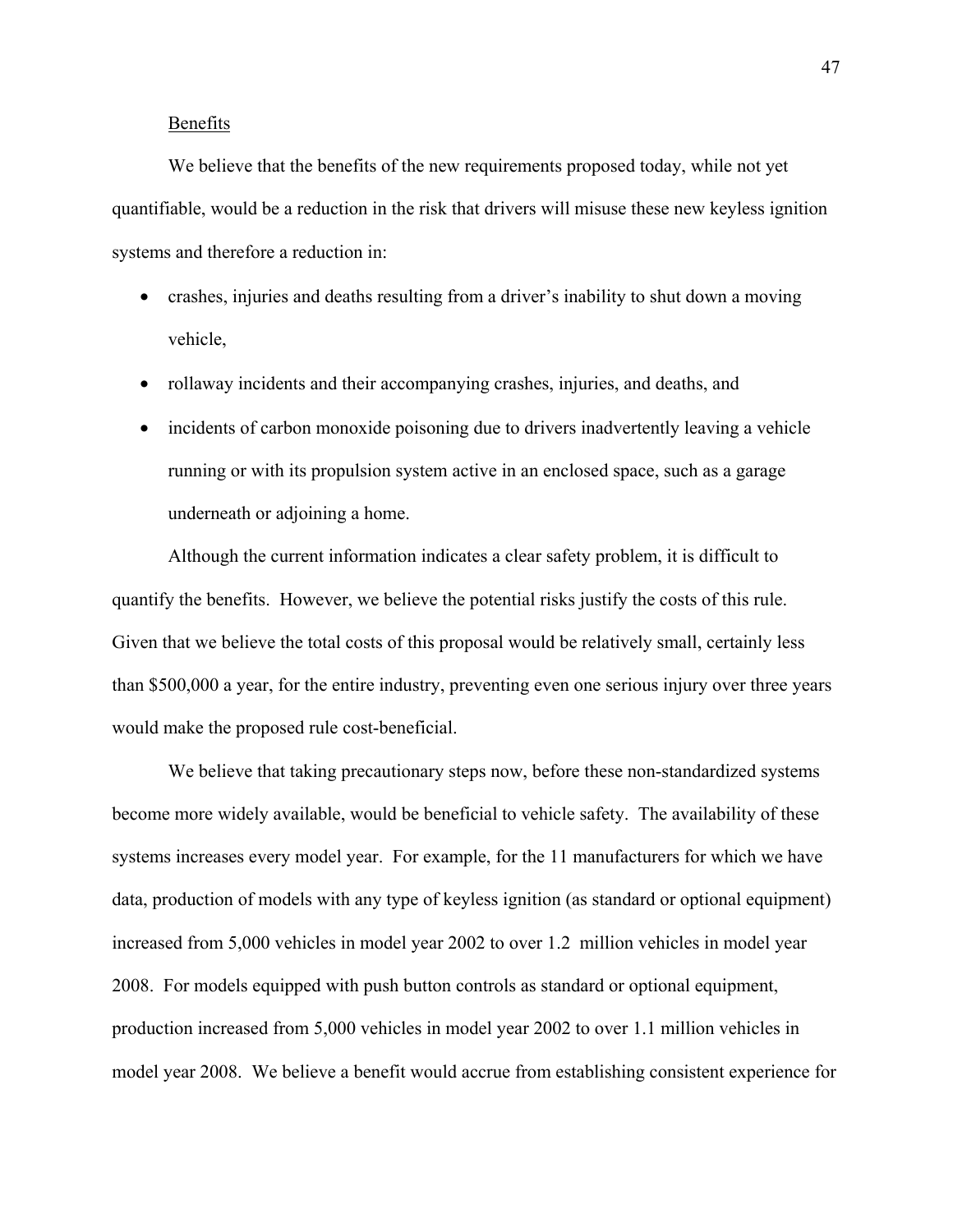the users across all vehicles. This simplifies the operation of these systems for drivers, reducing the stress and confusion relating to fundamental differences in how one operates a vehicle. This is especially important in vehicles that provide less obvious cues as to the state of the engine and the starting system. We believe the countermeasures we have proposed can reasonably be expected to have their intended effect based on similar requirements already in place in FMVSS No. 114 and other standards and in common automotive practice. For example, the warning to drivers to take their key with them when they leave the vehicle (currently in FMVSS No. 114) and the threshold warning device for platform lifts (currently in FMVSS No. 403) are effective alerts. We see no reason why the new alerts proposed here should be less effective. The common automotive practice of the rotating ignition switch combined with a physical key has standardized engine shut down procedure before the advent of the new electronic convenience controls. We believe standardizing the operation of these new controls, combined with the new alerts, will have the same effect. We believe these new requirements are especially worthwhile considering what we believe to be minimal costs to implement them. We seek comments on this understanding of the benefit of the proposed changes to FMVSS No. 114.

#### Costs

 The countermeasure for driver confusion over how to shut down a moving vehicle is to require that the switch that turns off the propulsion system work consistently, whether the vehicle is moving or not. In the vehicles that are in production today and are fitted with keyless ignition systems, the great majority have push-button type switches. Some require a momentary tap, some require longer hold times, and some use different times to affect different functions. From our knowledge of the operation of current designs, we believe that our proposed 500 millisecond hold time is well within the functional range of the switches currently in use. The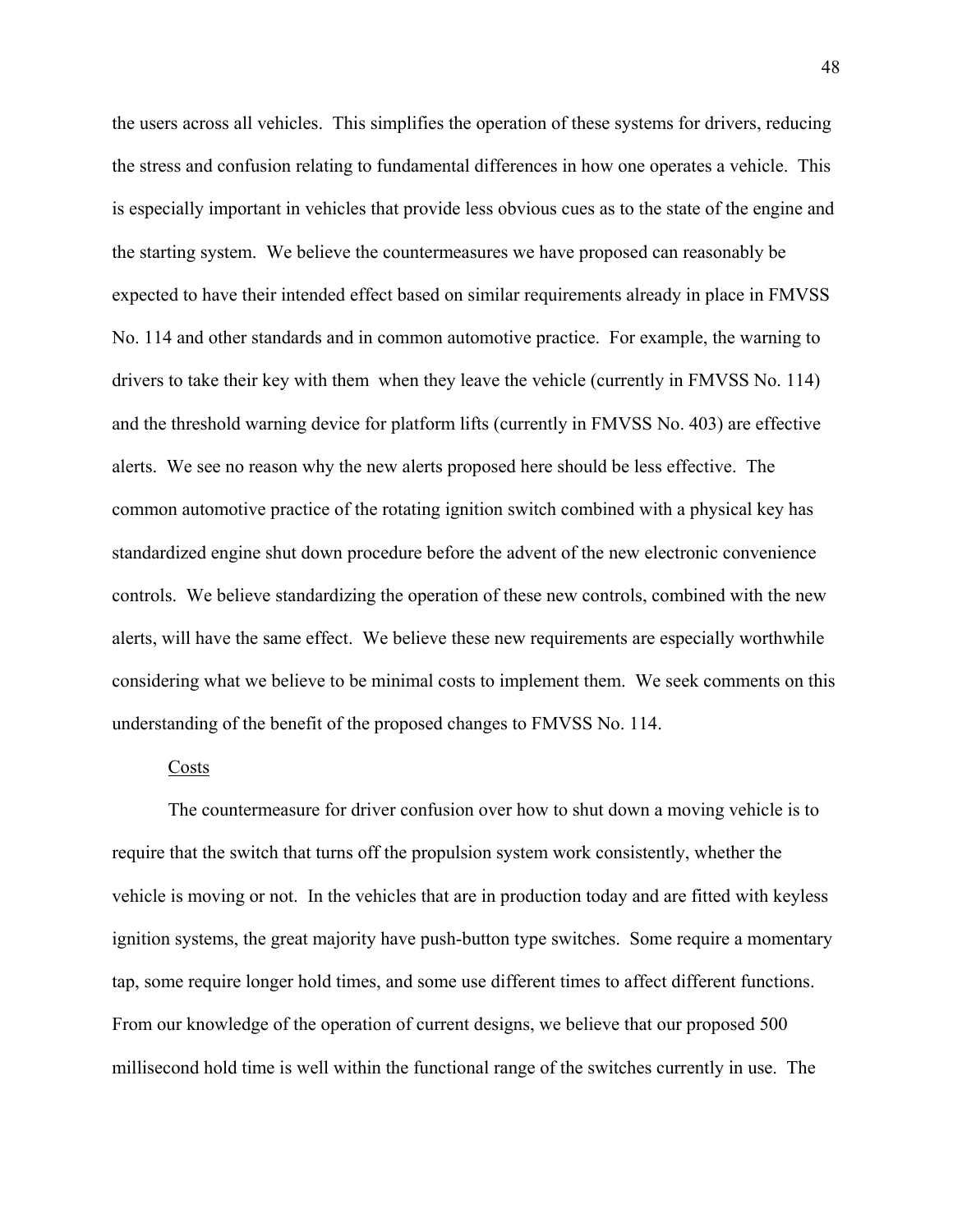only change necessary, in most cases, would be in the lines of software coding for the system operated by button. Thus, we believe there would be little incremental cost for changing the behavior of the keyless ignition control. There would be costs associated with testing the new software for correct operation. Those costs would be minimized by the lead time we are proposing below. This lead time would allow changes to be made between and not during model years.

 We are proposing to require one new internal driver alert and two new external driver alerts. Some models already use some version of these alerts and other alerts are already required by FMVSS No. 114. In most cases, manufacturers need only reconfigure existing sound generating systems to engage under the right circumstances. For this reason, we believe the warning cues proposed here have very little cost associated with their implementation.

 Because the incremental cost for equipping every vehicle in the fleet would be very small, it follows that regardless of the number of vehicles needing a countermeasure, the cost to equip the entire fleet would be similarly small.

 We seek comment on our tentative conclusions regarding the costs to manufacturers to implement the changes proposed today.

#### Proposed Lead Time

 If the proposed changes in this NPRM are made final, NHTSA proposes a lead time of two years from the next September 1 after a final rule is published in the FEDERAL REGISTER. This means, for example, if a final rule were published on September 2, 2012, the final rule would take effect on September 1, 2015. We believe that this lead time gives vehicle manufacturers ample time to implement the new requirements at minimal cost, especially given that we believe the required changes would be minimal. Manufacturers are already making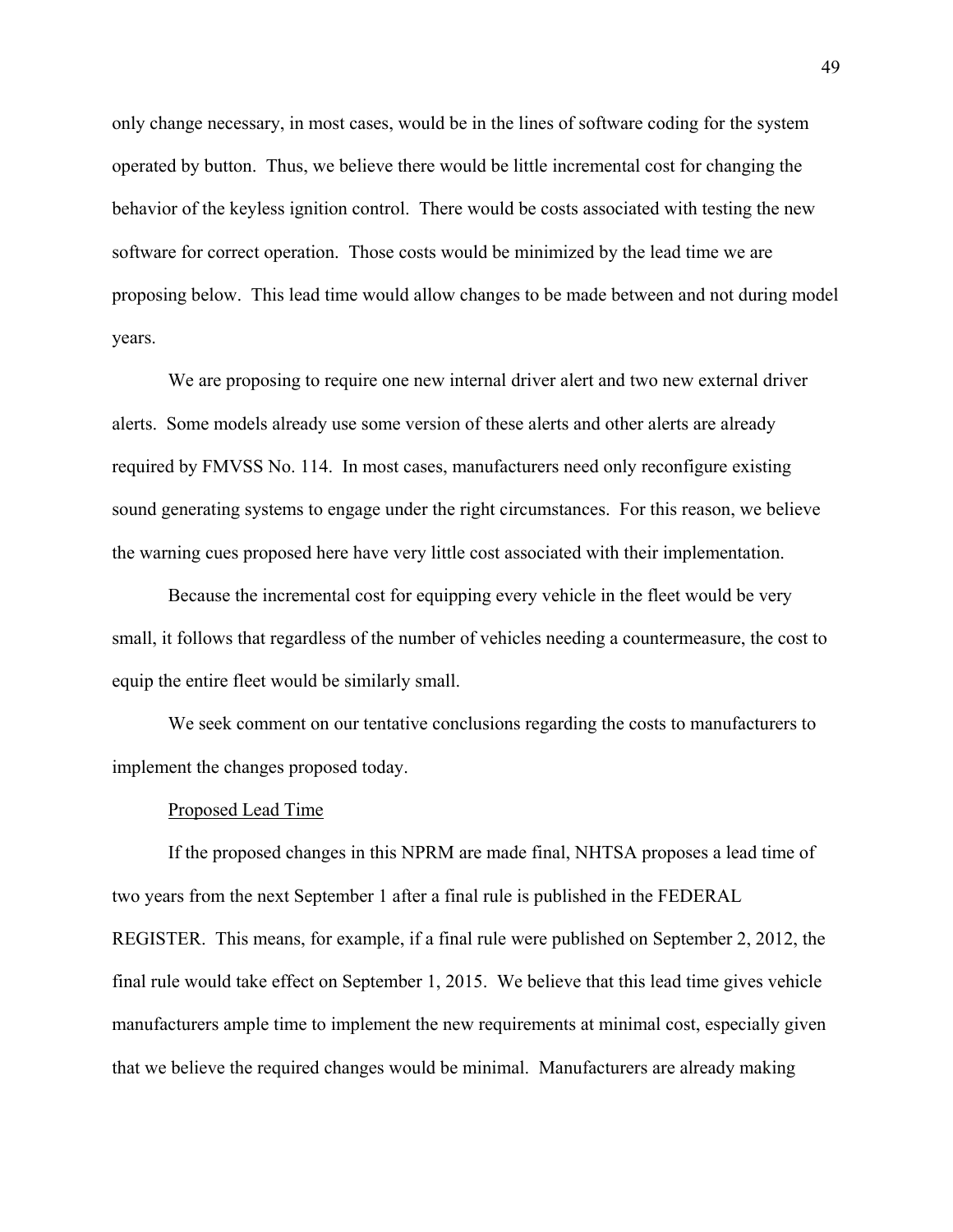changes to accommodate the SAE RP. The changes we are proposing today would be minimal changes from that RP. Comments are requested on this proposed lead time.

 We are not proposing a phased-in lead time because we believe that the changes we propose today are relatively minor and can be implemented in a two-year period. We tentatively conclude that a phased-in lead time would be an unnecessary complication that would increase cost to the manufacturers and to the agency due to the need to keep track of which vehicle lines are subject to compliance in a given model year. The percentage of vehicles now using keyless ignition and the number of model lines is so small that we believe the proposed changes can be made in the proposed two year lead time without phase in.<sup>27</sup> We seek comment on our tentative conclusion that a phased-in lead time is not necessary.

## **IX. Rulemaking Analyses and Notices**

 $\overline{a}$ 

## **Executive Orders 12866 and DOT Regulatory Policies and Procedures**

 The agency has considered the impacts of this rulemaking action under Executive Orders 12866 and 13563 and the Department of Transportation's regulatory policies and procedures (44 FR 11034; February 26, 1979). This proposal has been deemed "non-significant" by the Office of Management and Budget. This NPRM includes the following proposed changes to FMVSS No. 114: establishing a standardized time for pushing a control to stop the vehicle propulsion system and several new warnings to the driver; requesting propulsion system shut down without first moving the gear selection control to the "park" position (for vehicles with a "park"

<sup>&</sup>lt;sup>27</sup> The most recent information we have for a full year of production and sales indicates that the 2008 model year production of vehicles with keyless ignition standard or optional was 1,212,355 vehicles while the 2008 calendar year sales of all vehicles was 13,194,741 vehicles. Therefore, we believe the current sales level of keyless ignition vehicles is less than ten percent of the total U.S. sales.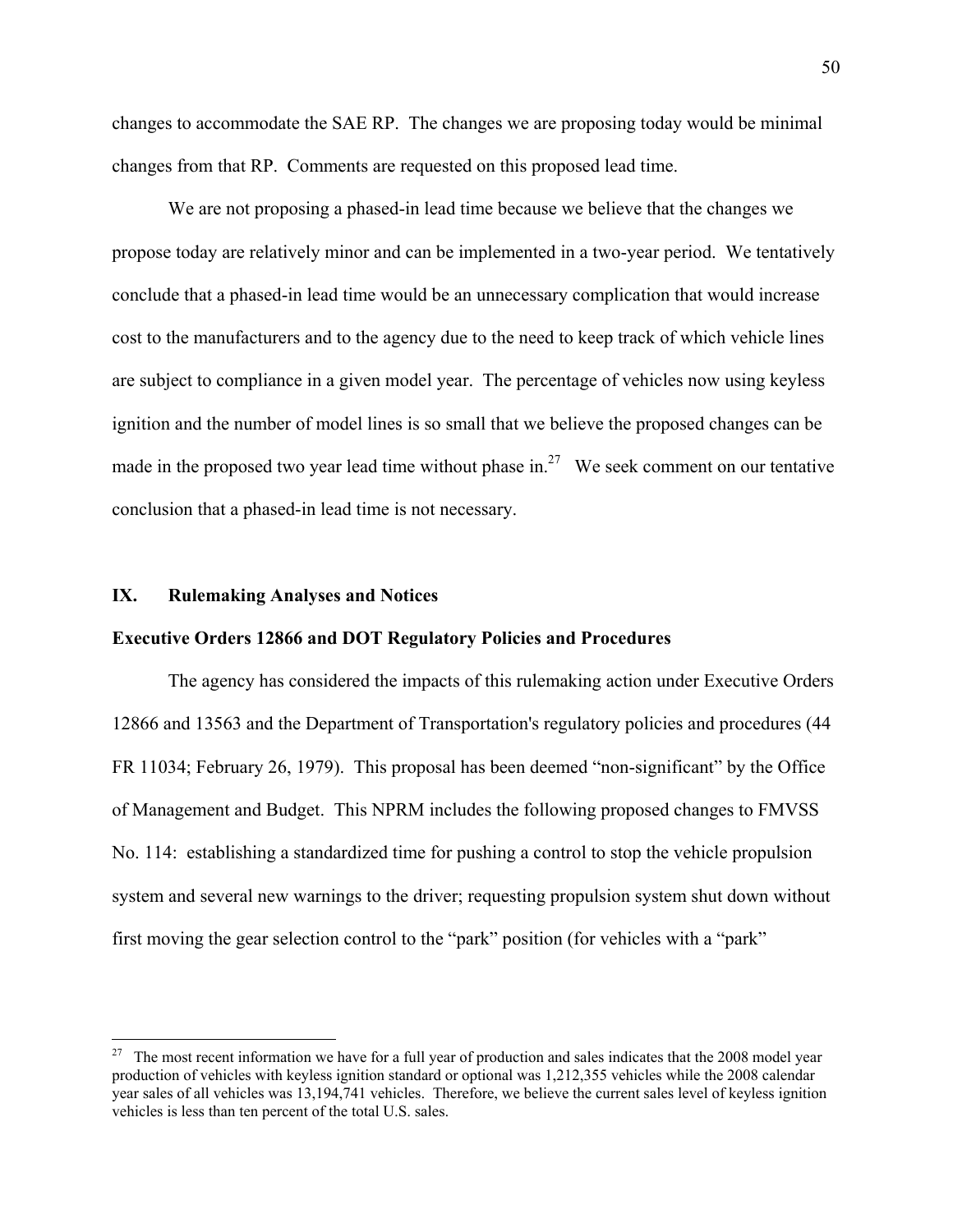position), exiting a vehicle with the gear selection control not in "park" (for vehicles with a "park" position), and exiting a vehicle with the propulsion system operating.

 None of these proposed changes would require the addition of new systems or equipment on existing vehicles. The first proposed change, standardizing the time to push a control to stop the vehicle propulsion system, could be accomplished by reconfiguring lines of software coding for the system operated by the control. The costs involved in reconfiguring the software are minimal. For the proposed driver alerts (one new internal driver alert and two new external alerts), in most cases, manufacturers need only reconfigure existing sound generating systems to engage under the right circumstances. For these reasons, we have tentatively concluded that the warning cues proposed in this NPRM have little cost associated with their implementation.

## **Regulatory Flexibility Act**

 Pursuant to the Regulatory Flexibility Act (5 U.S.C. 601 et seq., as amended by the Small Business Regulatory Enforcement Fairness Act (SBREFA) of 1996), whenever an agency is required to publish a notice of rulemaking for any proposed or final rule, it must prepare and make available for public comment a regulatory flexibility analysis that describes the effect of the rule on small entities (i.e., small businesses, small organizations, and small governmental jurisdictions). The Small Business Administration's regulations at 13 CFR Part 121 define a small business, in part, as a business entity "which operates primarily within the United States." (13 CFR §121.105(a)). No regulatory flexibility analysis is required if the head of an agency certifies that the rule would not have a significant economic impact on a substantial number of small entities. The SBREFA amended the Regulatory Flexibility Act to require Federal agencies to provide a statement of the factual basis for certifying that a rule will not have a significant economic impact on a substantial number of small entities.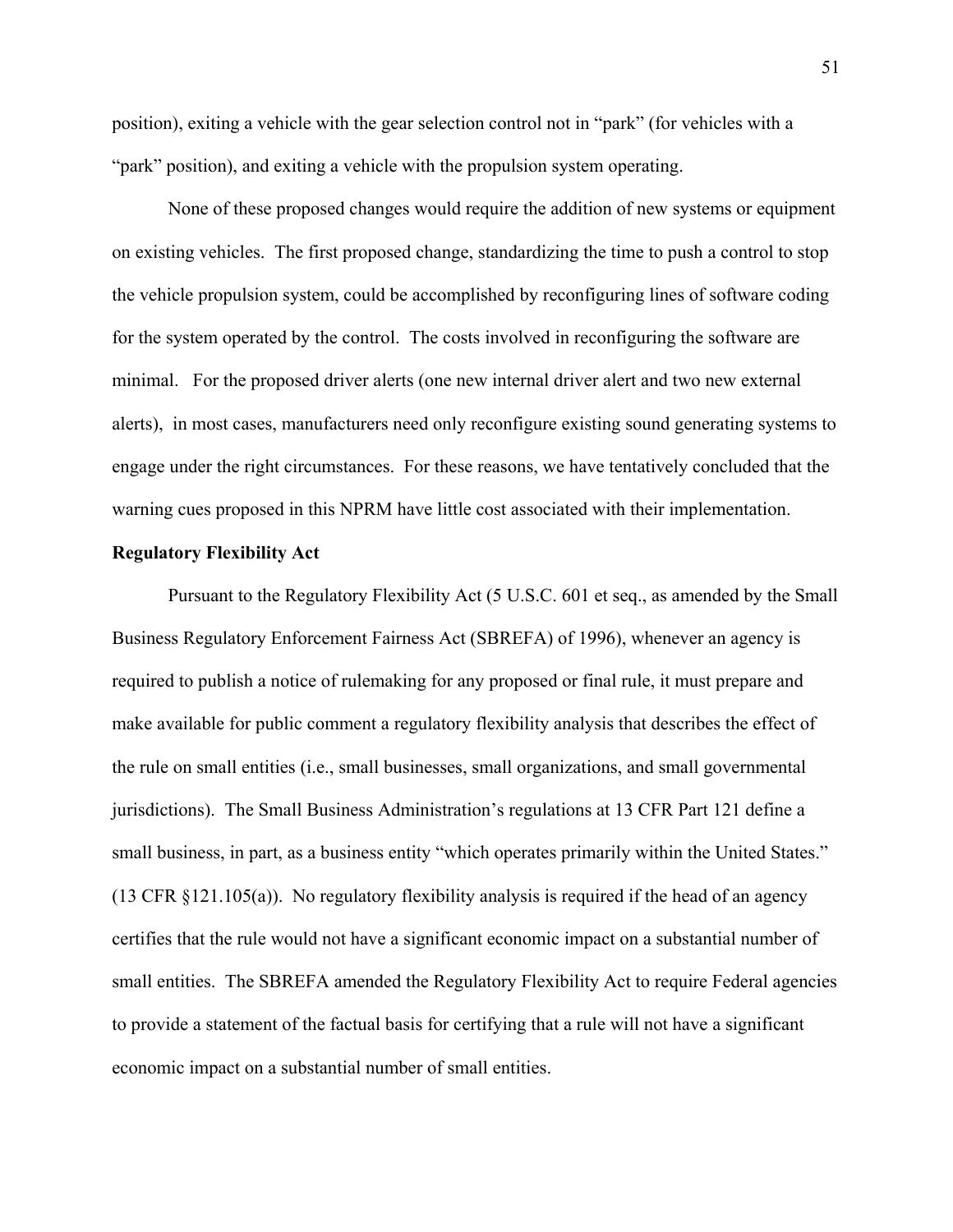NHTSA has considered the effects of this rulemaking action under the Regulatory Flexibility Act. According to 13 CFR § 121.201, the Small Business Administration's size standards regulations used to define small business concerns, manufacturers of passenger vehicles would fall under North American Industry Classification System (NAICS) No. 336111, Automobile Manufacturing, which has a size standard of 1,000 employees or fewer. Using the size standard of 1,000 employees or fewer, NHTSA estimates that there are a limited number of small business manufacturers of passenger vehicles subject to the proposed requirements. These small U.S. businesses, which include Tesla, manufacture specialty passenger cars which serve niche markets.

I hereby certify that this proposed rule would not have a significant economic impact on a substantial number of small entities. The basis for this certification is that as earlier stated, if made final, none of these proposed changes would require the addition of new systems or equipment on existing vehicles, and would result in minimal costs to all businesses, small and large. The first proposed change, standardizing the time to push a control to stop the vehicle propulsion system, would incur minimal costs resulting from reconfiguring lines of software coding for the system operated by the control. All the proposed driver alerts can rely on the existing systems that are already required by FMVSS No. 114 or used for other purposes. In most cases, manufacturers need only reconfigure existing sound generating systems to engage under the right circumstances.

## **Executive Order 13132 (Federalism)**

NHTSA has examined today's NPRM pursuant to Executive Order 13132 (64 FR 43255, August 10, 1999) and concluded that no additional consultation with States, local governments or their representatives is mandated beyond the rulemaking process. The agency has concluded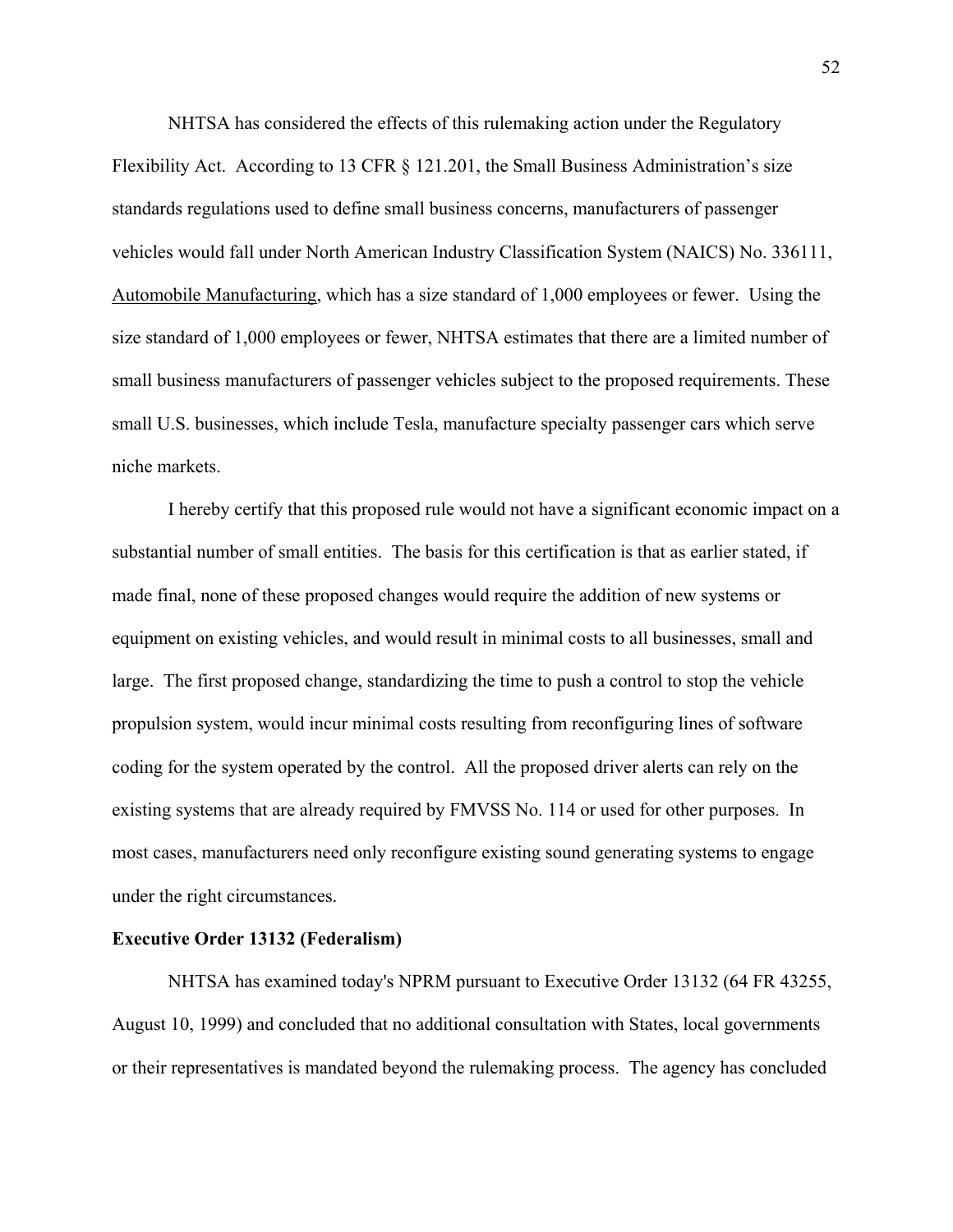that the rulemaking would not have sufficient federalism implications to warrant consultation with State and local officials or the preparation of a federalism summary impact statement. The final rule would not have "substantial direct effects on the States, on the relationship between the national government and the States, or on the distribution of power and responsibilities among the various levels of government."

 NHTSA rules can preempt in two ways. First, the National Traffic and Motor Vehicle Safety Act contains an express preemption provision:

When a motor vehicle safety standard is in effect under this chapter, a State or a political subdivision of a State may prescribe or continue in effect a standard applicable to the same aspect of performance of a motor vehicle or motor vehicle equipment only if the standard is identical to the standard prescribed under this chapter.

## 49 U.S.C. 30103(b)(1).

It is this statutory command by Congress that preempts any non-identical State legislative and administrative law addressing the same aspect of performance.

 The express preemption provision described above is subject to a savings clause under which "[c]ompliance with a motor vehicle safety standard prescribed under this chapter does not exempt a person from liability at common law." 49 U.S.C. 30103(e) Pursuant to this provision, State common law tort causes of action against motor vehicle manufacturers that might otherwise be preempted by the express preemption provision are generally preserved. However, the Supreme Court has recognized the possibility, in some instances, of implied preemption of such State common law tort causes of action by virtue of NHTSA's rules, even if not expressly preempted. This second way that NHTSA rules can preempt is dependent upon there being an actual conflict between an FMVSS and the higher standard that would effectively be imposed on motor vehicle manufacturers if someone obtained a State common law tort judgment against the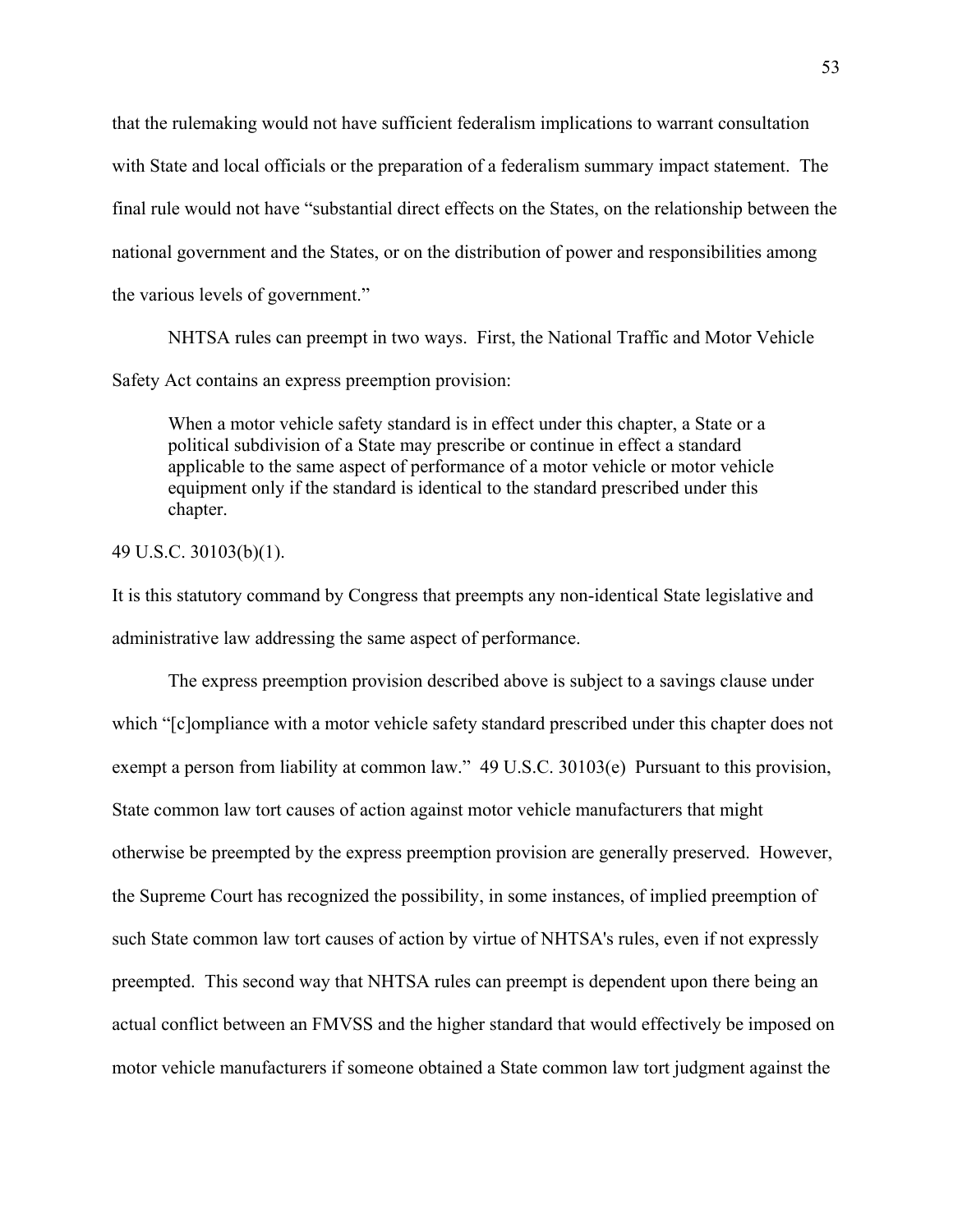manufacturer, notwithstanding the manufacturer's compliance with the NHTSA standard. Because most NHTSA standards established by an FMVSS are minimum standards, a State common law tort cause of action that seeks to impose a higher standard on motor vehicle manufacturers will generally not be preempted. However, if and when such a conflict does exist—for example, when the standard at issue is both a minimum and a maximum standard the State common law tort cause of action is impliedly preempted. See Geier v. American Honda Motor Co., 529 U.S. 861 (2000).

 Pursuant to Executive Order 13132 and 12988, NHTSA has considered whether this rule could or should preempt State common law causes of action. The agency's ability to announce its conclusion regarding the preemptive effect of one of its rules reduces the likelihood that preemption will be an issue in any subsequent tort litigation.

 To this end, the agency has examined the nature (e.g., the language and structure of the regulatory text) and objectives of today's rule and finds that this rule, like many NHTSA rules, prescribes only a minimum safety standard. As such, NHTSA does not intend that this rule preempt state tort law that would effectively impose a higher standard on motor vehicle manufacturers than that established by today's rule. Establishment of a higher standard by means of State tort law would not conflict with the minimum standard announced here. Without any conflict, there could not be any implied preemption of a State common law tort cause of action. Nevertheless, we solicit the comments of the States and other interested parties on this assessment of issues relevant to E.O. 13132.

#### **National Environmental Policy Act**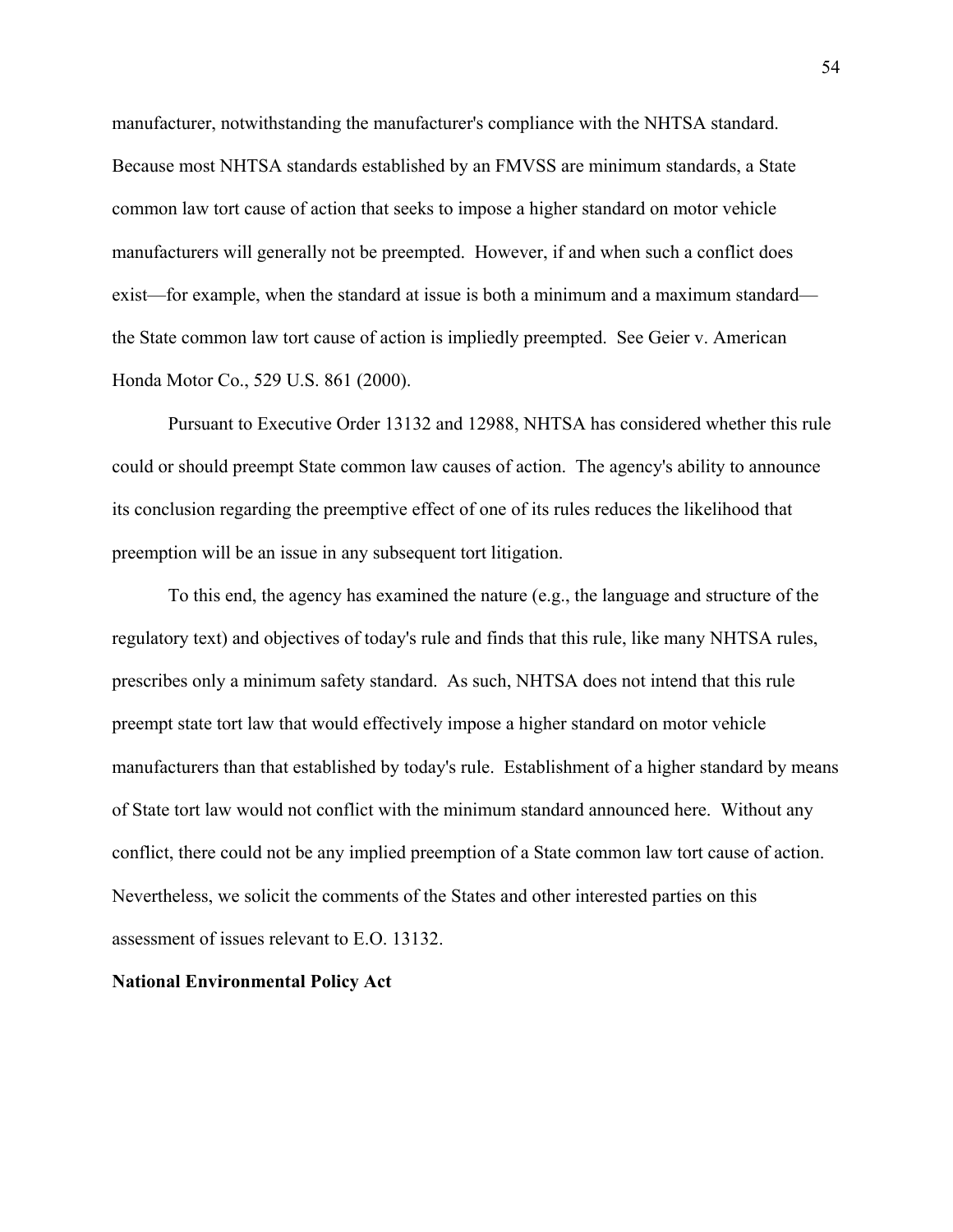NHTSA has analyzed this NPRM for the purposes of the National Environmental Policy Act. The agency has determined that implementation of this action would not have any significant impact on the quality of the human environment.

## **Paperwork Reduction Act**

 Before a Federal agency can collect certain information from the public, it must receive approval from the Office of Management and Budget (OMB). Under the Paperwork Reduction Act of 1995, a person is not required to respond to a collection of information by a Federal agency unless the collection displays a valid OMB control number. Before seeking OMB approval, Federal agencies must publish a document in the FEDERAL REGISTER providing a 60-day public comment period and otherwise consult with members of the public and affected agencies concerning each proposed collection of information. In this NPRM, we are proposing a revision to an existing OMB approved collection, OMB Clearance No. 2127-0541, Consolidated Justification of Owner's Manual Requirements for Motor Vehicles and Equipment, for which we are soliciting public comment.

Title: Consolidated Justification of Owner's Manual Requirements for Motor Vehicles and Equipment.

OMB Control Number and Expiration Date: OMB Control No. 2127-0541, approved through May 31, 2012.

Type of Request: Revision of a currently approved collection.

Abstract: In this NPRM, at S5.6 Owner's manual required language, we are proposing that manufacturers must place in the vehicle owner's manual, instructions regarding the operation of the control(s) that stops and starts the propulsion system. This language (which the manufactures would provide) must contain a warning that power assist to steering and braking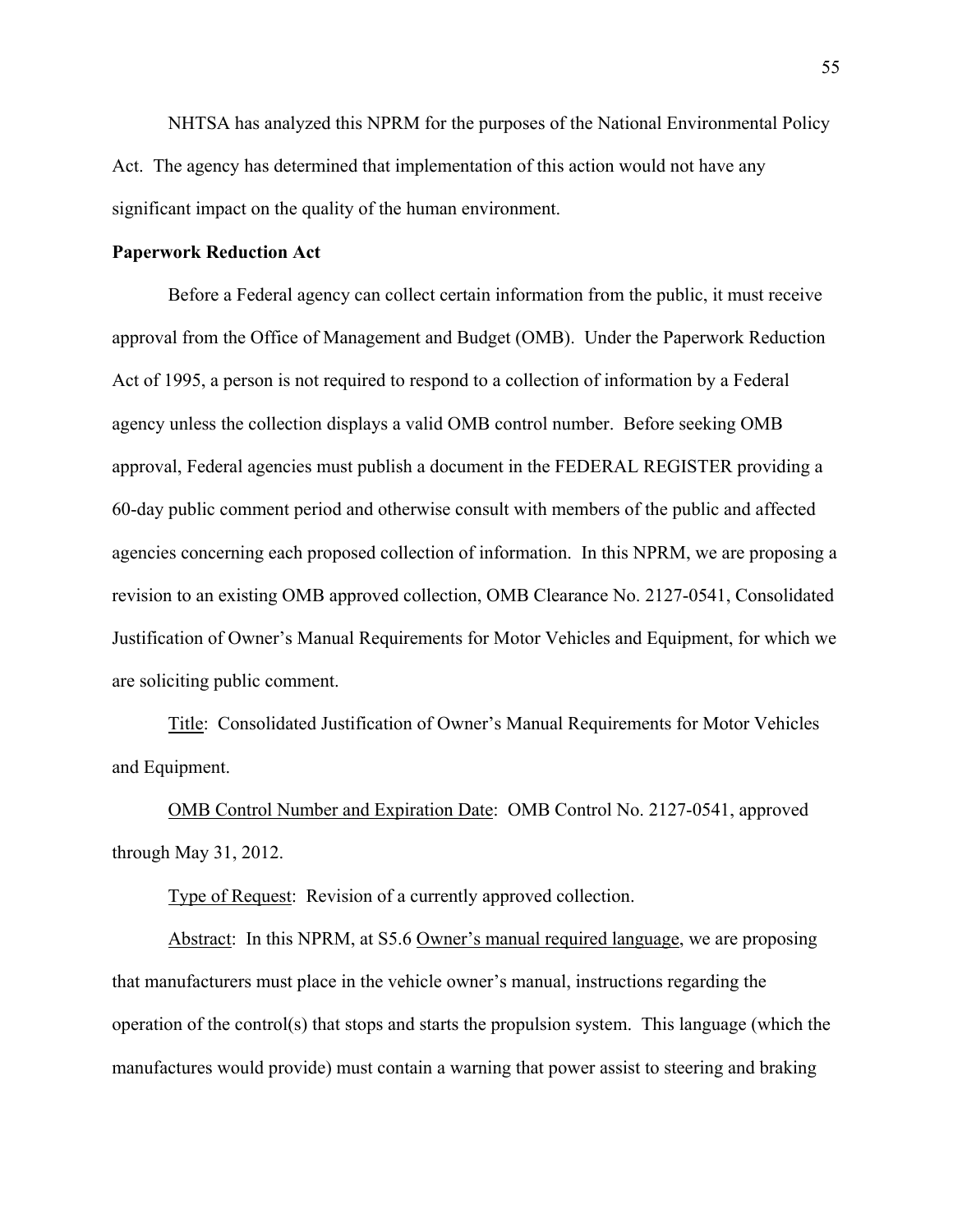will be lost in the event the propulsion system is shut down while the vehicle is in motion. There must also be an explanation of how to handle the vehicle safely in the event power assist to steering and braking is lost.

If this proposed S5.6 language (in FMVSS No. 114) is made final, we will submit a request for OMB clearance of the proposed collection of information in time to obtain clearance prior to the effective date of the final rule.

Description of the likely respondents - Manufacturers of passenger cars, multipurpose passenger vehicles, trucks, and multipurpose passenger vehicles with a GVWR of 4,536 kg or less. NHTSA estimates that there are a total of 21 such manufacturers.

Estimated total annual reporting and recordkeeping burden of the proposed collection of information – The total estimated annual burden (counting all respondents) is estimated at 21 hours. This breaks down to an estimated one hour per manufacturer to write the information to be provided in the owner's manual. 21 times one hour each results in 21 estimated burden hours for report preparation. Because the information to be provided is of a very general nature, NHTSA does not believe that manufacturers must provide separate explanations for each vehicle line or model they produce regarding how to handle a vehicle in the event of an emergency.

 There are no proposed recordkeeping requirements associated with this collection of information.

Estimated total annual costs of the proposed collection of information – NHTSA believes all manufacturers already have the engineering staff on hand needed to write the description, which they will accomplish in the regular performance of their duties. The additional few pages in an owner's manual (or, especially, information on a CD ROM) will result in minimal additional costs. NHTSA notes that it is not aware of any manufacturer that is not already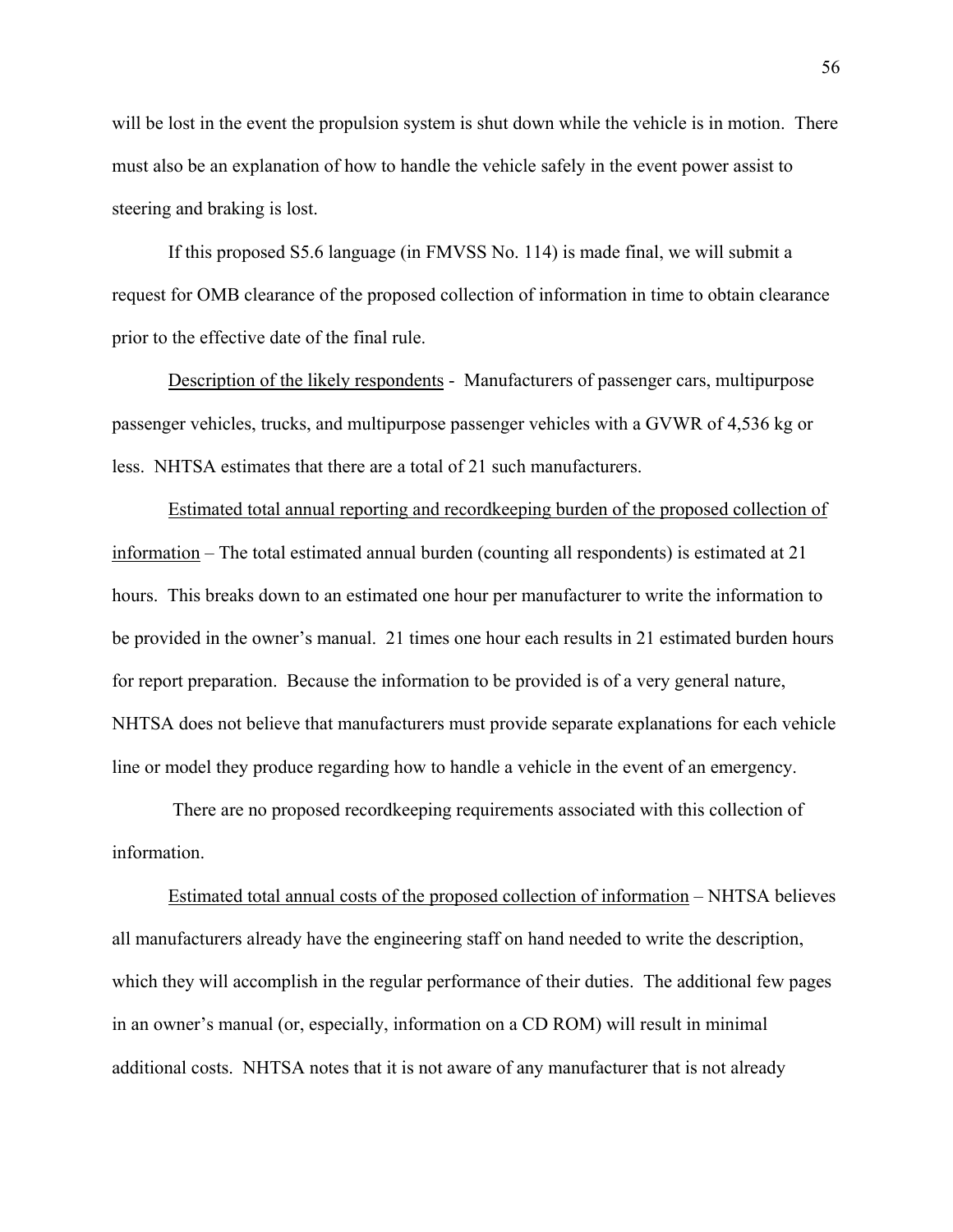providing this information in the vehicle owner's manuals. Therefore, NHTSA believes the cost of complying would be \$0.

Comments are invited on: (i) Whether the proposed collection of information is necessary for the proper performance of the functions of the agency, including whether the information will have practical utility; (ii) The accuracy of the agency's estimate of the burden of the proposed collection of information, including the validity of the methodology and assumptions; (iii) How to enhance the quality, utility, and clarity of the information to be collected; and (iv) How to minimize the burden of the collection of information on those who are to respond, including the use of appropriate automated, electronic, mechanical, or other technological collection techniques or other forms of information technology, e.g., permitting electronic submission of responses.

Please provide comments on this proposed collection of information by the comment due date cited in the DATES: section of this NPRM, and please reference the docket number cited in the heading of this notice in your comments. Any of the means of comment described in the ADDRESSES: section of this NPRM may be used.

## **National Technology Transfer and Advancement Act**

 Under the National Technology Transfer and Advancement Act of 1995 (NTTAA) (Public Law 104-113), "all Federal agencies and departments shall use technical standards that are developed or adopted by voluntary consensus standards bodies, using such technical standards as a means to carry out policy objectives or activities determined by the agencies and departments." For today's NPRM, NHTSA has relied on an SAE Recommended Practice, J2948 Keyless Ignition Control Design (January 2011) for guidance.

#### **Executive Order 12988**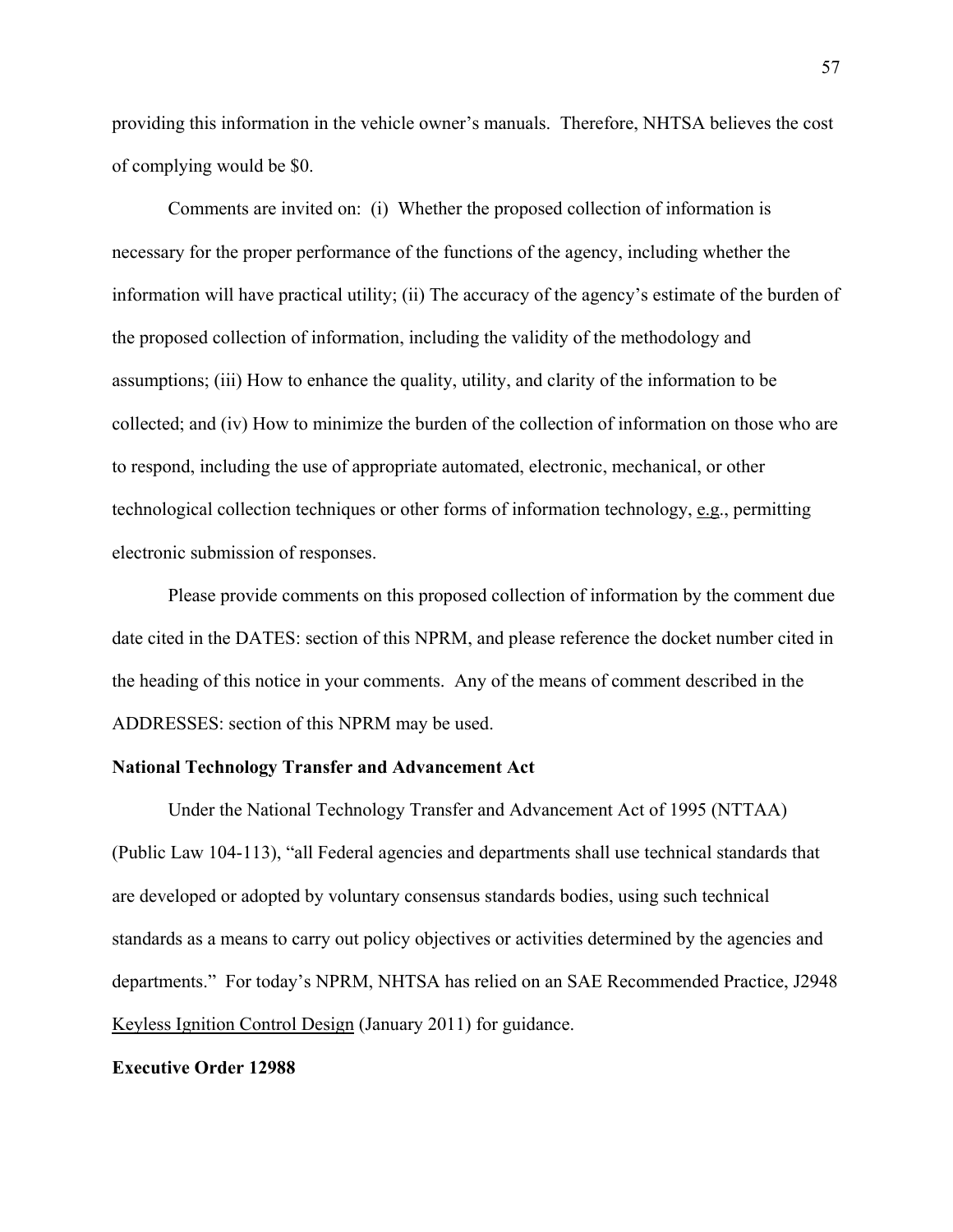With respect to the review of the promulgation of a new regulation, section 3(b) of Executive Order 12988, "Civil Justice Reform" (61 FR 4729, February 7, 1996) requires that Executive agencies make every reasonable effort to ensure that the regulation: (1) Clearly specifies the preemptive effect; (2) clearly specifies the effect on existing Federal law or regulation; (3) provides a clear legal standard for affected conduct, while promoting simplification and burden reduction; (4) clearly specifies the retroactive effect, if any; (5) adequately defines key terms; and (6) addresses other important issues affecting clarity and general draftsmanship under any guidelines issued by the Attorney General. This document is consistent with that requirement.

Pursuant to this Order, NHTSA notes as follows.

The issue of preemption is discussed above in connection with E.O. 13132. NHTSA notes further that there is no requirement that individuals submit a petition for reconsideration or pursue other administrative proceeding before they may file suit in court.

## **Unfunded Mandates Reform Act**

 The Unfunded Mandates Reform Act of 1995 requires agencies to prepare a written assessment of the costs, benefits and other effects of proposed or final rules that include a Federal mandate likely to result in the expenditure by State, local or tribal governments, in the aggregate, or by the private sector, of more than \$100 million annually (adjusted for inflation with base year of 1995 this is \$141.23 million in 2009 dollars). This NPRM, if made final, would not result in expenditures by State, local or tribal governments, in the aggregate, or by the private sector in excess of \$141.23 million annually.

### **Executive Order 13045**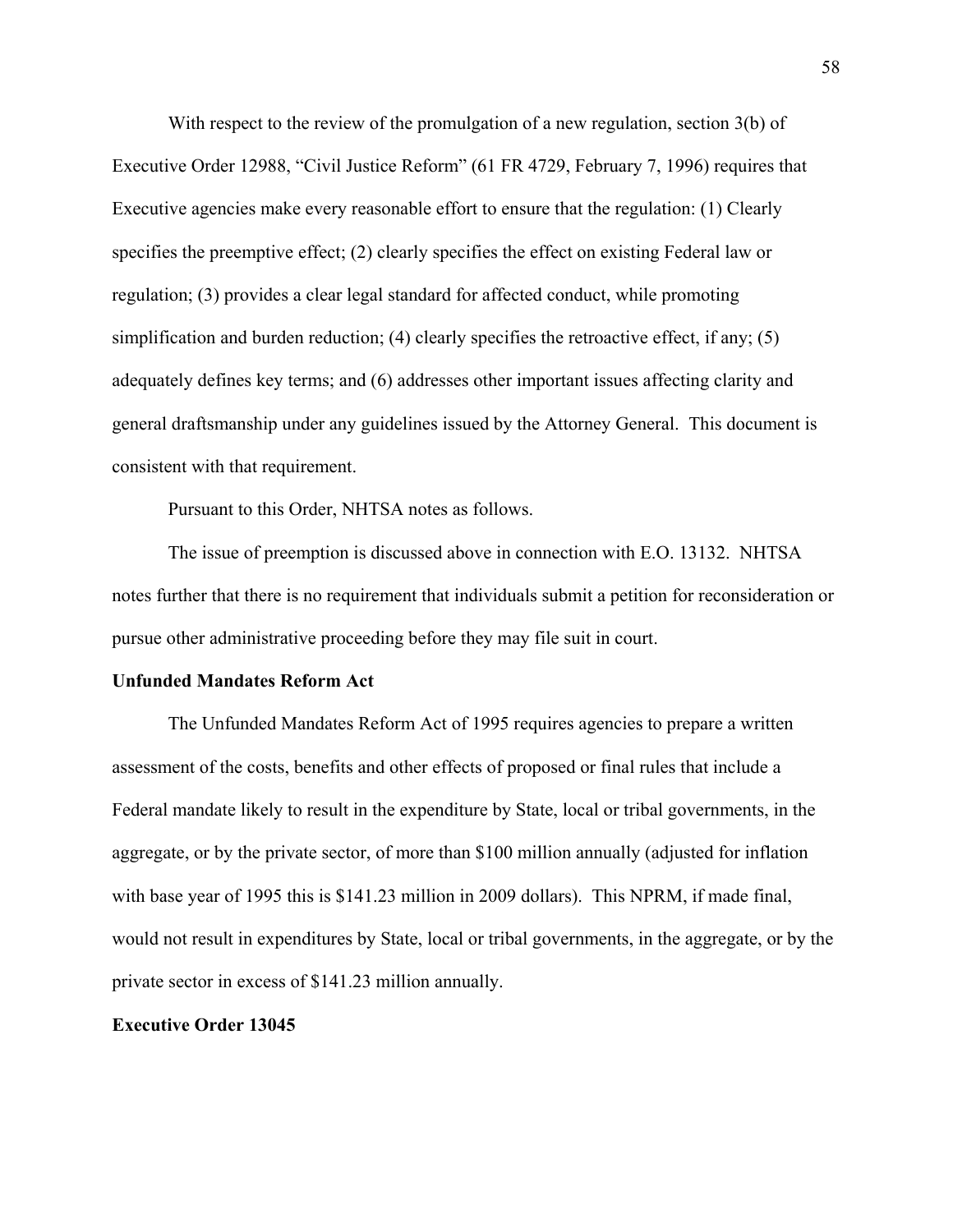Executive Order 13045 (62 FR 19885, April 23, 1997) applies to any rule that: (1) is determined to be "economically significant" as defined under E.O. 12866, and (2) concerns an environmental, health, or safety risk that NHTSA has reason to believe may have a disproportionate effect on children. This rulemaking is not subject to the Executive Order because it is not economically significant as defined in E.O. 12866. However, since this NPRM, if made final, would make more explicit how the stop control on electronic keyless coded vehicles are to be actuated, and would provide warnings to the driver, it should have a beneficial safety effect on children riding in such vehicles.

## **Executive Order 13211**

 Executive Order 13211 (66 FR 28355, May 18, 2001) applies to any rulemaking that: (1) is determined to be economically significant as defined under E.O. 12866, and is likely to have a significantly adverse effect on the supply of, distribution of, or use of energy; or (2) that is designated by the Administrator of the Office of Information and Regulatory Affairs as a significant energy action. This rulemaking is not subject to E.O. 13211.

## **Plain Language**

 Executive Order 12866 requires each agency to write all rules in plain language. Application of the principles of plain language includes consideration of the following questions:

- Have we organized the material to suit the public's needs?
- Are the requirements in the rule clearly stated?
- Does the rule contain technical language or jargon that isn't clear?
- Would a different format (grouping and order of sections, use of headings, paragraphing) make the rule easier to understand?
- Would more (but shorter) sections be better?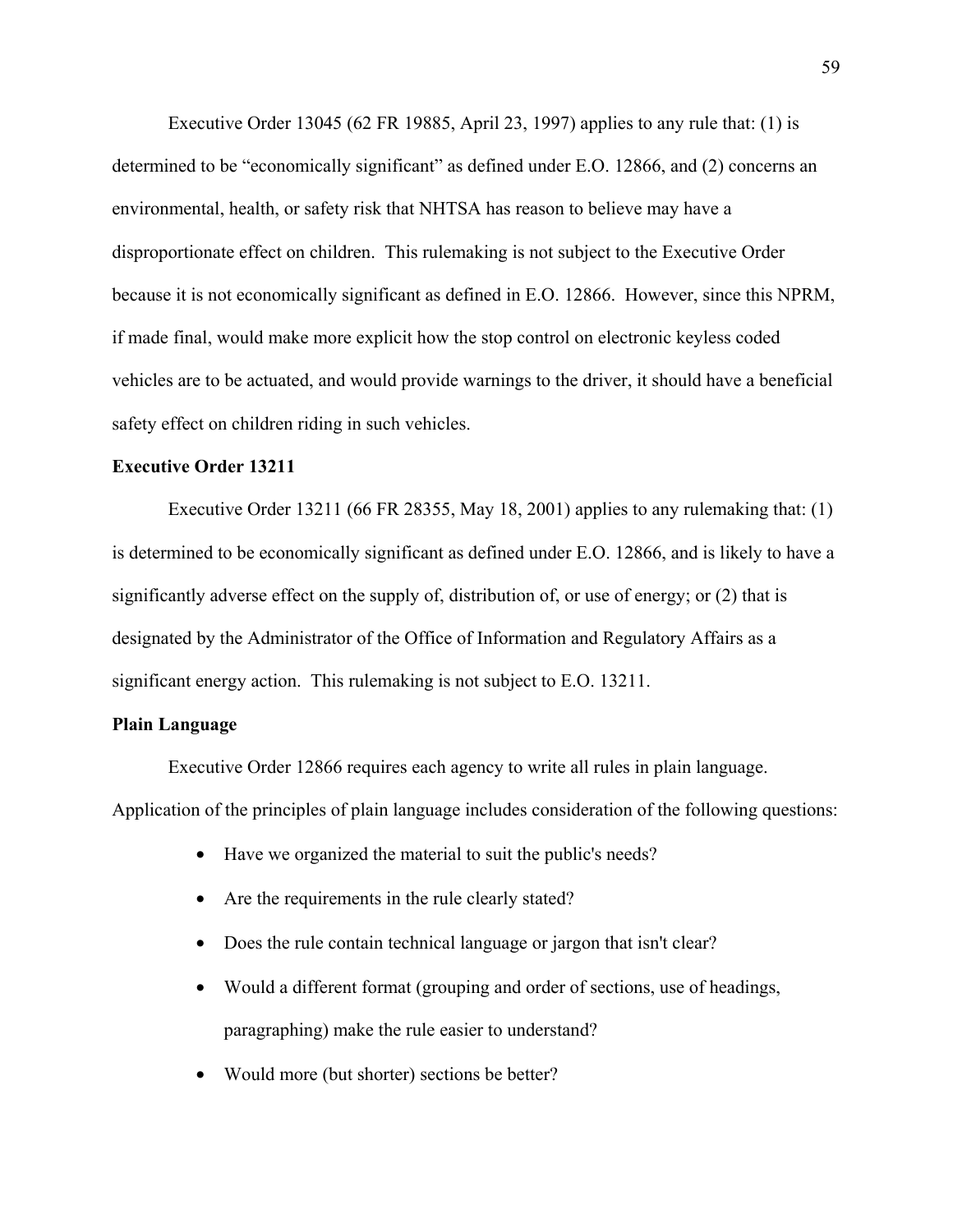- Could we improve clarity by adding tables, lists, or diagrams?
- What else could we do to make the rule easier to understand?

 If you have any responses to these questions, please include them in your comments on this proposal.

## **Regulation Identifier Number (RIN)**

 The Department of Transportation assigns a regulation identifier number (RIN) to each regulatory action listed in the Unified Agenda of Federal Regulations. The Regulatory Information Service Center publishes the Unified Agenda in April and October of each year. You may use the RIN contained in the heading at the beginning of this document to find this action in the Unified Agenda.

## **Privacy Act**

 Anyone is able to search the electronic form of all comments received into any of our dockets by the name of the individual submitting the comment (or signing the comment, if submitted on behalf of an association, business, labor union, etc.). You may review DOT's complete Privacy Act Statement in the Federal Register published on April 11, 2000 (Volume 65, Number 70; Pages 19477-78).

## **X. Public Participation**

## **How do I prepare and submit comments?**

 Your comments must be written and in English. To ensure that your comments are correctly filed in the Docket, please include the docket number of this document in your comments.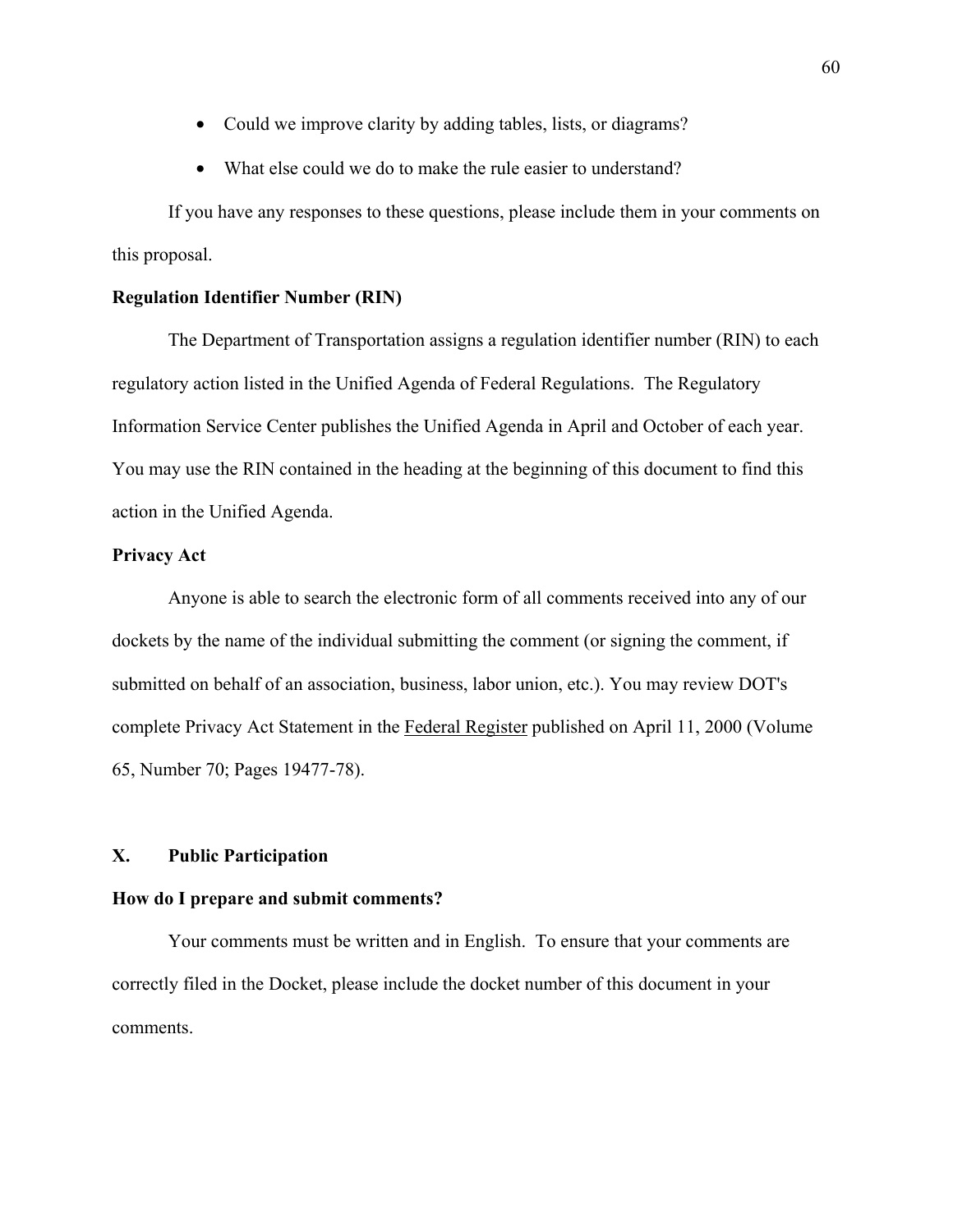Your comments must not be more than 15 pages long. (49 CFR 553.21). We established this limit to encourage you to write your primary comments in a concise fashion. However, you may attach necessary additional documents to your comments. There is no limit on the length of the attachments.

 Comments may also be submitted to the docket electronically by logging onto the Federal Docket Management System website at http://www.regulations.gov. Follow the online instructions for submitting comments.

 Please note that pursuant to the Data Quality Act, in order for substantive data to be relied upon and used by the agency, it must meet the information quality standards set forth in the OMB and DOT Data Quality Act guidelines. Accordingly, we encourage you to consult the guidelines in preparing your comments. OMB's guidelines may be accessed at http://www.whitehouse.gov/omb/fedreg/reproducible.html. DOT's guidelines may be accessed at

http://www.bts.gov/programs/statistical\_policy\_and\_research/data\_quality\_guidelines/html/intro duction.html.

## **How can I be sure that my comments were received?**

 If you wish Docket Management to notify you upon its receipt of your comments, enclose a self-addressed, stamped postcard in the envelope containing your comments. Upon receiving your comments, Docket Management will return the postcard by mail.

## **How do I submit confidential business information?**

 If you wish to submit any information under a claim of confidentiality, you should submit three copies of your complete submission, including the information you claim to be confidential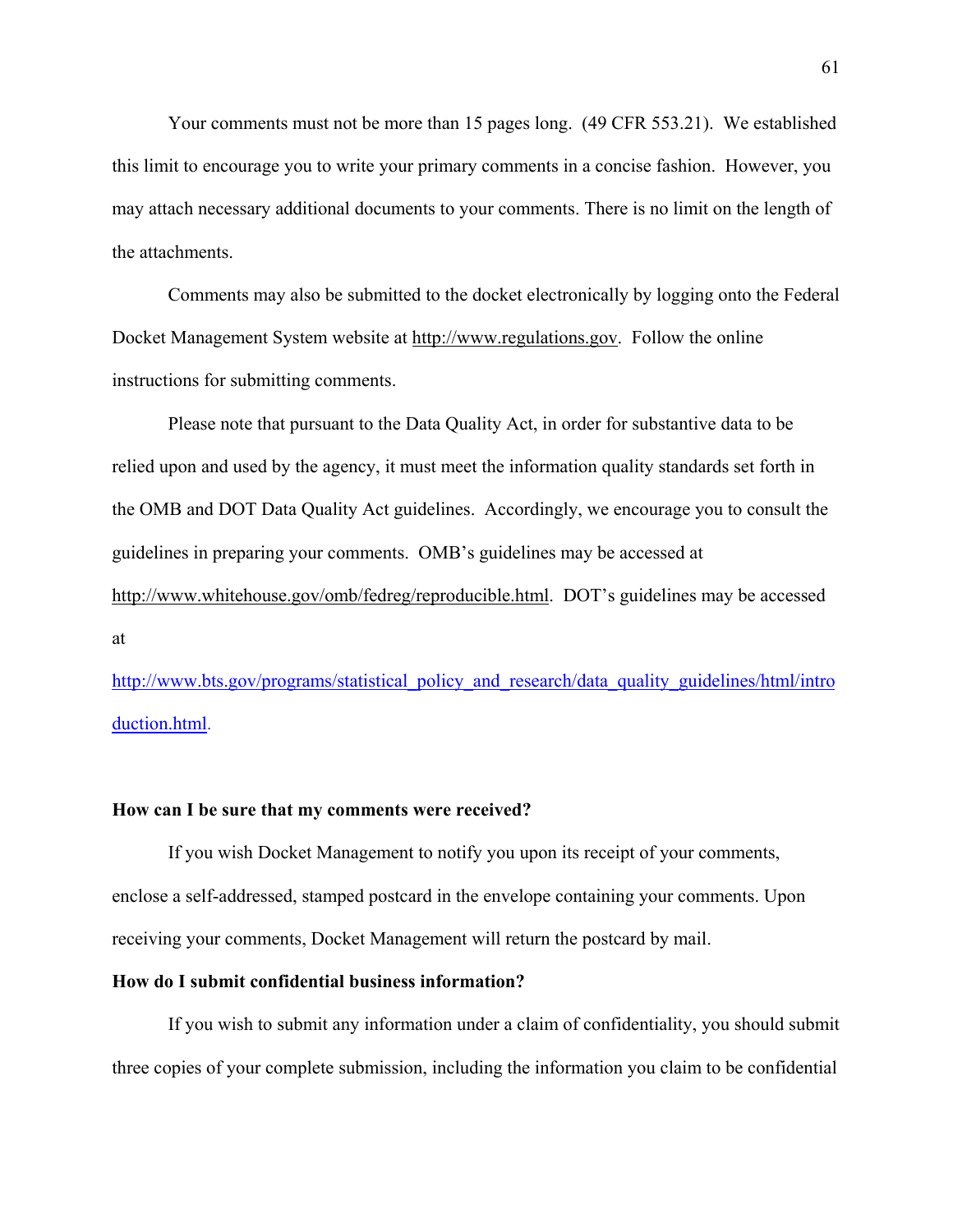business information, to the Chief Counsel, NHTSA, at the address given above under FOR FURTHER INFORMATION CONTACT. In addition, you should submit a copy, from which you have deleted the claimed confidential business information, to the docket at the address given above under ADDRESSES. When you send a comment containing information claimed to be confidential business information, you should include a cover letter setting forth the information specified in our confidential business information regulation. (49 CFR Part 512.)

## **Will the agency consider late comments?**

We will consider all comments received before the close of business on the comment closing date indicated above under DATES. To the extent possible, we will also consider comments that the docket receives after that date. If the docket receives a comment too late for us to consider in developing a final rule (assuming that one is issued), we will consider that comment as an informal suggestion for future rulemaking action.

## **How can I read the comments submitted by other people?**

 You may read the comments received by the docket at the address given above under ADDRESSES. The hours of the docket are indicated above in the same location. You may also see the comments on the Internet. To read the comments on the Internet, go to http://www.regulations.gov. Follow the online instructions for accessing the dockets.

 Please note that even after the comment closing date, we will continue to file relevant information in the docket as it becomes available. Further, some people may submit late comments. Accordingly, we recommend that you periodically check the Docket for new material. You can arrange with the docket to be notified when others file comments in the docket. See www.regulations.gov for more information.

#### **List of Subjects in 49 CFR Part 571**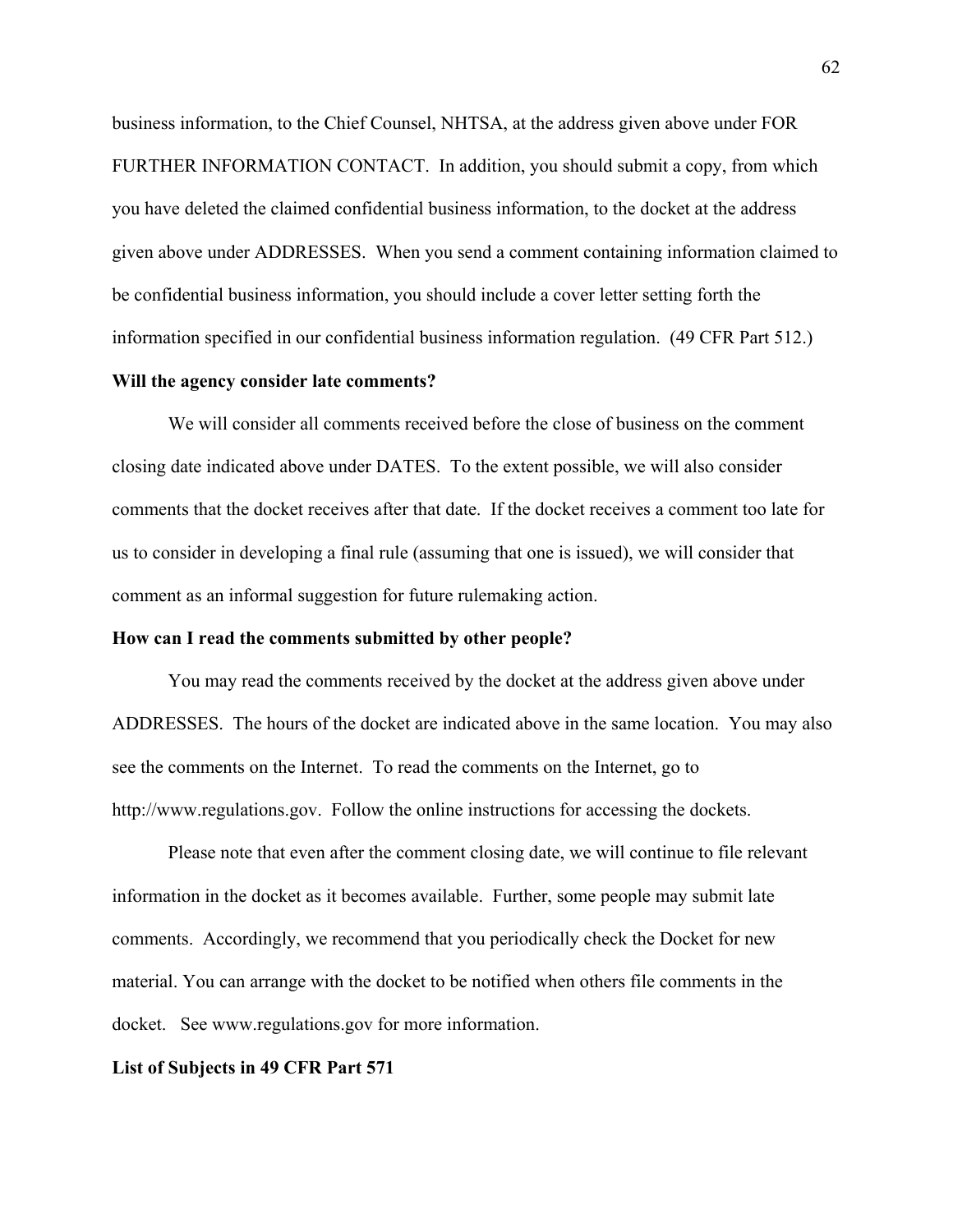Imports, Motor vehicle safety, Motor vehicles, and Tires.

 In consideration of the foregoing, NHTSA proposes to amend 49 CFR Part 571 as set forth below.

## **PART 571 - - FEDERAL MOTOR VEHICLE SAFETY STANDARDS**

1. The authority citation for Part 571 continues to read as follows:

**Authority**: 49 U.S.C. 322, 30111, 30115, 30117 and 30166; delegation of authority at 49 CFR 1.50.

- 2. Section 571.114 is amended by:
	- a. revising S1.;
	- b. revising S2.;
	- c. revising in S4, the definition of "Key";
	- d. adding, in S4, in alphabetical order, the definitions of "Key code carrying device", "Starting system" and "Stop control";
	- e. revising in S5, the first sentence;
	- f. revising in S5.1.3, paragraph (b);
	- g. adding S5.4;
	- h. adding S5.4.1;
	- i. adding  $S5.4.1.1$ , and paragraphs (a) through (c);
	- j. adding S5.4.2;
	- k. adding S5.4.2.1;
	- l. adding S5.4.2.2;
	- m. adding S5.4.2.3;
	- n. adding S5.5;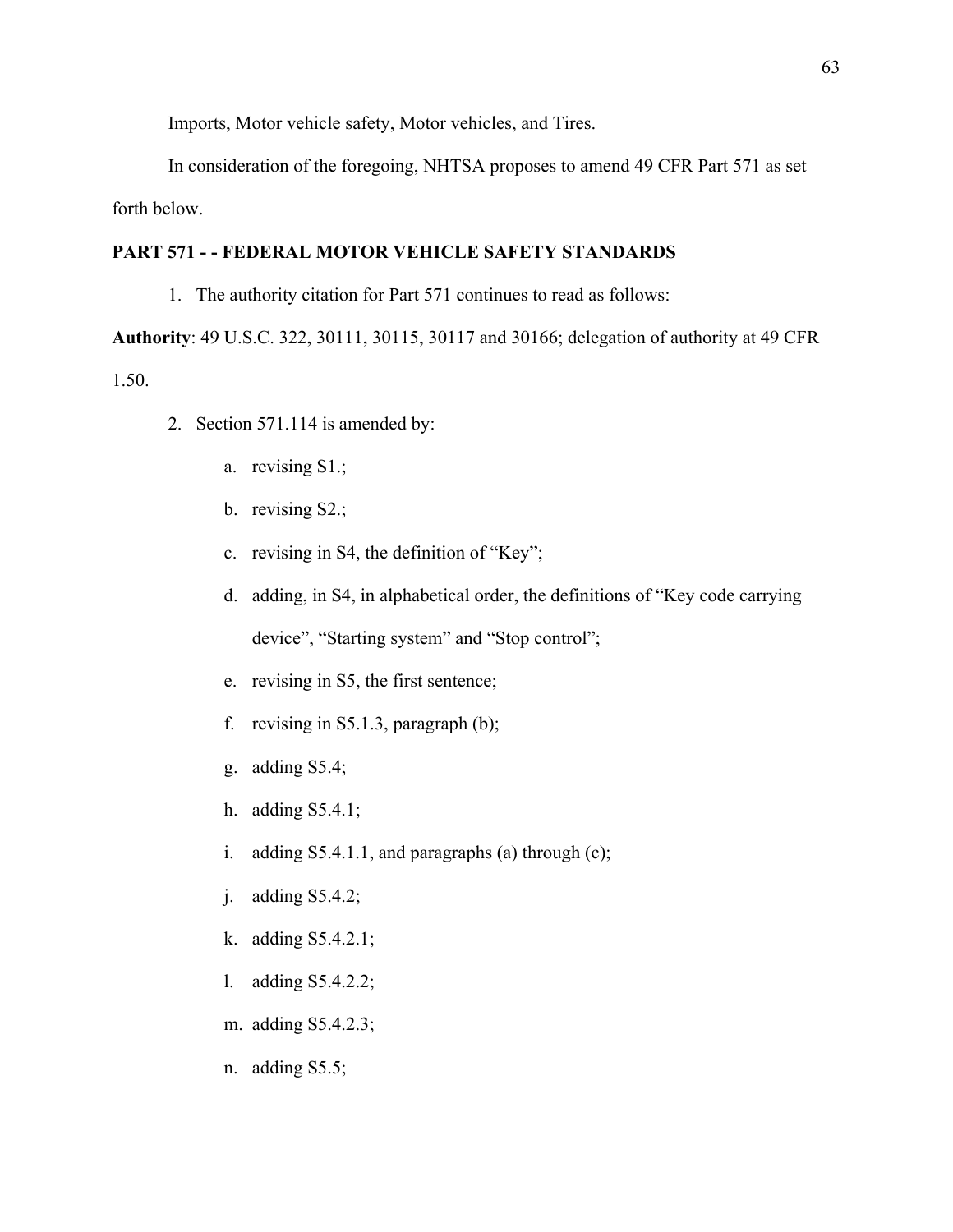- o. adding S5.6;
- p. revising S6.;
- q. revising S6.2;
- r. adding S6.3
- s. adding S6.3.1 paragraphs (a) through (i) ;
- t. adding S6.3.2 paragraphs (a) through (i); and
- u. adding S6.3.3 paragraphs (a) through (g).

The revisions and additions read as follows:

## **§571.114 Standard No. 114; Theft protection and rollaway prevention.**

S1. Scope. This standard specifies vehicle performance requirements intended to reduce the incidence of crashes and injuries resulting from theft, accidental rollaway of motor vehicles, inability to deactivate the vehicle propulsion system and inadvertently leaving the system activated.

S2. Purpose. The purpose of this standard is to decrease the likelihood that a vehicle is stolen, is accidentally set in motion, cannot be stopped during a panic situation, or is shut down without the gear in the "park" position or without deactivating the vehicle propulsion system.

\* \* \* \* \*

S4. Definitions.

\* \* \* \* \*.

Key means a physical device or an electronic code which, when inserted into the starting system (by physical or electronic means), enables the vehicle operator to activate the engine, motor or other system that provides propulsion to the motor vehicle.

Key code carrying device means a physical device which is capable of electronically transmitting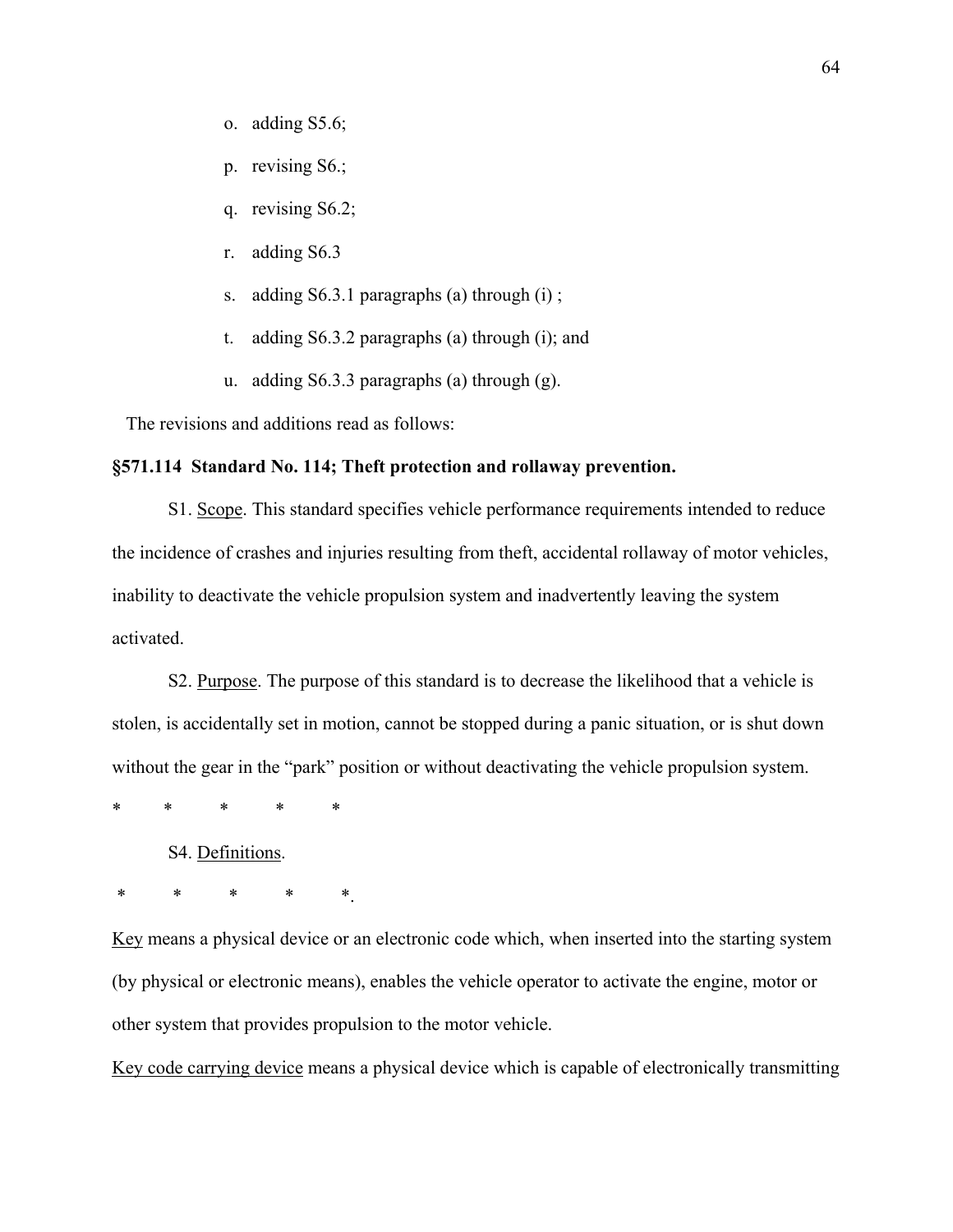the key code to the vehicle starting system without physical connection (other than its presence in the vehicle) between the device and the vehicle.

\* \* \* \* \*

Starting system means the vehicle system used in conjunction with the key to activate the engine, motor or other system which provides propulsion to the motor vehicle.

Stop control means the device used by the driver to deactivate the engine, motor or other system which provides propulsion to the motor vehicle.

\* \* \* \* \*

S5. Requirements. Each vehicle subject to this standard must meet the requirements of S5.1 through S5.5. \* \* \*

\* \* \* \* \*

 $S5.1.3$  \* \*

 (b) For mechanical keys and starting systems, if the key is in the starting system in a manner or position that allows the engine or motor to be started or to continue operating; or

\* \* \* \* \*

S5.4 Requirements for vehicles using electronic codes to access the starting system without physical connection between the key and the vehicle.

S5.4.1 Propulsion system deactivation

S5.4.1.1. For a vehicle equipped with a propulsion system stop control that is activated by the driver pressing on the control—

(a) The vehicle's propulsion system must not stop until the control has been depressed for more than 500 milliseconds.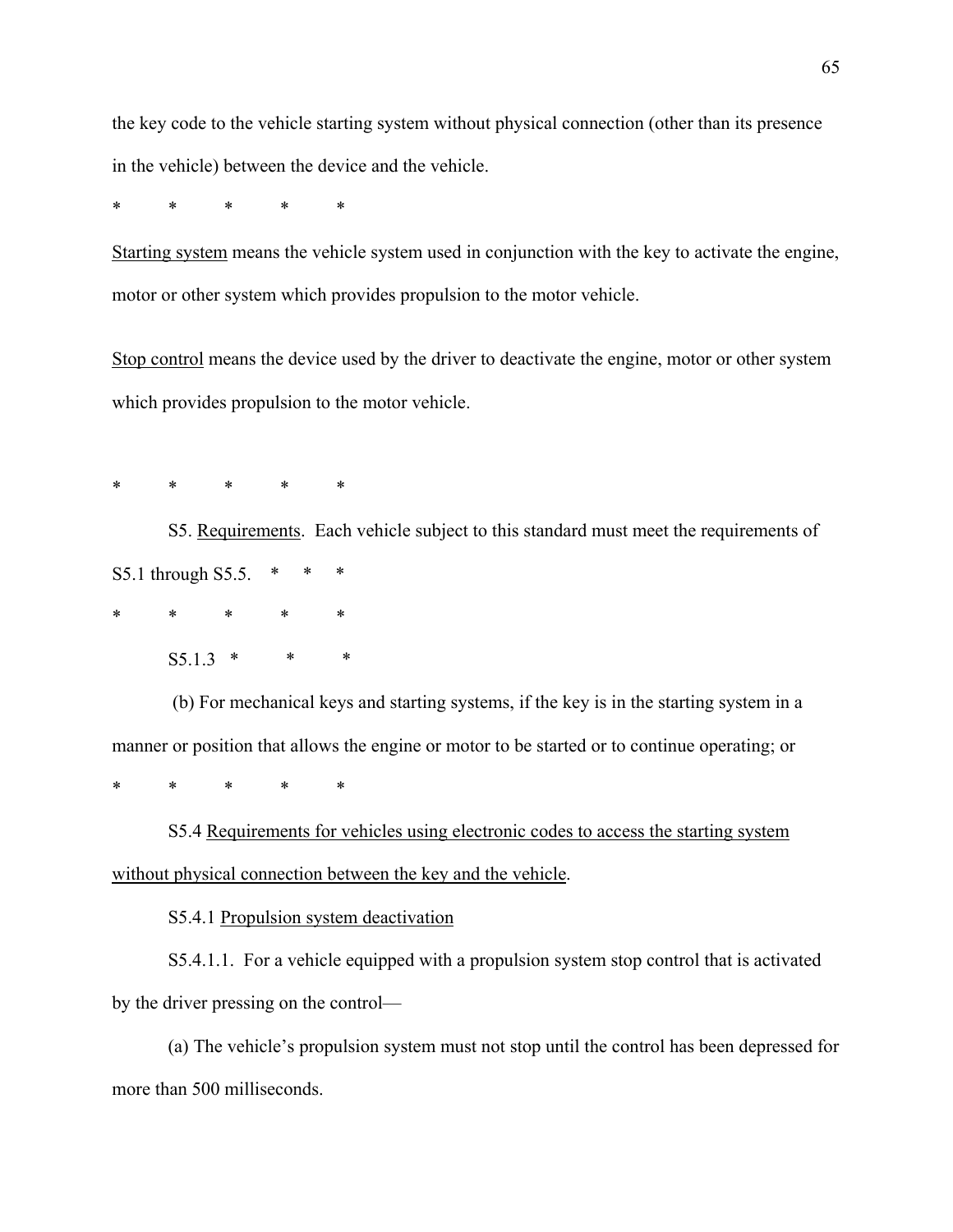(b) The propulsion system must shut off within 1 second after the control is first pressed.

(c) Restarting the propulsion system after it has been stopped, but the vehicle is still moving at more than 15 km/h (9.3 mph), is permitted only by means of actuating the control used by the driver to start the propulsion system.

S5.4.2 Warnings to driver exiting a vehicle with the gear selection control not in "park," for vehicles equipped with a "park" position.

S5.4.2.1. Motor vehicles whose transmissions have a "park" position and whose starting system is accessed by electronic key codes without any physical connection between the key and the vehicle shall meet the requirements of S5.4.2.2 and S5.4.2.3.

S5.4.2.2 When tested in accordance with S6.3.1, an audible alert of no less than 85dBA between 500-3000 Hz must sound when the driver actuates the stop control while the gear selection control is not in "park" and the vehicle is moving at less than 15 km/h (9.3 mph). This alert must continue until the gear selection control is placed in "park". The gear selection control must be movable to the "park" position without the restarting of the propulsion system.

S5.4.2.3. When tested in accordance with S6.3.2, an audible alert of no less than 85dBA between 500-3000 Hz, measured outside the vehicle, must sound when the door located closest to the driver's designated seating position is opened while the gear selection control is not in "park", the vehicle is moving at less than 15 km/h (9.3 mph), and the key code carrying device is not present in the vehicle. This alert must sound for 1 minute or until the gear selection control is moved to "park," whichever occurs first. This alert is not required to sound if the transmission becomes locked in "park" as a direct result of key removal upon door opening, or upon removal of the key code carrying device from the vehicle.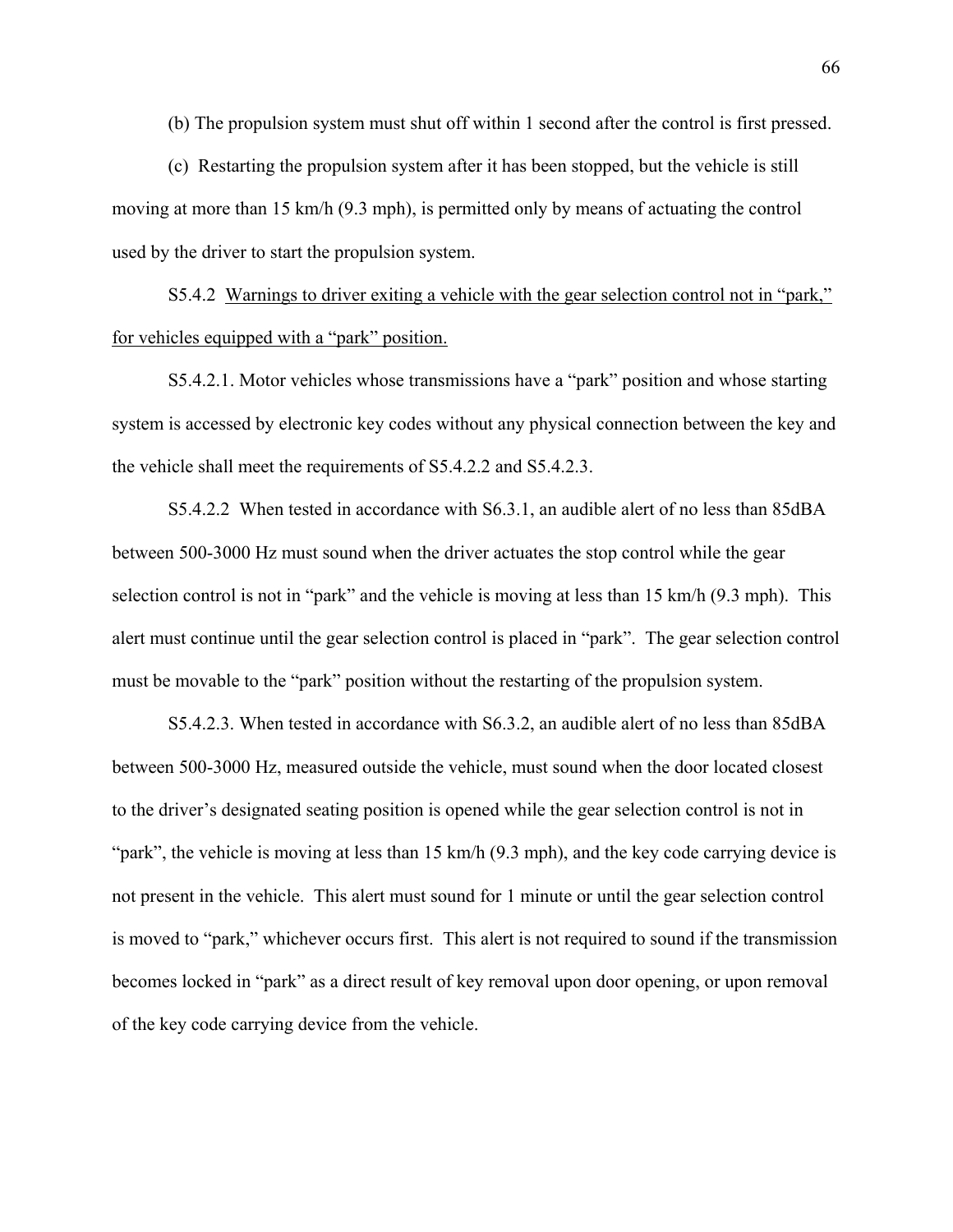S5.5 Warning to driver exiting a vehicle while propulsion system is operating*.* When tested in accordance with section S6.3.3, an audible alert of no less than 85dBA between 500- 3000 Hz, measured outside the vehicle, must sound if, the propulsion system is actuated, or capable of actuating without reintroduction of the electronic key code into the starting system, the door located closest to the driver's designated seating position is opened, and the key code carrying device is not present in the vehicle. This alert must sound for no less than 1 second.

S5.6 Owner's manual required language. In the vehicle's owner's manual, the manufacturer must place instructions regarding the operation of the control(s) that starts and stops the propulsion system. This language must contain a warning that power assist to steering and braking will be lost in the event the propulsion system is shut down while the vehicle is in motion. There must be an explanation of how to handle the vehicle safely in the event power assist to steering and braking is lost.

S6. Compliance test procedure.

\* \* \* \* \*

S6.2 Test procedure for vehicles with transmissions with a ''park'' position.

\* \* \* \* \*

- S6.3 Test procedures for vehicles using electronic key codes with their starting systems. S6.3.1 (a) Enter the vehicle with the key code carrying device.
- (b) Actuate the propulsion system start control.
- (c) Place the gear selection control in any position except "park"
- (d) Activate the propulsion system stop control.
- (e) Verify that an alert sounds.
- (f) Measure the sound level of this alert at 740 mm above the driver's seat.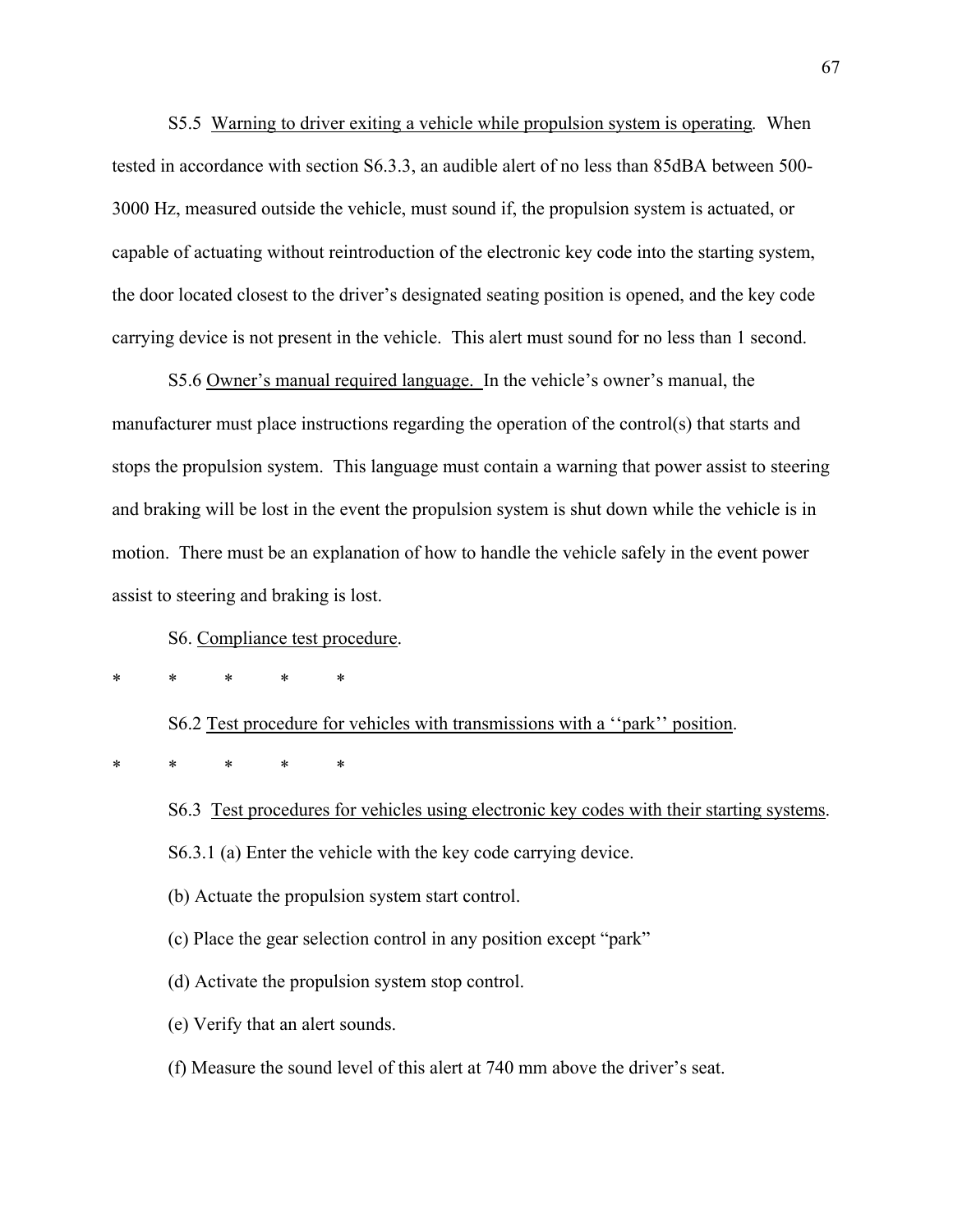(g) Verify that the sound level is no less than 85dBA between 500-3000Hz.

(h) Move the gear selection control to the "park" position.

(i) Verify that the alert stops.

S6.3.2 (a) Enter the vehicle with the key code carrying device and sit in the driver's seat.

(b) Actuate the propulsion system start control.

(c) Place the gear selection control in any position except "park".

(d) Actuate the propulsion system stop control.

(e) Open the driver's door, exit the vehicle with the key code carrying device and close the driver's door.

(f) Verify that an alert can be heard exterior to the vehicle.

(g) Verify the sound level of the alert is no less than 85 dBA at 500-3000 Hz measured 1 meter perpendicular to the driver's door and 1580 mm above the ground.

(h) Without moving the gear selection control to the "park" position, verify that the alert continues to sound for 1 minute.

(i) Verify that the alert sounds until the gear selection control is moved to the "park" position.

S6.3.3 (a) Enter the vehicle with the key code carrying device and sit in the driver's seat.

(b) Actuate the propulsion system start control.

(c) Do not actuate the propulsion system stop control.

(d) Open the driver's door, exit the vehicle with the key code carrying device and close the driver's door.

(e) Verify that an alert can be heard exterior to the vehicle.

(f) Verify the sound level of the alert is no less than 85 dBA at 500-3000 Hz measured 1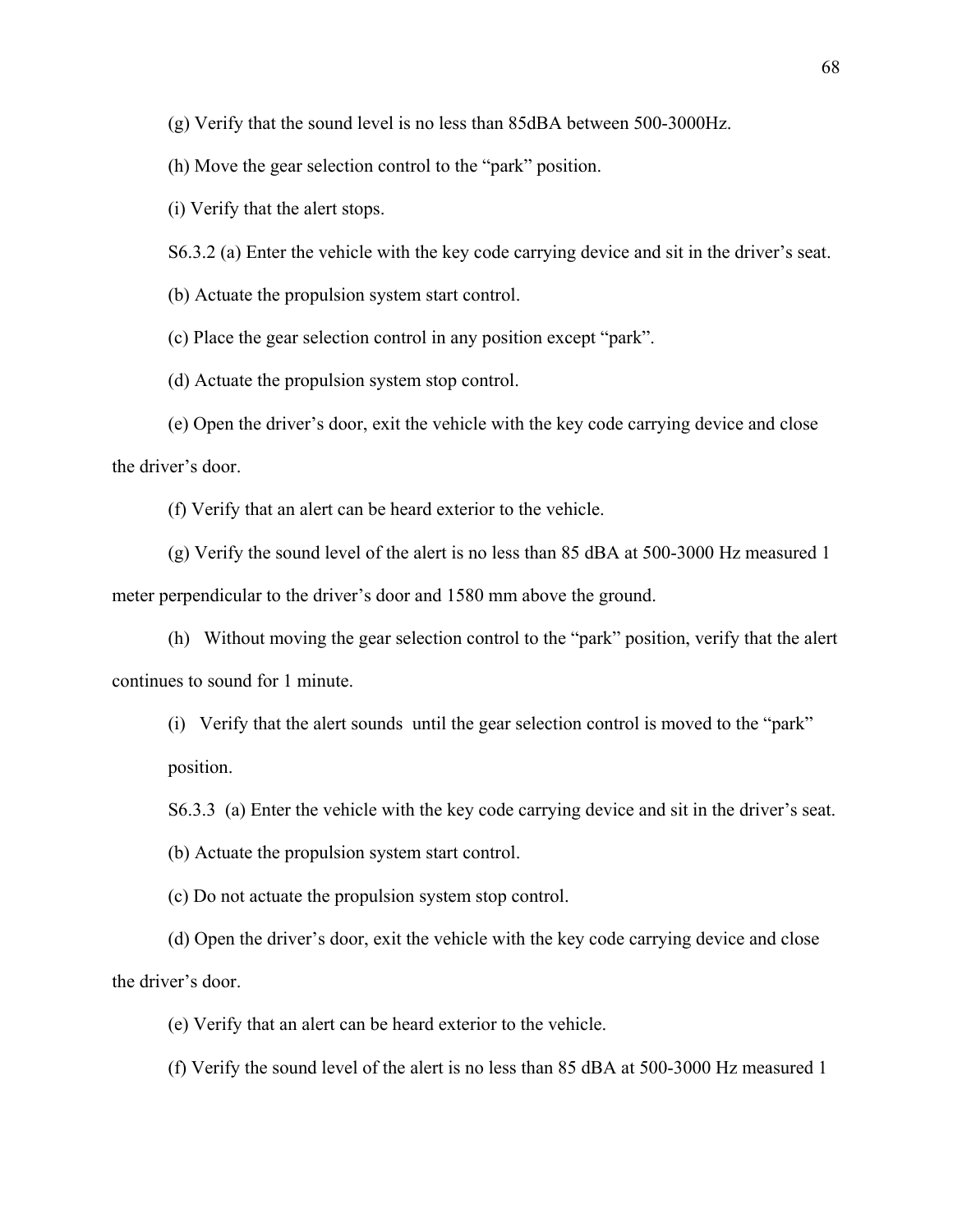meter perpendicular to the driver's door and 1580mm above the ground.

(g) Verify that the alert continues to sound for no less than 1 sec.